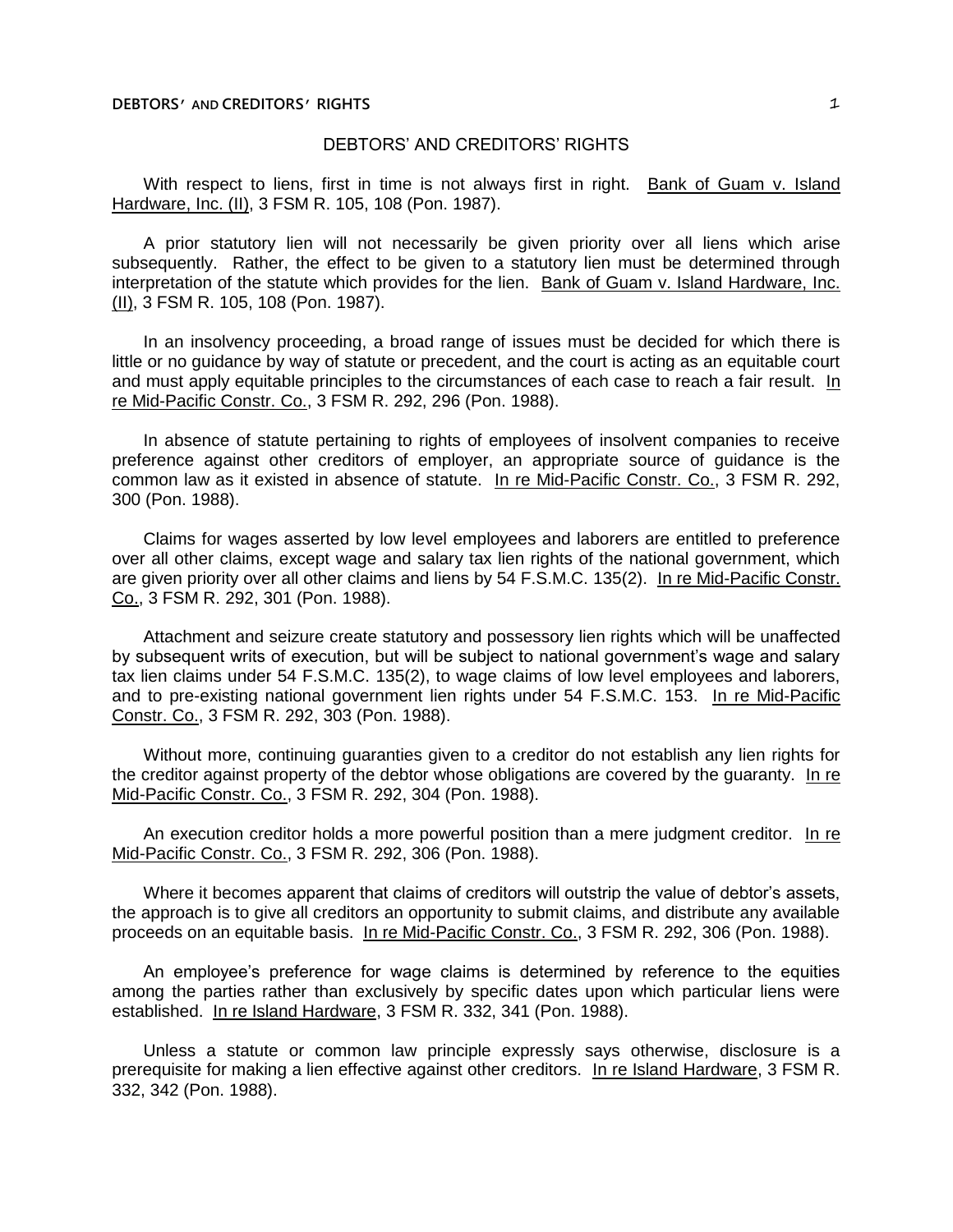Where purchasers at a judicial sale are not served by summons and complaint pursuant to FSM Civil Rule 3 but receive notice of a motion seeking confirmation of the sale and made by a creditor of the party whose property was sold, and where the purchasers do not object to the motion, confirmation of the sale is effective and binding on the purchasers and is not violative of their rights of due process. Sets v. Island Hardware, 3 FSM R. 365, 368 (Pon. 1988).

The fact that stock issued by a corporation and formerly owned by a judgment debtor has been sold to a third party at a judicial sale of the debtor's assets does not make the corporation a party to the litigation concerning distribution of the assets of the insolvent debtor for purposes of determining whether the shares were validly issued and outstanding shares of the corporation. Sets v. Island Hardware, 3 FSM R. 365, 368 (Pon. 1988).

A lawsuit to enforce a mortgage is an attempt to enforce a type of lien against a delinquent debtor. Such a case bears a relationship to the power to regulate "bankruptcy and insolvency," which the Constitution, in article IX, section 2(g), places in the national Congress. Bank of Guam v. Semes, 3 FSM R. 370, 381 (Pon. 1988).

Under circumstances where there is no bankruptcy legislation or comprehensive system for establishing and recognizing liens in the FSM, the court acts essentially as a court of equity when deciding insolvency cases. In re Pacific Islands Distrib. Co., 3 FSM R. 575, 581 (Pon. 1988).

Creditors with judgments more than 10 days old are entitled to writs of execution upon request. In re Pacific Islands Distrib. Co., 3 FSM R. 575, 582 (Pon. 1988).

In an insolvency proceeding, holders of writs of execution should be paid on the basis of a first-in-time, first-in-right rule according to the dates of the individual parties' writs, subject to the rights of the creditors entitled to superior treatment by virtue of statutory lien priority or extraordinary equitable relief. In re Pacific Islands Distrib. Co., 3 FSM R. 575, 582 (Pon. 1988).

In an insolvency proceeding, claimants without liens and not entitled to special equitable treatment, who comply with a court order or with the instructions of a court appointed receiver, trustee or other custodian to substantiate their claims against the debtor's estate after the proceedings have been consolidated, shall receive payment on a pro rata basis with other creditors in the same class. In re Pacific Islands Distrib. Co., 3 FSM R. 575, 583 (Pon. 1988).

In an insolvency proceeding, judgment creditors with judgments issued on or before the consolidation of the case but without writs of execution as of that time are prioritized on a pro rata basis, after satisfaction of claims of lienholders, those with special equitable claims and holders of writs of execution. In re Pacific Distrib. Co., 3 FSM R. 575, 583 (Pon. 1988).

The final class of creditors entitled to distribution in an insolvency proceeding shall consist of all the debtor's remaining creditors who either reduced their claims to judgment after the consolidation date or who substantiate their claims according to the receiver's instructions. In re Pacific Islands Distrib. Co., 3 FSM R. 575, 585 (Pon. 1988).

Where the rights of a corporation have been assigned to its creditors in previous litigation, the creditors' rights as against the shareholders or subscribers of stock in the corporation are derived from the rights of the corporation itself, and the creditors will be able to enforce the shareholders' liability only to the extent that the corporation could have enforced it before the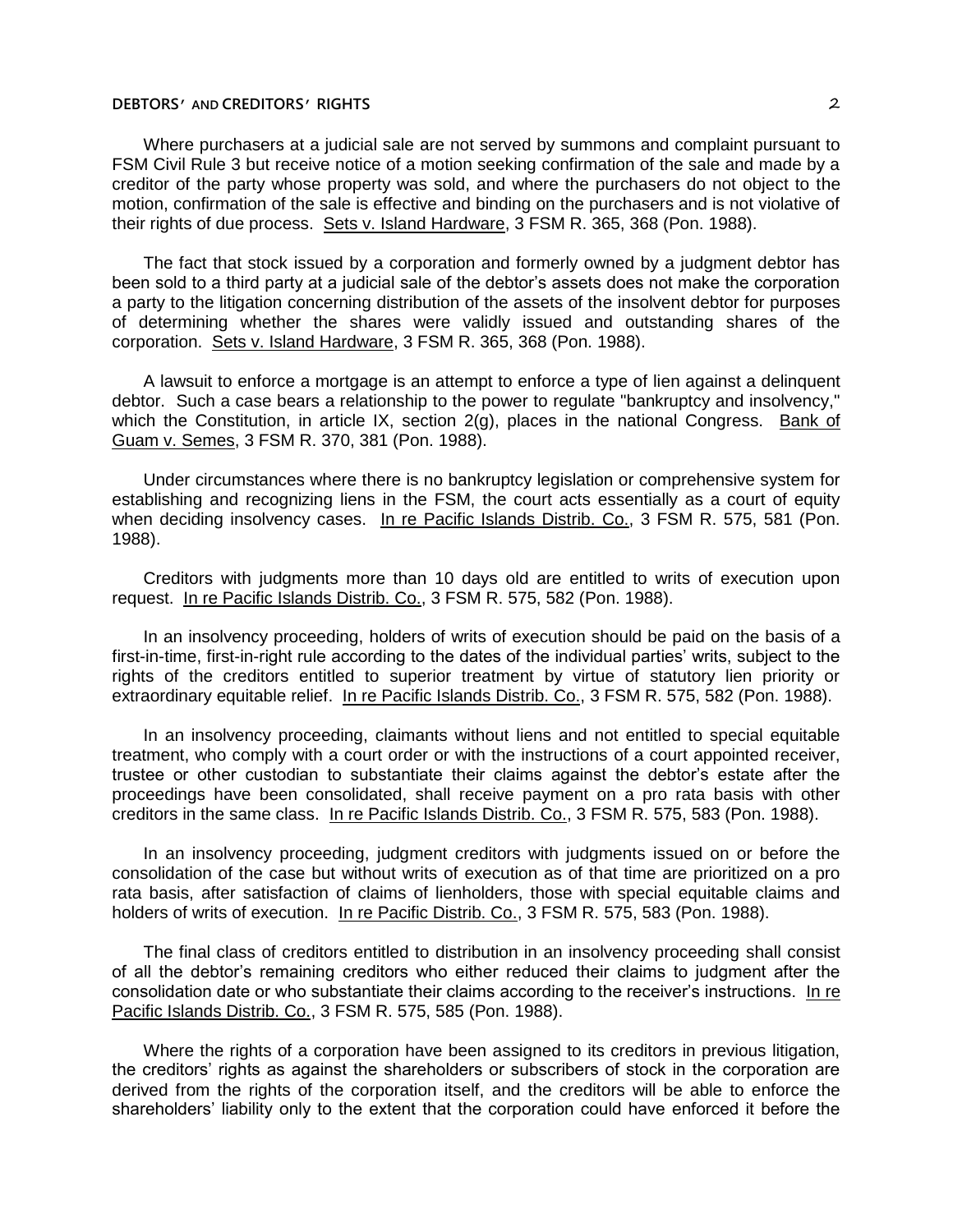assignment. Creditors of Mid-Pac Constr. Co. v. Senda, 4 FSM R. 157, 159 (Pon. 1989).

In an action to enforce an unpaid stock subscription, the statute of limitations begins to run against the creditors when it runs against the corporation. Creditors of Mid-Pac Constr. Co. v. Senda, 4 FSM R. 157, 159 (Pon. 1989).

Stock subscriptions which are silent as to the date and terms of payment do not become due until a call has been issued by the corporation or, if the corporation becomes insolvent without ever issuing such a call, then the cause of action to collect unpaid subscriptions accrues when the creditors, by authority of the court, first demand payment. Creditors of Mid-Pac Constr. Co. v. Senda, 4 FSM R. 157, 161 (Pon. 1989).

It is necessary for each creditor to establish that attorney's fees to be charged to a debtor pursuant to an agreement in a promissory note are reasonable in relation to the amount of the debt as well as to the services rendered. Bank of Hawaii v. Jack, 4 FSM R. 216, 220 (Pon. 1990).

The statutory right of a judgment creditor to obtain immediate issuance of a writ of execution implies as well a legislative intent that holders of writs be paid on the basis of a first-in-right rule according to the dates of the individual parties' writs. In re Island Hardware, Inc., 5 FSM R. 170, 173 (App. 1991).

The trial court did not abuse its discretion when it ruled that judgment creditor who had accepted assignment of debtor's accounts receivable should not otherwise participate in distribution of assets of insolvent debtor. In re Island Hardware, Inc., 5 FSM R. 170, 174 (App. 1991).

Where a debtor/account receivable to an insolvent corporation is liable to the corporation's creditors the debtor has no standing to vindicate the rights of any of the creditors against other creditors. Creditors of Mid-Pac Constr. Co. v. Senda, 6 FSM R. 140, 142 (Pon. 1993).

Where a debtor/account receivable to an insolvent corporation is liable to the corporation's creditors the debtor cannot challenge the arrangement for attorney's fees made between the creditors, counsel, and the court for collection of the insolvent corporation's accounts receivable. Creditors of Mid-Pac Constr. Co. v. Senda, 6 FSM R. 140, 142 (Pon. 1993).

In collection cases creditors must establish that the attorney's fees to be charged are reasonable in relation to the amount of the debt as well as to the services rendered. Generally, plaintiff's attorney's fees in a debt collection case, barring bad faith on the defendant's part, will be limited to a reasonable amount not to exceed fifteen percent of the outstanding principal and interest. J.C. Tenorio Enterprises, Inc. v. Sado, 6 FSM R. 430, 432 (Pon. 1994).

Among execution creditors the claims of those whose writs are dated earliest have priority to an insolvent's assets over those whose writs are dated later. Individual writ-holders are to be paid on the basis of first-in-time, first-in-right rule according to the dates of their writs. Western Sales Trading Co. v. Ponape Federation of Coop. Ass'ns, 6 FSM R. 592, 593 (Pon. 1994).

An intervenor must make a three part showing to qualify for intervention as a matter of right: an interest, impairment of that interest, and inadequacy of representation by existing parties. A tax lien holder and a judgment creditor with an unsatisfied writ of execution may intervene as a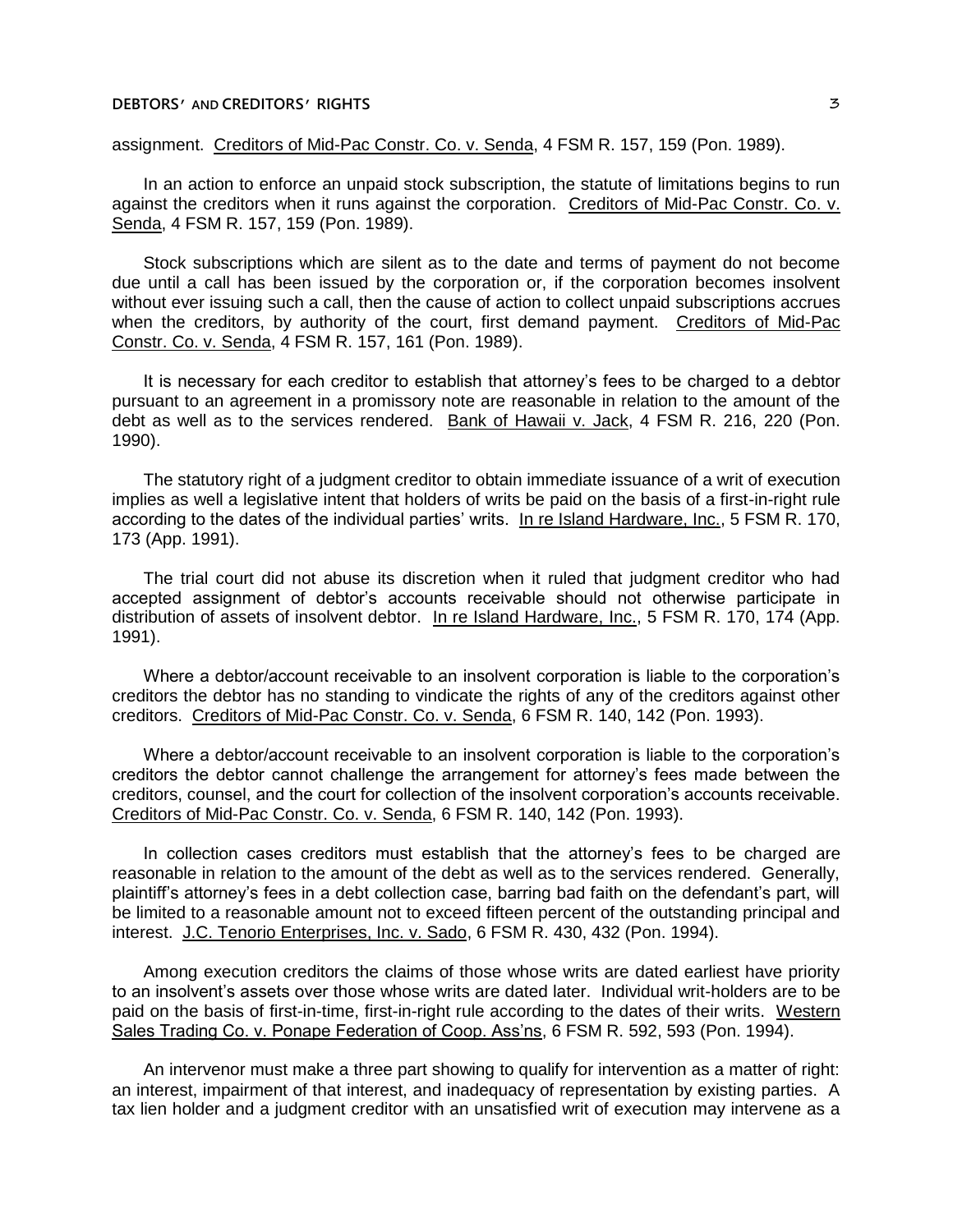matter of right where an assignee is compromising a debtor's accounts receivable. California Pac. Assocs. v. Alexander, 7 FSM R. 198, 200 (Pon. 1995).

Where a creditor accepts a premium payment for insurance that he has agreed to procure, where he makes a diligent effort to fulfill his agreement to do so, promptly notifies the debtor of his inability to procure insurance, he would not be held liable to the debtor, as he would have fulfilled his contract to attempt to procure insurance which is not a contract of insurance. FSM Dev. Bank v. Bruton, 7 FSM R. 246, 250 (Chk. 1995).

Both contract and tort theories can be pursued by a debtor who alleges that a creditor has failed to procure credit insurance. FSM Dev. Bank v. Bruton, 7 FSM R. 246, 251 (Chk. 1995).

A creditor who undertakes to secure credit insurance for a debtor is liable to the debtor for negligent performance of that duty or of duty to notify debtor if insurance not obtained. FSM Dev. Bank v. Bruton, 7 FSM R. 246, 251 (Chk. 1995).

Failure of a creditor to notify the debtor of its failure to obtain insurance is negligence. As a consequence the creditor is liable to the debtor for the entire amount of the debtors' loss, otherwise the debtor is only entitled to return of full amount of insurance premiums paid. FSM Dev. Bank v. Bruton, 7 FSM R. 246, 251 (Chk. 1995).

Judgment creditors will be paid in their priority order except for those who release their claims in writing. Payment of a released judgment may be returned to the judgment debtor. Mid-Pacific Constr. Co. v. Senda, 7 FSM R. 371, 373-75 (Pon. 1996).

Appointment of a receiver is not appropriate when what little evidence that has been presented on the financial strength of the defendant company is long out of date, there is no reliable measure of the value of defendant's current assets and liabilities, no finding of insolvency, and plaintiffs have not demonstrated that the available legal remedy — the reduction of their claims to judgment, followed by a demand for payment, will be insufficient to provide the relief to which they may later prove themselves entitled. Lavides v. Weilbacher, 7 FSM R. 400, 402-03 (Pon. 1996).

Generally, a person who seeks to satisfy the court that his failure to obey an order or decree was due entirely to his inability to render obedience, without fault on his part, must prove such inability. The FSM Supreme Court places the burden on the movant to show that the debtor has the ability to comply. Once this burden has been met and the debtor has been held in contempt, it is then the debtor's burden to show that he no longer has the ability to comply through no fault of his own despite his exercise of due diligence. Hadley v. Bank of Hawaii, 7 FSM R. 449, 452-53 (App. 1996).

A cooperative may be dissolved administratively by the FSM Registrar of Corporations and trustees appointed to wind up the cooperative's affairs. In re Kolonia Consumers Coop. Ass'n, 9 FSM R. 297, 300 (Pon. 2000).

All violations of the FSM Regulations under which the FSM Registrar of Corporations may appoint trustees in dissolution for winding up an association's affairs are enjoinable. In re Kolonia Consumers Coop. Ass'n, 9 FSM R. 297, 300 (Pon. 2000).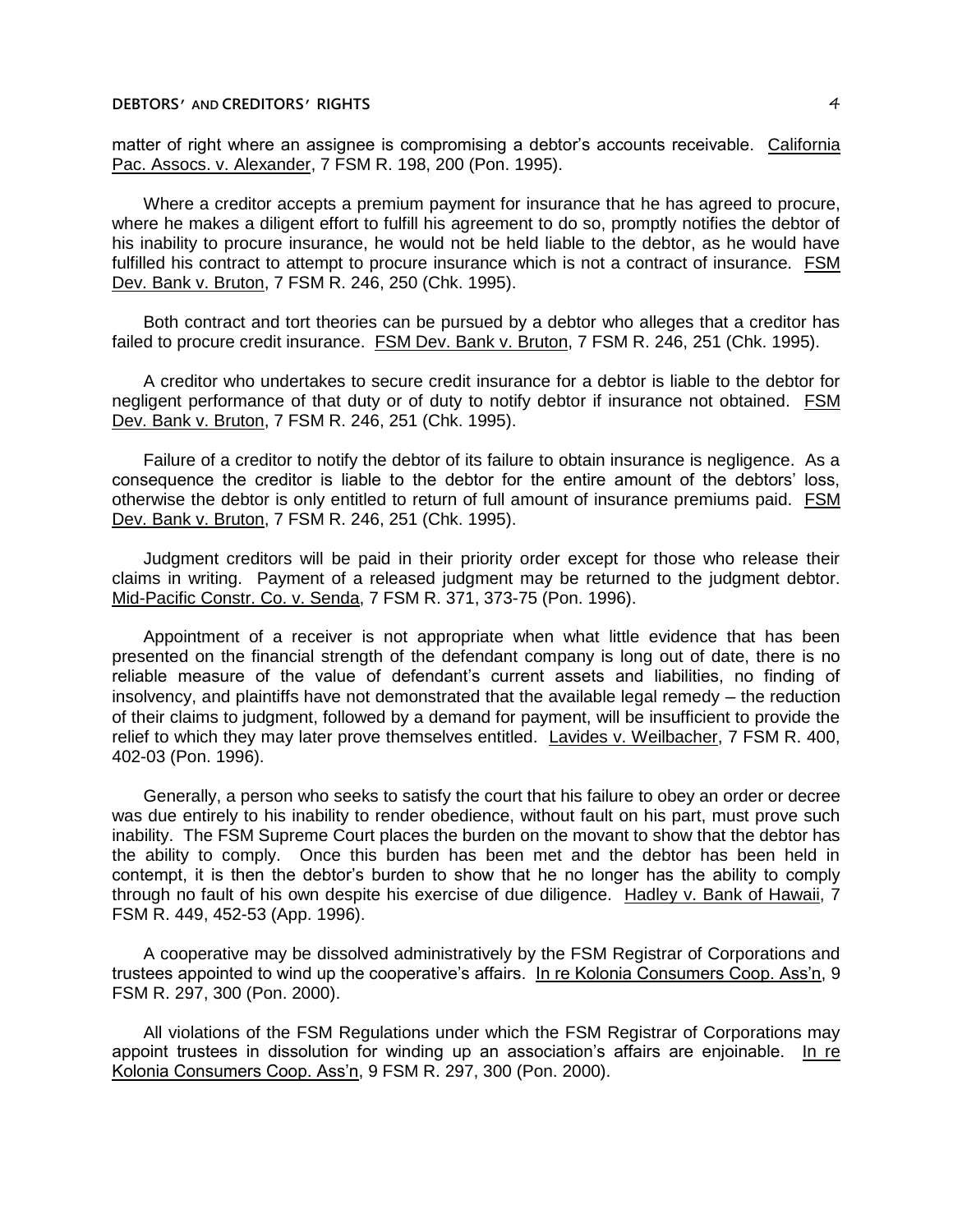When a judgment-debtor has unilaterally increased his indebtedness to non-judgment creditors while not increasing his payments to his judgment-creditor, it is the judgment-debtor who should bear the burden of this improvidence, and not the judgment-creditor. The court will therefore order the allotment amounts for the new voluntary debts to be allotted to the judgmentcreditor's debt instead. Bank of Guam v. Tuuth, 9 FSM R. 467, 469-70 (Yap 2000).

As between a judgment creditor and a creditor who has not instituted legal action, the judgment creditor should enjoy a priority. Bank of Guam v. Tuuth, 9 FSM R. 467, 470 (Yap 2000).

The national government is not subject to writ of garnishment or other judicial process to apply funds or other assets it owes to a state to satisfy the state's obligation to a third person. FSM v. Louis, 9 FSM R. 474, 479 (App. 2000).

The only purpose of statutes authorizing orders in aid of judgment is to force the payment of a judgment and to provide means to collect a money judgment, which is the same as proceedings for attachment, garnishment or execution. Kama v. Chuuk, 9 FSM R. 496, 498 (Chk. S. Ct. Tr. 1999).

Historically, orders in aid of judgment and orders in aid of execution serve the same purpose and the terms are used interchangeably. Their purpose is to provide a means of discovery to inquire into the assets and ability of a judgment debtor to pay a judgment. Kama v. Chuuk, 9 FSM R. 496, 498 (Chk. S. Ct. Tr. 1999).

When Chuuk has ultimate access to money on a monthly basis that greatly exceeds the amount of the civil rights judgment, Chuuk must pay the judgment. Davis v. Kutta, 9 FSM R. 565, 568 (Chk. 2000).

A court shall determine the fastest manner in which the debtor can reasonably pay a judgment. Davis v. Kutta, 9 FSM R. 565, 568 (Chk. 2000).

When a judgment was entered over four years ago, and the bulk of it remains outstanding and the debtor has the means to pay, the judgment should be paid forthwith. Davis v. Kutta, 9 FSM R. 565, 568 (Chk. 2000).

When loan collateral is in the lender's possession and the borrower has made a reasonable request that the lender liquidate the collateral to preserve its value, the lender should do so; but there is no duty in law requiring the lender to take possession of the collateral and foreclose on property at the borrowers' request when that property is not in the lender's possession, unless there is a provision in the mortgage requiring it. FSM Dev. Bank v. Gouland, 9 FSM R. 605, 607 (Chk. 2000).

A debtor who knew of an order, since he stipulated to it, and who had some ability to pay, as evidenced by the payments that he did make, cannot be found in contempt for failing to meet the payments under the stipulated order when there was insufficient evidence presented to establish any income sufficient to confer on the debtor the ability to pay under the order because having some ability to pay is different from having the ability to make the payments specified in the order. Mobil Oil Micronesia, Inc. v. Benjamin, 10 FSM R. 100, 102 (Kos. 2001).

An attorney's fee must be reasonable, and the court must make such a finding. Except in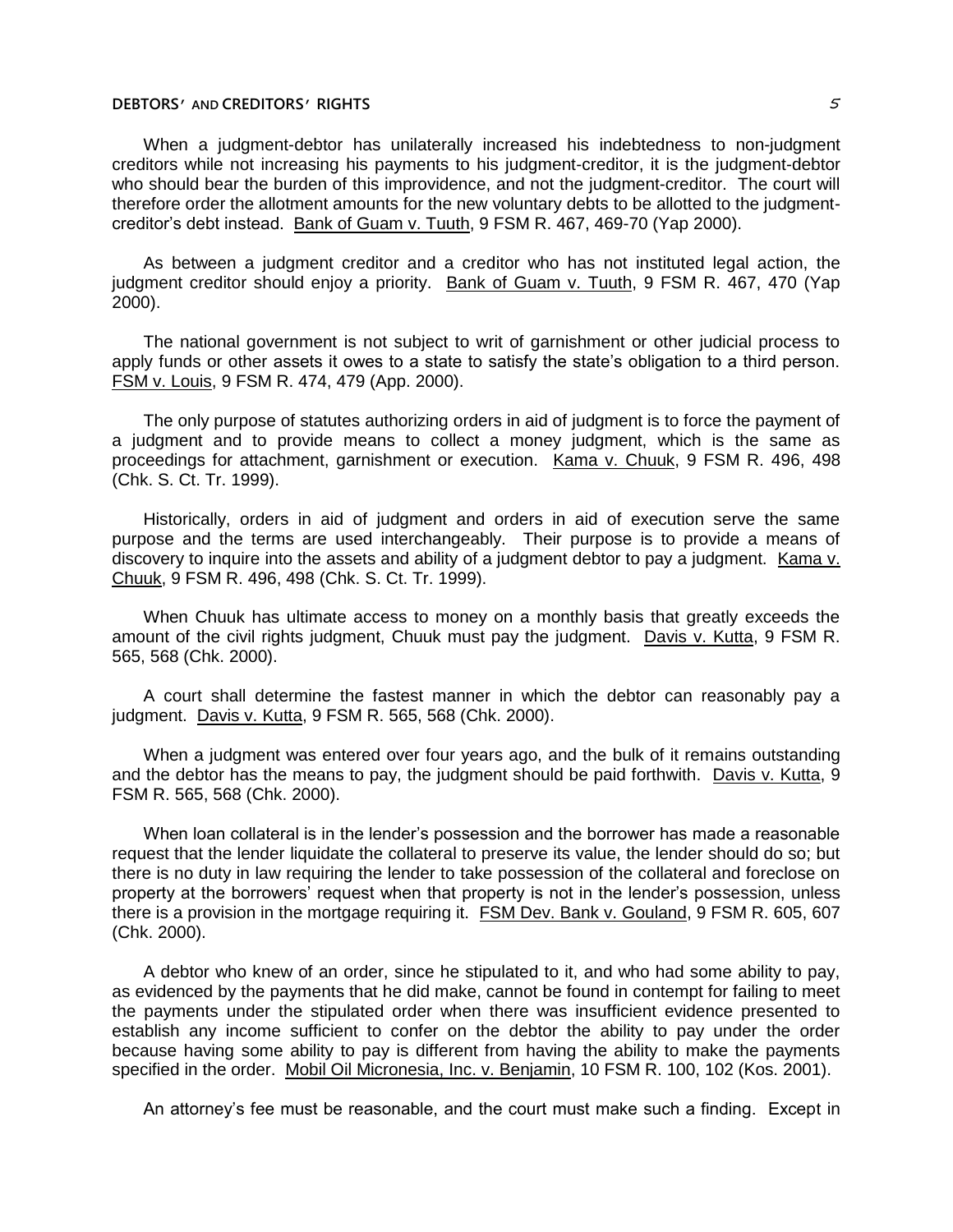unusual circumstances, an attorney's fee in debt collection cases will be limited to a reasonable amount not to exceed 15% of the amount due on the loan at the time of default. Mobil Oil Micronesia, Inc. v. Benjamin, 10 FSM R. 100, 103 (Kos. 2001).

The rationale for limiting attorney's fees in collection cases, whether the attorney's fees result from a loan agreement or a stipulated judgment, to a reasonable percentage of the amount collected is so that a debtor is not ultimately faced with an obligation far in excess of that originally anticipated, and to provide certainty to debtors and creditors alike. Mobil Oil Micronesia, Inc. v. Benjamin, 10 FSM R. 100, 103 (Kos. 2001).

Payments totaling the principal amount of a judgment have been paid do not fully satisfy the judgment when the judgment expressly provides for 9% interest and for attorney's fees incurred in enforcing the judgment. Even if it did not so state, the judgment creditor would be entitled to statutory interest of 9% under 6 F.S.M.C. 1401. Until such time as all interest and a reasonable attorney's fee is paid, the judgment remains unsatisfied. Mobil Oil Micronesia, Inc. v. Benjamin, 10 FSM R. 100, 103 (Kos. 2001).

While the fact that as part of an assignment another agreed to assume all of a debtor's liabilities under a stipulated judgment may provide the debtor with recourse against the other, it does not affect the debtor's obligation to the creditor under the judgment and payment order. Mobil Oil Micronesia, Inc. v. Benjamin, 10 FSM R. 100, 103 (Kos. 2001).

When a debtor has engaged in the unreasonable conduct that he has no further liability on the judgment, it is equitable to award an attorney's fee of 30% of the remaining amount due on the loan for work done to collect on the judgment, rather than the 15% allowed in Bank of Hawaii v. Jack. Mobil Oil Micronesia, Inc. v. Benjamin, 10 FSM R. 100, 103 (Kos. 2001).

When a debtor's unreasonable conduct occurred in opposing the collection of the remainder of a judgment after the bulk of it had been paid and the creditor is entitled to reasonable attorney's fees, it is equitable to award the creditor reasonable attorney's fees not to exceed 15% for work done in collecting the bulk of the judgment, and reasonable attorney's fees not to exceed 30% of the judgment's remainder, rather than attorney's fees not exceeding 15% of the total judgment. Mobil Oil Micronesia, Inc. v. Benjamin, 10 FSM R. 100, 103-04 (Kos. 2001).

Criminal contempt is not a specified remedy in 6 F.S.M.C. 1412, but is an available remedy under the general FSM contempt statute, 4 F.S.M.C. 119, under which the court may punish any intentional disobedience to a lawful court order. Davis v. Kutta, 10 FSM R. 125, 127 (Chk. 2001).

Generally, pre-judgment interest is only included as an element of damages as a matter of right when a debtor knows precisely what he is to pay and when he is to pay it. This occurs when a party has been deprived of funds to which he was entitled by virtue of the contract, and the defaulting party knew the exact amount and terms of the debt. In those types of cases, the goal of compensation requires that the complaining party be compensated for the loss of use of those funds. This compensation is made in the form of interest. Kilafwakun v. Kilafwakun, 10 FSM R. 189, 196 (Kos. S. Ct. Tr. 2001).

Payments should be applied first to interest, then principal. Davis v. Kutta, 10 FSM R. 224, 226 (Chk. 2001).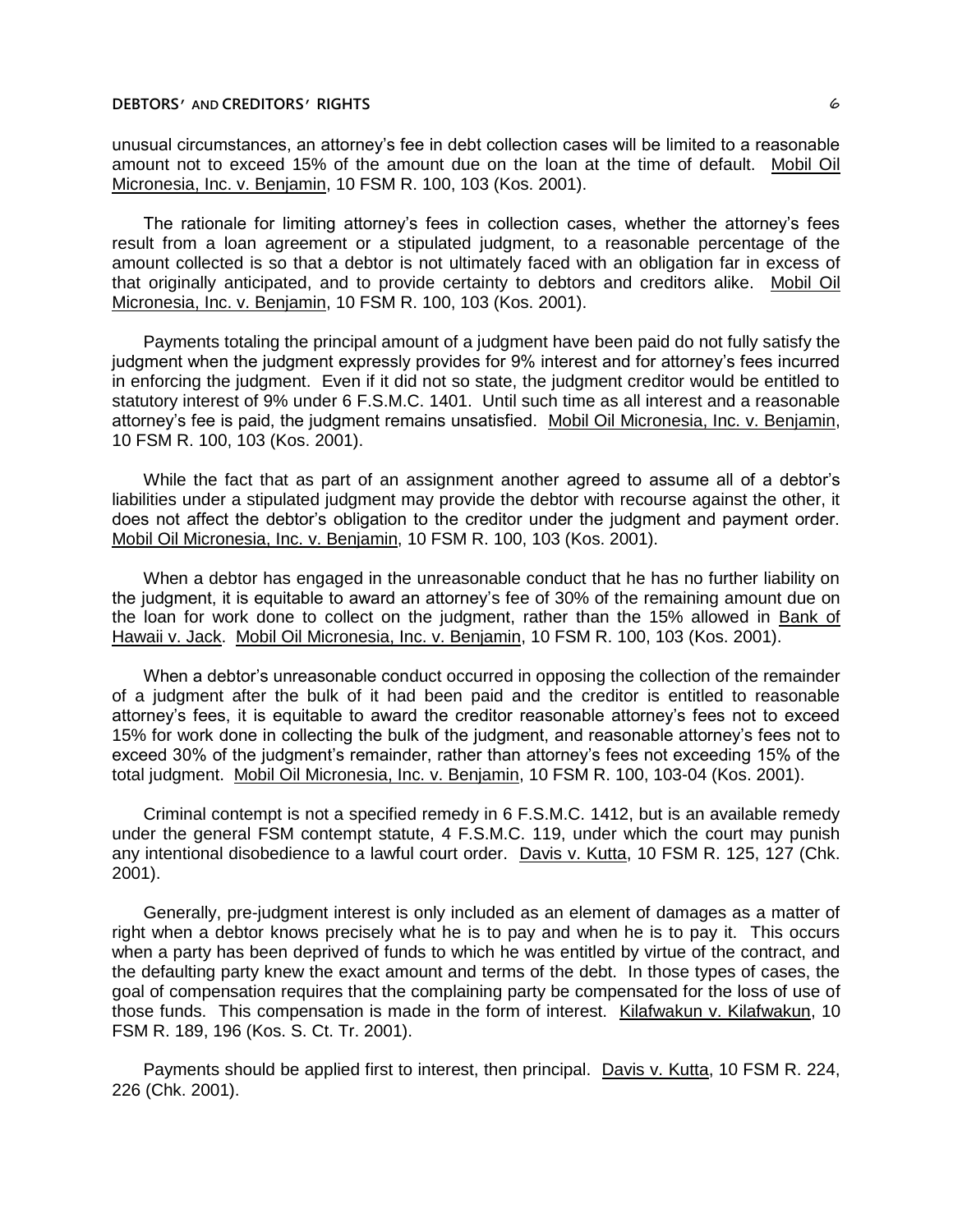An agreement between two defendants who are jointly liable on the note, whereby one of them would assume full responsibility on the note (and thereby "releasing" the other from responsibility on the note), is not binding on the plaintiff, especially when the note's language clearly states that in the case of joint obligors, one of the obligors can only be released from liability via a signed writing, signed by an official of the plaintiff bank. Bank of the FSM v. Hebel, 10 FSM R. 279, 285 (Pon. 2001).

An agreement between two defendants, jointly responsible on a loan, as to who will be responsible to pay back the loan is not binding on the creditor unless the creditor clearly assents to the agreement. Bank of the FSM v. Hebel, 10 FSM R. 279, 285 (Pon. 2001).

When the parties' written agreement requires that a writing signed by a bank officer would be necessary to release one of the obligors from responsibility on the note, the presence of a bank employee at the defendants' divorce proceeding (regardless of whether that employee were an officer or agent), and his failure to object to the defendants' settlement agreement, without more, would not release one of the defendants from liability to the bank on the note. Bank of the FSM v. Hebel, 10 FSM R. 279, 285 (Pon. 2001).

When a divorced couple is jointly responsible on a promissory note, no agreement they could make between them could possibly prevent the creditor from pursuing its claims against either or both of them, and since the issue of whether one of the defendants could have relieved himself or herself from responsibility to the creditor could not have been litigated in the divorce proceeding, the creditor cannot be precluded from litigating that issue. Bank of the FSM v. Hebel, 10 FSM R. 279, 286 (Pon. 2001).

A divorcing couple is free to enter into whatever agreement they choose as to who between the two of them will be responsible to repay a bank loan. However, such an agreement can have no effect on bank's right to seek repayment of the loan from either or both of them. Bank of the FSM v. Hebel, 10 FSM R. 279, 286 (Pon. 2001).

A promissory note is a term of art. There is a division of authority as to whether a document containing no express promise to pay constitutes a promissory note, but a writing that does not include such promise-to-pay language, but which is signed by the party to be charged is enforceable on its face as an acknowledgment of a debt. Jayko Int'l, Inc. v. VCS Constr. & Supplies, 10 FSM R. 475, 477 (Pon. 2001).

The general rule is that payments are applied to interest first, and then to principal. Jayko Int'l, Inc. v. VCS Constr. & Supplies, 10 FSM R. 475, 477 (Pon. 2001).

Unpaid interest and principal, consolidated into a new principal sum for purposes of a new loan is not a violation of a statute that prohibits interest compounding, since interest compounding results where interest is automatically compounded, and not where interest has become due, has not been paid, and becomes the subject of a new loan agreement. Jayko Int'l, Inc. v. VCS Constr. & Supplies, 10 FSM R. 475, 478 (Pon. 2001).

Even assuming that the seller historically did not charge interest on its account with the buyer, nothing precludes the parties to a commercial transaction from coming to a new agreement regarding installment payments on the outstanding indebtedness that also included an interest component calculated over the prior 26 months period, so long as the interest rate charged did not contravene FSM public policy as set out in 34 F.S.M.C. 204. Jayko Int'l, Inc. v.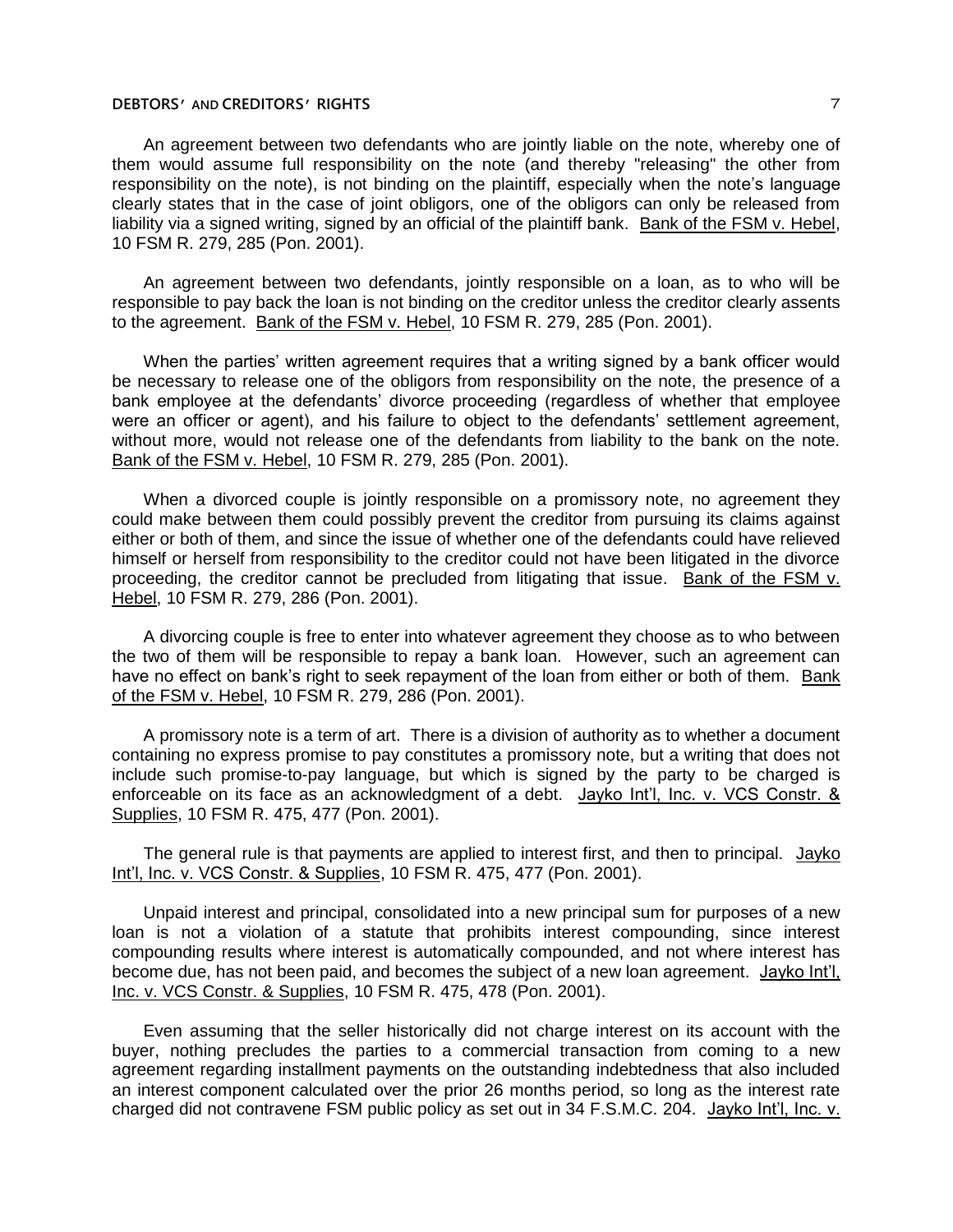#### VCS Constr. & Supplies, 10 FSM R. 502, 504 (Pon. 2002).

When an agreement provides for 18% interest per annum on the principal remaining after the debtor's last payment, no usury issue arises, and when the interest charged cannot be said to be arbitrary and capricious on any other basis, the interest portion of the agreement is binding. Jayko Int'l, Inc. v. VCS Constr. & Supplies, 10 FSM R. 502, 504 (Pon. 2002).

Previous insolvency cases involved juridical persons, either corporations or cooperatives, which after they were declared insolvent and the creditors paid to the extent they could be, were dissolved. Once a corporation's or a cooperative's assets are all paid out and the corporation or cooperative is dissolved, unpaid creditors are generally without further recourse to collect any unpaid sums. In re Engichy, 11 FSM R. 520, 525 (Chk. 2003).

While the court may determine (and has in the absence of statute) the priority of its judgments as to a debtor, the court is reluctant to assume that it may order the discharge of a judgment against a debtor when, by statute, the judgment is to remain valid and enforceable for twenty years. In re Engichy, 11 FSM R. 520, 525 (Chk. 2003).

The Constitution assigns Congress the authority to enact bankruptcy laws and thus to determine when a judgment against an insolvent person should be discharged without either full payment or the parties' agreement. In re Engichy, 11 FSM R. 520, 525-26 (Chk. 2003).

Even if the court can declare natural persons insolvent in the manner it can and has declared corporations and cooperatives insolvent, the court does not have the authority to "discharge" a natural person judgment-debtor's debts short of full satisfaction of the judgment. In re Engichy, 11 FSM R. 520, 526 (Chk. 2003).

There is no impediment to appointing a receiver in the absence of an insolvency declaration, especially when it is the judgment-debtors who ask that one be appointed. In re Engichy, 11 FSM R. 520, 526 (Chk. 2003).

In order to purge any possible contempt buy the judgment-debtors, the court may order the receiver to pay out of funds on deposit with the court the arrearages accrued on orders in aid of judgment before the judgments were consolidated. In re Engichy, 11 FSM R. 520, 526 (Chk. 2003).

Among judgment creditors, those with a writ of execution have priority over those who do not. In re Engichy, 11 FSM R. 520, 527 (Chk. 2003).

One reason writ-holders are granted a higher priority is that the judgment creditor who has taken the effort and exhibited the diligence to move to the status of execution creditor deserves to be treated differently on that basis. In re Engichy, 11 FSM R. 520, 527 (Chk. 2003).

A judgment-creditor who has obtained an order in aid of judgment should be accorded the same status as a judgment creditor who has obtained a writ of execution because both methods of enforcing a money judgment are provided for by statute and both methods show that the judgment creditor has taken the effort and exhibited diligence greater than that of a mere judgment-creditor. In re Engichy, 11 FSM R. 520, 528 (Chk. 2003).

A judgment-creditor's statutory right to obtain immediate issuance of a writ of execution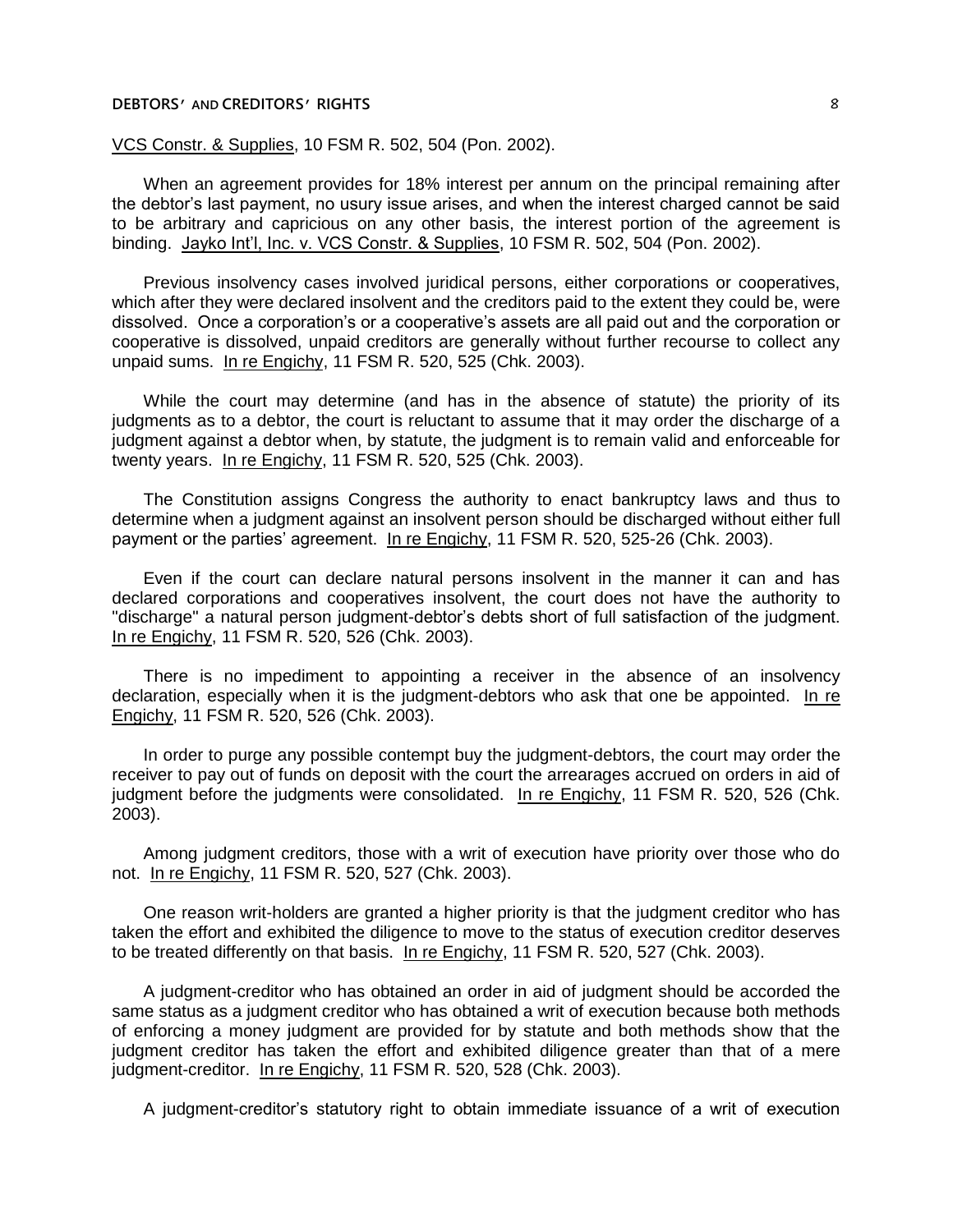implies as well a legislative intent that holders of writs be paid on the basis of a first-in-time, firstin-right rule according to the dates of each party's writ. In re Engichy, 11 FSM R. 520, 528 (Chk. 2003).

Judgment-creditors with execution creditor status are to be paid on the basis of a first-intime, first-in-right rule according to the dates of the individual parties' writs. The pro rata payment basis is the rule for unsecured judgment-creditors who do not hold execution creditor status or a statutory lien priority. Because holders of orders in aid of judgment are accorded the status of execution creditors, those judgment-creditors will be paid in order according to the date of either their first writ of execution or their first order in aid of judgment. In re Engichy, 11 FSM R. 520, 528-29 (Chk. 2003).

If a creditor's judgment is secured by a mortgage, it would have priority over the other unsecured judgment-creditors for the proceeds from the sale of the mortgaged property. In re Engichy, 11 FSM R. 520, 530 (Chk. 2003).

Assuming that the transfer of title to property by the judgment-debtors to a judgmentcreditor was not a sham transaction with the judgment-debtors retaining ownership of it and the judgment-creditor merely selling it for them, but was a bona fide transfer of title, it was within the judgment-creditor's rights to take property instead of cash as payment on its judgment. In re Engichy, 11 FSM R. 520, 533 (Chk. 2003).

When a judgment-creditor decides to take title to property as full payment for the outstanding judgment in lieu of a cash payment for the remainder of the judgment, the judgment is satisfied at that point, not at some later time when the judgment-creditor has managed to sell the property for cash. A judgment-creditor accepting title to property in lieu of cash as full satisfaction of its judgment takes the risk that its later sale of the property could amount to less (or the chance it could be more) than amount due on the judgment or that the sale might fall through. In re Engichy, 11 FSM R. 520, 533 (Chk. 2003).

In the usual case, the payment of a money judgment against the state must abide a legislative appropriation. "The usual case" means the ordinary civil case for money damages. Estate of Mori v. Chuuk, 12 FSM R. 3, 9 (Chk. 2003).

The court will not determine the state to be insolvent and appoint a receiver to manage its debts to insure the payment of its judgments because it is a much more drastic approach than garnishment and it is also a course upon which the court will not embark without the benefit of a substantially fuller record than that now before it. Estate of Mori v. Chuuk, 12 FSM R. 3, 11 (Chk. 2003).

That a promissory note's co-signer did not receive the loan proceeds, but the other signers did and they spent it, is not a defense to an action on the note or a ground for dismissal of the case against the co-signer. LPP Mortgage Ltd. v. Maras, 12 FSM R. 27, 28 (Chk. 2003).

Except for unusual circumstances, 15% is the upward limit for an attorney's fee to be deemed reasonable when it is awarded pursuant to a stipulation for the payment of attorney's fees in a debt collection case. LPP Mortgage Ltd. v. Maras, 12 FSM R. 112, 113 (Chk. 2003).

That a corporation is insolvent does not mean that it lacks the capacity to sue or be sued. Goyo Corp. v. Christian, 12 FSM R. 140, 147 (Pon. 2003).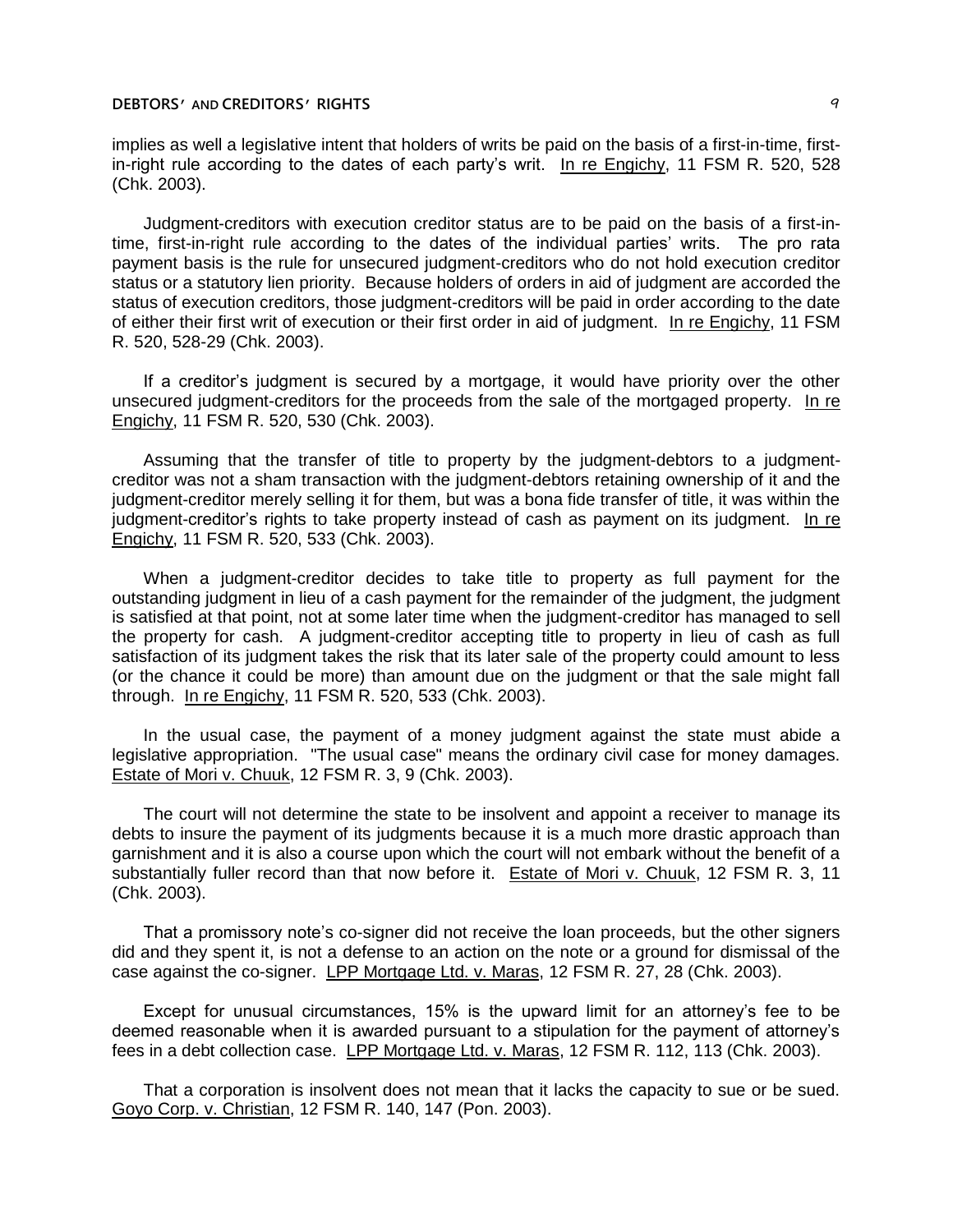Even though the FSM does not have a bankruptcy code, the FSM Supreme Court has previously recognized the appointment of receivers or special masters to engage in collection efforts on behalf of insolvent corporate entities. A trustee's purpose in a bankruptcy proceeding is similar to the appointment of a receiver or collection agent to act on behalf of an insolvent corporation, and the fact of a corporation's insolvency does not affect the ability of a trustee, receiver, or collection agent to proceed on a corporation's behalf to recover assets in the corporation's name, and for the benefit of the corporation's creditors or shareholders. Goyo Corp. v. Christian, 12 FSM R. 140, 147 (Pon. 2003).

When the plaintiff had a legal right to initiate a lawsuit against a corporate defendant for its unpaid debts at the time that the promissory note was executed in 1994, but instead of initiating a lawsuit, it agreed to certain terms of payment, and required individuals to personally guarantee that payment would be made, each of the parties gained something in the execution of the promissory note and security agreement. There was thus consideration exchanged by the parties when they entered into these agreements. Goyo Corp. v. Christian, 12 FSM R. 140, 149 (Pon. 2003).

In a broad sense a guarantor or surety is one who promises to answer for the debt or default of another. FSM Dev. Bank v. Arthur, 13 FSM R. 1, 10 (Pon. 2004).

When the defendants contend that they cannot be liable on the guaranty because the guaranty secures the promissory note on which they are named as the promisors, but can only prevail on this argument if they are the primary obligors on the loan, but they are not, and never were even though certain writings failed to properly reflect that, and when those writings have been reformed, this contention is without merit. FSM Dev. Bank v. Arthur, 13 FSM R. 1, 10 (Pon. 2004).

Like other contracts, contracts of guaranty must be supported by consideration, and a guaranty will not be enforced unless the promise is supported by consideration. However, if the promise of the guarantor is shown to have been given as part of a transaction or arrangement which created the guaranteed debt or obligation, the promise is supported by the same consideration which supports the principal transaction. FSM Dev. Bank v. Arthur, 13 FSM R. 1, 11 (Pon. 2004).

When a guaranty was given as a part of the same transaction by which the debt to the bank was created, no independent consideration was necessary. The guaranty was supported by the same consideration that supported the transaction between the debtor and the bank. FSM Dev. Bank v. Arthur, 13 FSM R. 1, 11 (Pon. 2004).

A debtor is not an indispensable party under Rule 19 in an action to enforce a guaranty of payment. A lender holding a guaranty of payment can sue a guarantor directly, without naming the borrower. FSM Dev. Bank v. Arthur, 13 FSM R. 1, 11 (Pon. 2004).

When, under the terms of a guaranty, the guarantors waived any right to require the bank to proceed against the borrower, to proceed against or exhaust any security held from the borrower, or to pursue any other remedy in its power whatsoever, the guarantors' contention that the bank could not proceed against them without also proceeding against the borrower is without merit. FSM Dev. Bank v. Arthur, 13 FSM R. 1, 11 (Pon. 2004).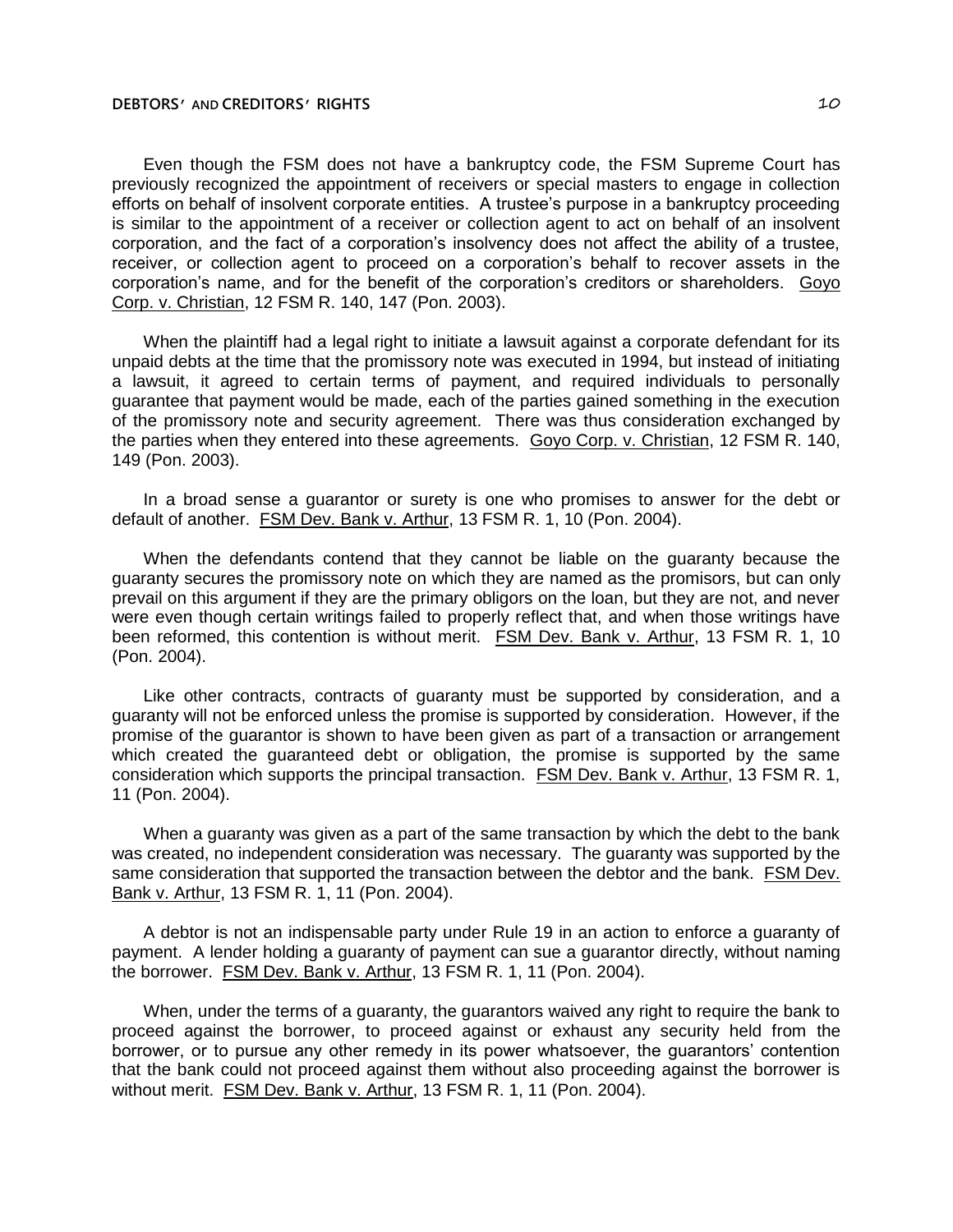Guaranties and suretyships bear many similarities. A guaranty creates a secondary obligation under which the guarantor promises to be responsible for the debt of another. The guarantor is only secondarily liable, and then only on proof of the default by the principal debtor. A suretyship differs from a guarantee in that a surety's obligation to the creditor is primary and unconditional whereas a guarantor's obligation is secondary and conditioned on the principal's default. FSM Dev. Bank v. Arthur, 13 FSM R. 1, 11 (Pon. 2004).

The main distinction between a contract of surety and one of guaranty has been expressed by stating that a surety is primarily and jointly liable with the principal debtor, while a guarantor's liability is collateral and secondary and is fixed only by the inability of the principal debtor to discharge the primary obligation. FSM Dev. Bank v. Arthur, 13 FSM R. 1, 11 (Pon. 2004).

A court does not need to determine whether an instrument is a guaranty or a surety when the result would be the same. FSM Dev. Bank v. Arthur, 13 FSM R. 1, 12 (Pon. 2004).

Failure to sue the borrower as well as, or instead of, the guarantors cannot be considered a "mistake" subject to relief from judgment under Rule 60(b)(1) because, as a general legal principle, a lender holding a guaranty of payment can sue a guarantor directly, without naming the borrower and because the terms of the guaranty, under which the guarantors were found liable, permitted the bank, in the case of a loan default, to sue the guarantors without suing the borrower. FSM Dev. Bank v. Arthur, 15 FSM R. 625, 632 (Pon. 2008).

As a general rule, in the absence of an agreement or stipulation to the contrary, a debt is payable at the place where the creditor resides, or at his place of business, if he has one, or wherever else he may be found; and ordinarily it is the duty of the debtor to seek the creditor for the purpose of making payment, provided the creditor is within the state of his residence when the payment is due. Helgenberger v. Bank of Hawaii, 19 FSM R. 139, 145 (App. 2013).

Where the obligor on a promissory note is to make his payments does not relate to a matter of vital importance or go to the contract's essence since the note provides a number of options for place of payment, and since the obligor was not deprived of the benefits he expected to receive under the contract — his use of the bank's money (the loan) for a specified period of time. He knew he had an obligation to pay the bank and he knew (or should have known) where to pay and if he did not know it was his duty to find out where. Helgenberger v. Bank of Hawaii, 19 FSM R. 139, 145 (App. 2013).

Since a partial payment constitutes an acknowledgment of the debt, it is implicitly treated as a new promise to pay, and a new promise to pay has the effect of starting any limitations period all over again. Eot Municipality v. Elimo, 19 FSM R. 290, 295 (Chk. 2014).

While a stipulated judgment does represent a private agreement and not a judicial determination, it is a judicial act, binding on the parties. Thus, contract defenses are not available to a judgment debtor in a proceeding to enforce a money judgment. FSM Dev. Bank v. Carl, 20 FSM R. 70, 73 (Pon. 2015).

Under Rule 69, post-judgment discovery is available only to judgment creditors. FSM Dev. Bank v. Carl, 20 FSM R. 70, 73 (Pon. 2015).

The right to post-judgment discovery is limited to judgment creditors, who are usually, but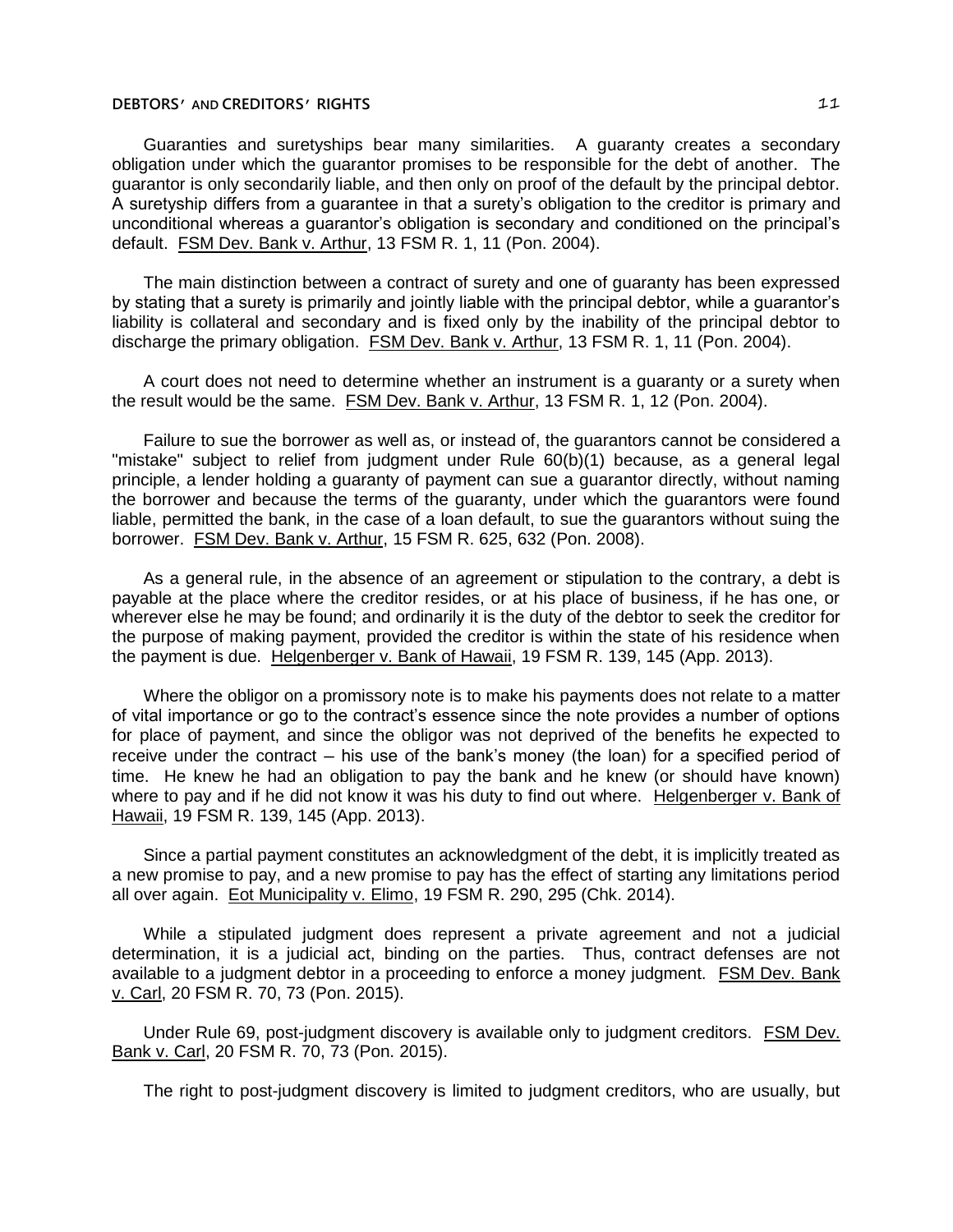not always, plaintiffs who succeeded in obtaining a money judgment. Rule 69 is meant to benefit a judgment creditor, not a judgment debtor. FSM Dev. Bank v. Carl, 20 FSM R. 70, 73- 74 (Pon. 2015).

Rule 69 applies only to money judgments. Thus, it is generally not applicable to judgments that direct specific acts, which are covered by Rule 70. FSM Dev. Bank v. Carl, 20 FSM R. 70, 74 n.2 (Pon. 2015).

A judgment debtor has no discovery rights under Rule 69, which makes sense because once a money judgment has been rendered, the only relevant factual inquiry is the debtor's ability to pay the judgment and the fastest manner in which the debtor can reasonably pay it. FSM Dev. Bank v. Carl, 20 FSM R. 70, 74 (Pon. 2015).

The execution statute, 6 F.S.M.C. 1407, requires issuance of a writ of execution upon request, subject to the Rule 62(a) limitation that no execution shall issue upon a judgment until the expiration of 10 days after the entry of that judgment. FSM Social Sec. Admin. v. Reyes, 20 FSM R. 276, 277 (Pon. 2015).

When the issuance of a writ of execution was not only based on statutory law, but the court had also afforded the judgment debtor and her counsel ample time to confer and respond to the motion for a writ of execution, the issuance of the writ was appropriate. FSM Social Sec. Admin. v. Reyes, 20 FSM R. 276, 278 (Pon. 2015).

When the primary performer, the borrower, stopped making loan repayments to the bank and defaulted, the guarantors were then bound to perform on the loan repayments once the borrower had ceased to. FSM Dev. Bank v. Ehsa, 20 FSM R. 286, 289 (Pon. 2016).

A creditor who undertakes to secure credit insurance for a debtor is liable to the debtor for negligent performance of that duty or of duty to notify debtor if insurance not obtained. FSM Dev. Bank v. Carl, 20 FSM R. 592, 593 (Pon. 2016).

When the debtor has not produced evidence to show that credit insurance was obtained when the loan was entered into, the court will not rule that the debt has been discharged although, if credit insurance had been obtained, the debtor would have had a valid claim of discharge of the debt. FSM Dev. Bank v. Carl, 20 FSM R. 592, 594 (Pon. 2016).

If a loan is in default and the promissory note contains an acceleration clause, the lender may choose to accelerate payment of the entire amount due and payable under the note. FSM Dev. Bank v. Gilmete, 21 FSM R. 159, 172 (Pon. 2017).

A bank seeking attorney's fees as part of its loan collection lawsuit is not engaging in the unauthorized practice of law because the bank is not practicing law ─ its duly admitted attorney is, and there is no fee-splitting involved as an attorney fee award is solely the property of the client, not the attorney. FSM Dev. Bank v. Gilmete, 21 FSM R. 159, 173 (Pon. 2017).

When a promissory note contains a clause under which the bank, in the event of a default, is entitled to reasonable attorney's fees, expenses and costs of collection, the borrowers thus agreed to the imposition of reasonable attorney's fees and costs of collection if they defaulted on their payment obligation to the bank. FSM Dev. Bank v. Gilmete, 21 FSM R. 159, 173 (Pon.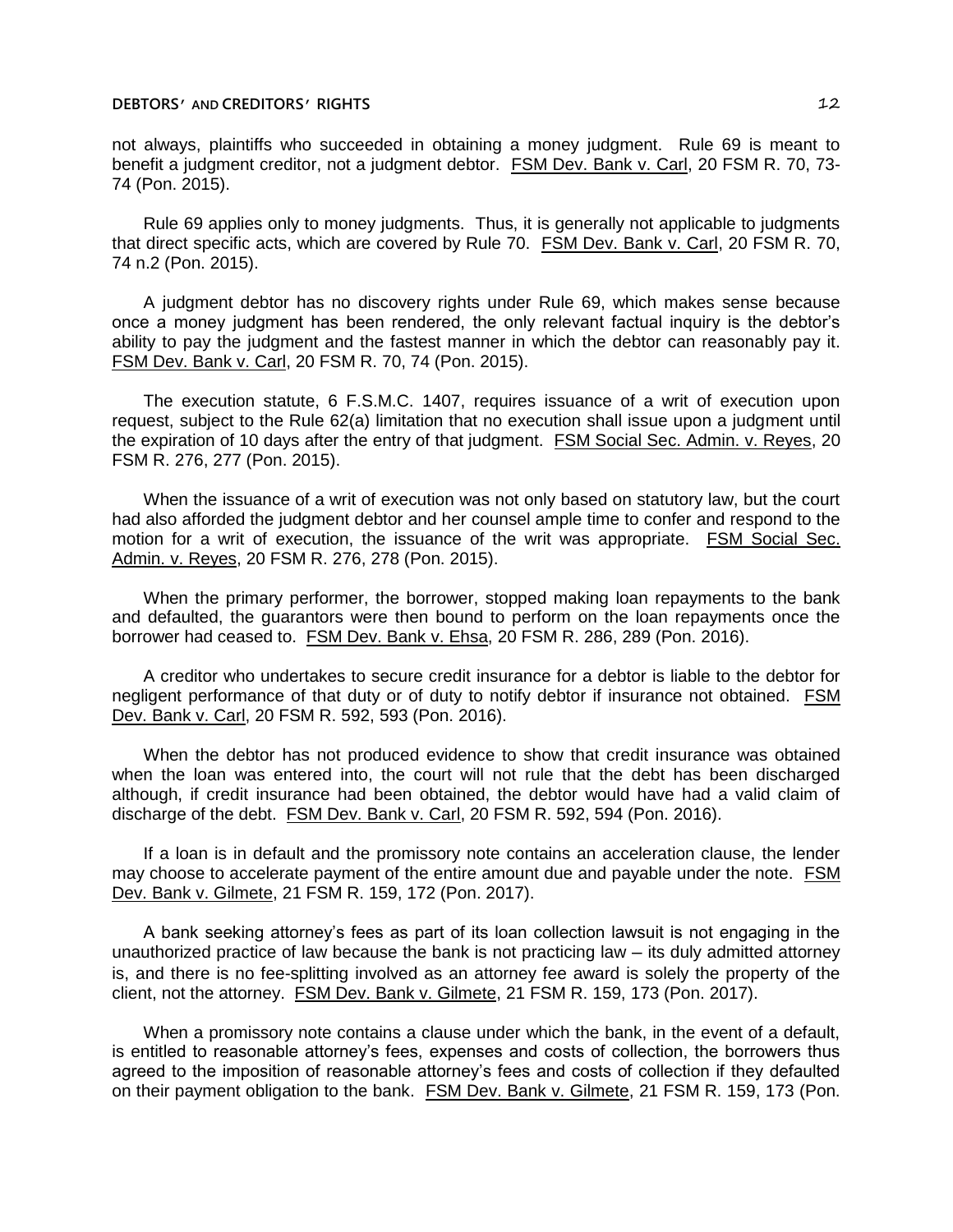2017).

In general, in debt collection cases, reasonable attorney's fees are limited to not more than 15% of the principal amount due. FSM Dev. Bank v. Gilmete, 21 FSM R. 159, 174 (Pon. 2017).

A borrower cannot make a bank liable for payment for further construction work (in effect, requiring the bank to make a further loan to the borrower) without the bank's consent. FSM Dev. Bank v. Gilmete, 21 FSM R. 159, 181 (Pon. 2017).

When a borrower's credit life insurance policy was for a four-year term and expired about eighteen years before the borrower's death, the claim for insurance coverage to cover the borrower's debt is invalid. FSM Dev. Bank v. Carl, 21 FSM R. 640, 642-43 (Pon. 2018).

FSM Development Bank loans that are determined to be no longer collectable are subject to write-off, but when the mortgaged parcel securing the loan is still generating income, in the form of monthly rent, the loan is still deemed to be capable of being paid off. FSM Dev. Bank v. Carl, 21 FSM R. 640, 643-44 (Pon. 2018).

A borrower's death does not automatically make an FSM Development Bank loan subject to a write-off. Rather, the death is only one criteria to be considered. FSM Dev. Bank v. Carl, 21 FSM R. 640, 644 (Pon. 2018).

An administrator of a decedent's estate is liable to manage the estate, including the decedent's debts and liabilities — financial or pecuniary obligations. A decedent's debt passes down to her estate's administrator to manage and settle. FSM Dev. Bank v. Carl, 21 FSM R. 640, 644 & n.9 (Pon. 2018).

─ Orders in Aid of Judgment

FSM law allows imprisonment of a debtor for "not more than six months" if he is "adjudged in contempt as a civil matter" for failure "without good cause to comply with any order in aid of judgment." 6 F.S.M.C. 1412. The inability of a judgment debtor to comply with an order in aid of judgment without fault on his part after his exercise of due diligence constitutes "good cause" within the meaning of the statute. Hadley v. Bank of Hawaii, 7 FSM R. 449, 452 (App. 1996).

In order to hold a debtor in contempt for failure to comply with an order in aid of judgment it is not enough that the debtor's noncompliance was found to be willful. There must also be a recital, or a finding somewhere in the record, that the debtor was able to comply. Hadley v. Bank of Hawaii, 7 FSM R. 449, 453 (App. 1996).

A non-party is deprived of due process of law when a case is started against it without notice or it having been made a party, when an order in aid of judgment has been issued against the non-party without a judgment and a hearing held following notice, and when a writ of execution has been issued against a non-party and without notice or hearing to determine the amount to be executed upon. Bank of Guam v. O'Sonis, 8 FSM R. 301, 304 (Chk. 1998).

The statute authorizing issuance of an order in aid of judgment, 6 F.S.M.C. 1409, presents two issues: the debtor's ability to pay, and the most expeditious way that payment can be accomplished. Louis v. Kutta, 8 FSM R. 312, 316 (Chk. 1998).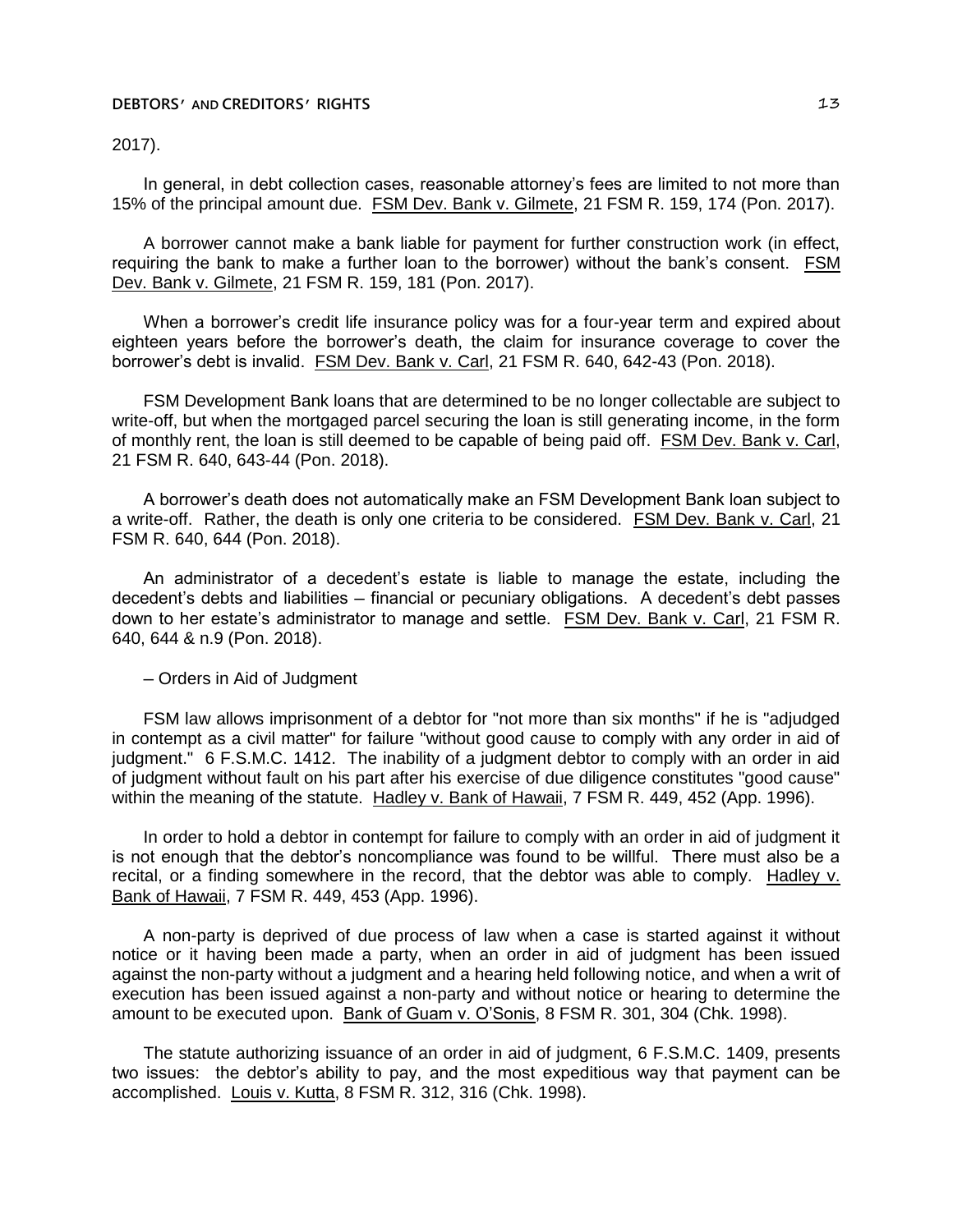A court has an interest in insuring that its orders are heeded, and this interest exists apart from any interest the parties may have in the litigation. A court may take whatever reasonable steps are appropriate to insure compliance with its orders. It need not rely on the parties themselves to prescribe the way in which its orders will be carried out, or its judgments executed. Louis v. Kutta, 8 FSM R. 312, 318 (Chk. 1998).

By statute, a court has wide latitude in crafting an order in aid of judgment and may even modify the order on its own motion. Louis v. Kutta, 8 FSM R. 312, 319 (Chk. 1998).

Under 11 F.S.M.C. 701, a private cause of action is provided to any person whose constitutional rights are violated. In order for the remedy provided by 11 F.S.M.C. 701(3) to be effective, it must be enforceable. Where the defendant in a civil rights action is a state, this means that the remedy should not be dependent upon subsequent state legislative action, such as appropriation of funds, which would thwart the Congressional mandate that 11 F.S.M.C. 701 is meant to implement. Accordingly, the FSM Supreme Court is not precluded from issuing an order in aid of judgment against a state in the absence of a state legislative appropriation. Davis v. Kutta, 8 FSM R. 338, 341 (Chk. 1998).

Under 6 F.S.M.C. 1409, an individual judgment debtor is allowed to "retain such property and such portion of his income as may be necessary to provide the reasonable living requirements of the debtor and his dependents," but if the debtor has some limited ability to pay, the court can order some payment. Davis v. Kutta, 8 FSM R. 338, 342 (Chk. 1998).

Under 6 F.S.M.C. 1410(2), an order in aid of judgment may provide for the sale of particular assets, such as unencumbered property that is not necessary for the debtor to meet his family and customary obligations, and payment of the net proceeds to the creditor. Davis v. Kutta, 8 FSM R. 338, 343 (Chk. 1998).

Under 6 F.S.M.C. 1409, the court makes two inquiries: the judgment debtor's ability to pay, and the fastest manner to accomplish payment. Davis v. Kutta, 8 FSM R. 338, 343 (Chk. 1998).

Because the court must consider the debtor's ability to pay, an order which takes this factor properly into consideration will not result, in and of itself, in the financial undoing of a debtor. Davis v. Kutta, 8 FSM R. 338, 344 (Chk. 1998).

A motion for an order in aid of judgment against the State of Chuuk to assign sufficient assets to pay a money judgment will be denied because the state may make payments subject only to legislative appropriation. Judah v. Chuuk, 9 FSM R. 41, 42 (Chk. S. Ct. Tr. 1999).

The only purpose of statutes authorizing orders in aid of judgment is to force the payment of a judgment and to provide means to collect a money judgment, which is the same as proceedings for attachment, garnishment or execution. Kama v. Chuuk, 9 FSM R. 496, 498 (Chk. S. Ct. Tr. 1999).

The Trust Territory Code provisions for orders in aid of judgment are not available as against Chuuk because, when it barred the courts' power of attachment, execution and garnishment of public property, the clear legislative intent was to supersede or repeal all provisions of the Trust Territory Code, Title 8 insofar as they allowed seizure of Chuuk state property. Kama v. Chuuk, 9 FSM R. 496, 498 (Chk. S. Ct. Tr. 1999).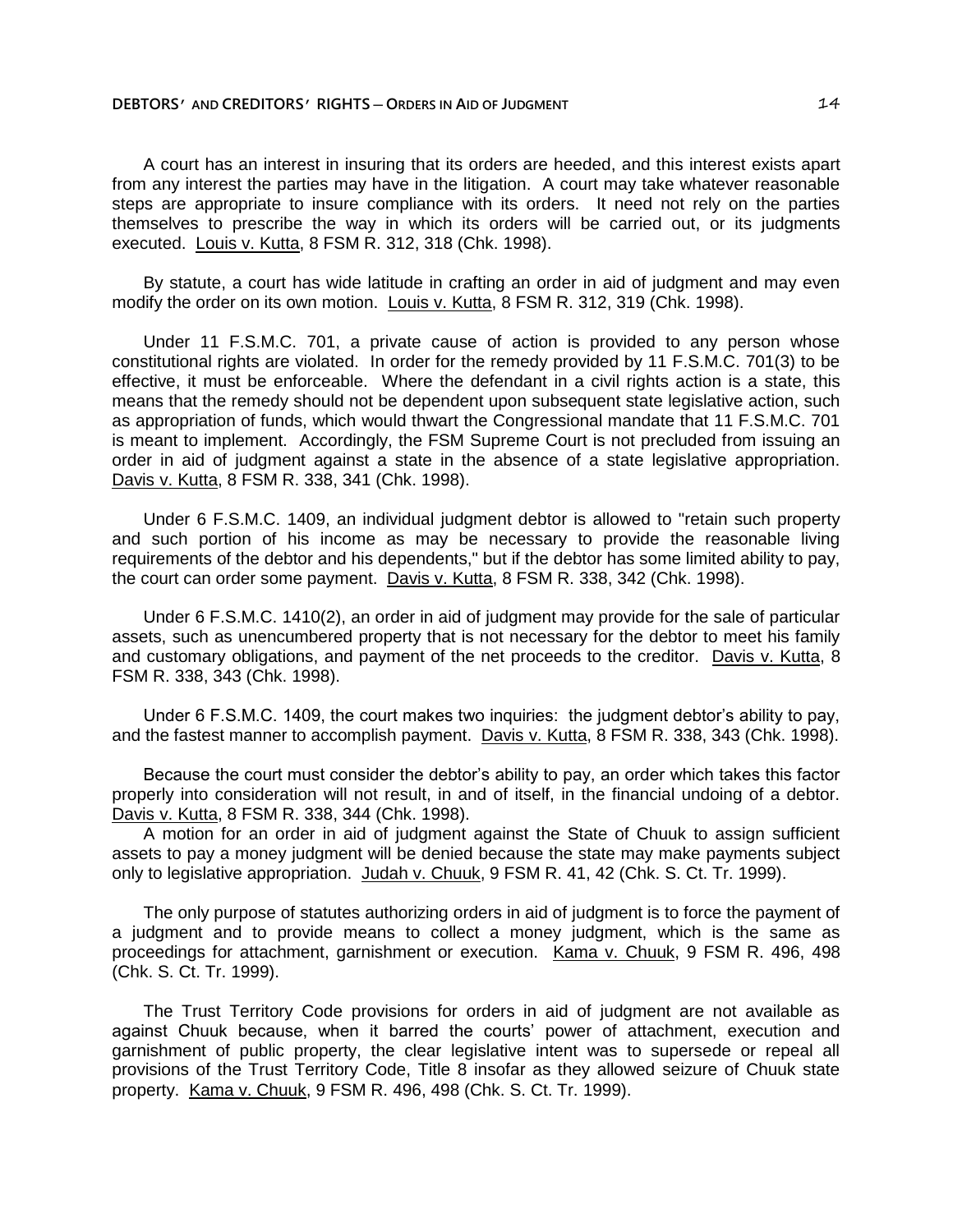Historically, orders in aid of judgment and orders in aid of execution serve the same purpose and the terms are used interchangeably. Their purpose is to provide a means of discovery to inquire into the assets and ability of a judgment debtor to pay a judgment. Kama v. Chuuk, 9 FSM R. 496, 498 (Chk. S. Ct. Tr. 1999).

Proceedings in aid of a judgment are supplementary proceedings to enforce a judgment, the same as attachment, execution and garnishment, and as against Chuuk State public property, are prohibited by § 4 of the Chuuk Judiciary Act. Kama v. Chuuk, 9 FSM R. 496, 498 (Chk. S. Ct. Tr. 1999).

The court may modify any order in aid of judgment as justice may require, at any time, upon the application of either party and notice to the other, or on the court's own motion. Davis v. Kutta, 10 FSM R. 224, 225 (Chk. 2001).

A court may grant a debtor's motion to modify an order in aid of judgment when the debtor's proposed commitment to pay is reasonable. Davis v. Kutta, 10 FSM R. 224, 225 (Chk. 2001).

A judgment debtor's request to the court for a hearing, pursuant to 6 F.S.M.C. 1409 to determine its ability to pay the debt and the fastest means to pay and satisfy the judgment constitutes a motion for an order in aid of judgment. Walter v. Chuuk, 10 FSM R. 312, 316 (Chk. 2001).

Either party may apply for an order in aid of judgment. Once it has, the court must, after notice to the opposite party, hold a hearing on the question of the debtor's ability to pay and determine the fastest manner in which the debtor can reasonably pay a judgment based on the finding. Walter v. Chuuk, 10 FSM R. 312, 316-17 (Chk. 2001).

Although under FSM law once an application for an order in aid of judgment has been filed no writ of execution may issue except under an order in aid of judgment or by special order of the court, it is uncertain what effect, if any, this (or the Chuuk state law prohibiting attachment, execution, or garnishment of Chuuk public property) would have on courts in jurisdictions outside the Federated States of Micronesia. Walter v. Chuuk, 10 FSM R. 312, 317 (Chk. 2001).

The procedure for a judgment creditor to obtain an order in aid of judgment and the authority for a court to issue one is contained in section 55 of Title 8 of the Trust Territory Code, which, under the Chuuk Constitution's Transition Clause, is still applicable law in Chuuk. Section 55, by its terms, does not bar its application to a government judgment debtor. Kama v. Chuuk, 10 FSM R. 593, 600 (Chk. S. Ct. App. 2002).

Section 4 of the Chuuk Judiciary Act of 1990 denies courts the power of attachment, execution and garnishment of public property. Thus, a court may issue an order in aid of judgment addressed to the state, but is barred from issuing any order in aid of judgment that acts as an attachment, execution and garnishment of public property. Kama v. Chuuk, 10 FSM R. 593, 600 (Chk. S. Ct. App. 2002).

Any order in aid of judgment may, be modified by the trial court at any time upon application of either party and notice to the other, or on the court's own motion. Kama v. Chuuk, 10 FSM R. 593, 600 (Chk. S. Ct. App. 2002).

It is generally within the Chuuk State Supreme Court's power to issue an order in aid of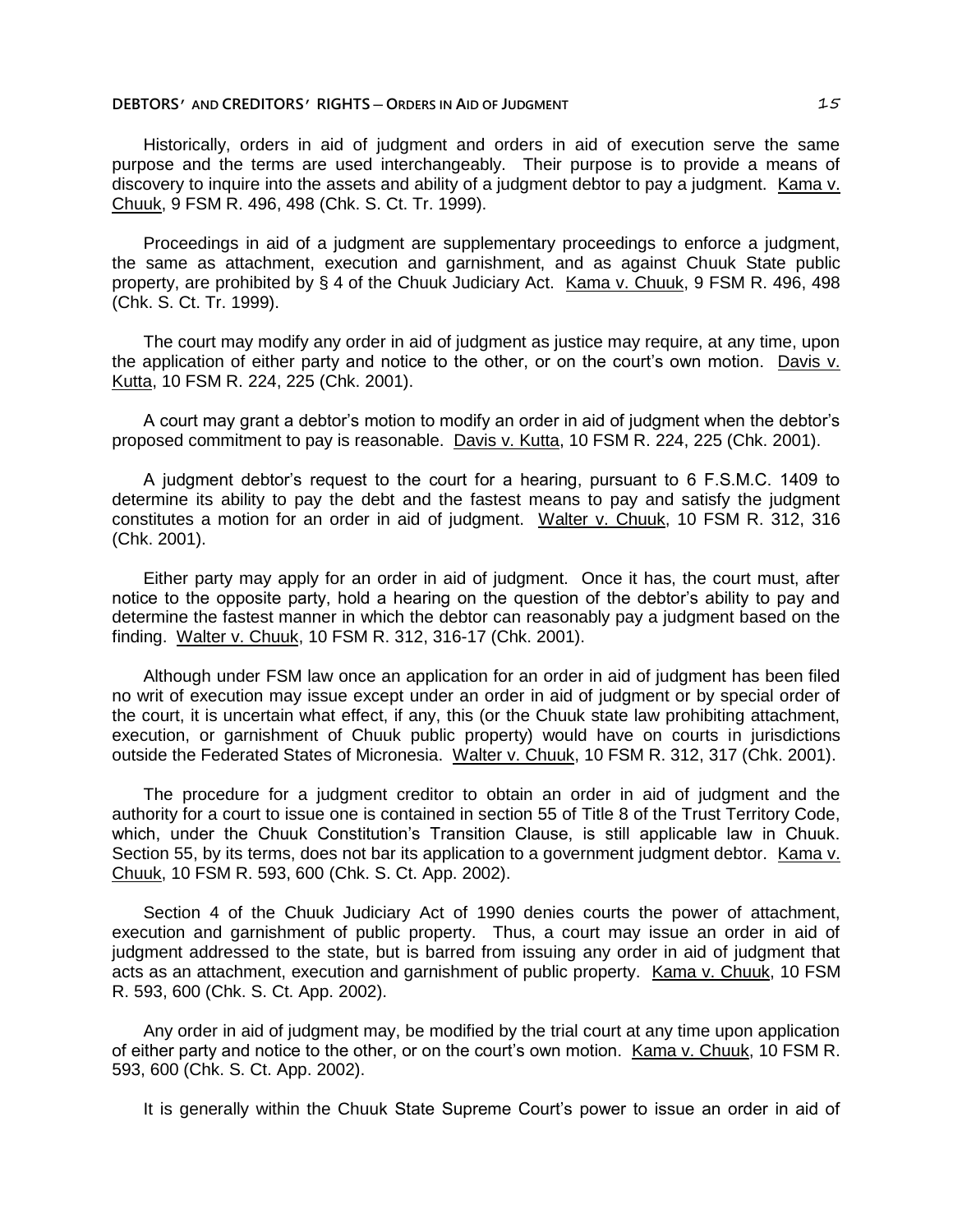judgment. This power derives from the court's power to issue all writs for equitable and legal relief. Narruhn v. Chuuk, 11 FSM R. 48, 53 (Chk. S. Ct. Tr. 2002).

In deciding whether to issue an order in aid of judgment, the court is presented with two issues: 1) the debtor's ability to pay, and 2) the fastest manner in which the debtor can reasonably pay the judgment based upon the finding of ability to pay. Narruhn v. Chuuk, 11 FSM R. 48, 53 (Chk. S. Ct. Tr. 2002).

As a matter of law, the court cannot issue an order directing the state to pay money absent an appropriation therefor. The inquiry, then, is how, when funds are available to pay judgments, the court can assist a judgment creditor in getting his judgment paid in the fastest manner. Narruhn v. Chuuk, 11 FSM R. 48, 53 (Chk. S. Ct. Tr. 2002).

In addressing the question of how best to assure payment of a judgment in "the fastest manner," the court is mindful of the fact that it has wide latitude in crafting an order in aid of judgment. While the court cannot direct the Legislature to appropriate money to pay a judgment, it does have the authority to compel the Director of Treasury, and the Governor, through mandamus, to meet their non-discretionary duty to pay judgments in a fair and nondiscriminatory manner. Narruhn v. Chuuk, 11 FSM R. 48, 54 (Chk. S. Ct. Tr. 2002).

A judgment creditor needing continuing medical care resulting from a state employee's negligent or wilful conduct, may apply to the court for specific relief, and assuming funds have been appropriated for payment of the state's judgment debts which remain undisbursed and available, any such judgment creditor shall receive payment on his or her judgment regardless of the judgment's date of entry. Narruhn v. Chuuk, 11 FSM R. 48, 54 (Chk. S. Ct. Tr. 2002).

The statutory remedy for violations of an order in aid of judgment is that if any debtor fails without good cause to comply with any order in aid of judgment, he may be adjudged in contempt as a civil matter. The inability of a judgment debtor to comply with an order in aid of judgment without fault on his part after his exercise of due diligence constitutes "good cause." Rodriguez v. Bank of the FSM, 11 FSM R. 367, 374 (App. 2003).

When the judgment-debtor's Social Security retirement benefits are received by him and have not been subjected to any sort of direct levy, allotment or garnishment or any execution, attachment, or assignment of these benefits and when these benefits may be commingled with any other income the debtor may have available to him, and from these funds he meets his living expenses and his other obligations, the trial court's order in aid of judgment does not require that the payment come from any particular source of income. Rodriguez v. Bank of the FSM, 11 FSM R. 367, 379 (App. 2003).

There is no violation of the 53 F.S.M.C. 604 susceptibility of benefits rule, when there has been no execution, attachment, garnishment, or assignment of the judgment-debtor's Social Security retirement benefits and when the trial court's order in aid of judgment specifically found that the judgment-debtor would have sufficient funds for his and his dependents' basic support. Rodriguez v. Bank of the FSM, 11 FSM R. 367, 380 (App. 2003).

While the trial court does not violate the Constitution's involuntary servitude provision when it orders a judgment-debtor to seek immediate employment, when the judgment-debtor has presented evidence that he is unable to work, the trial court must make specific findings with regard to his fitness for work before it orders him to seek immediate employment. Rodriguez v.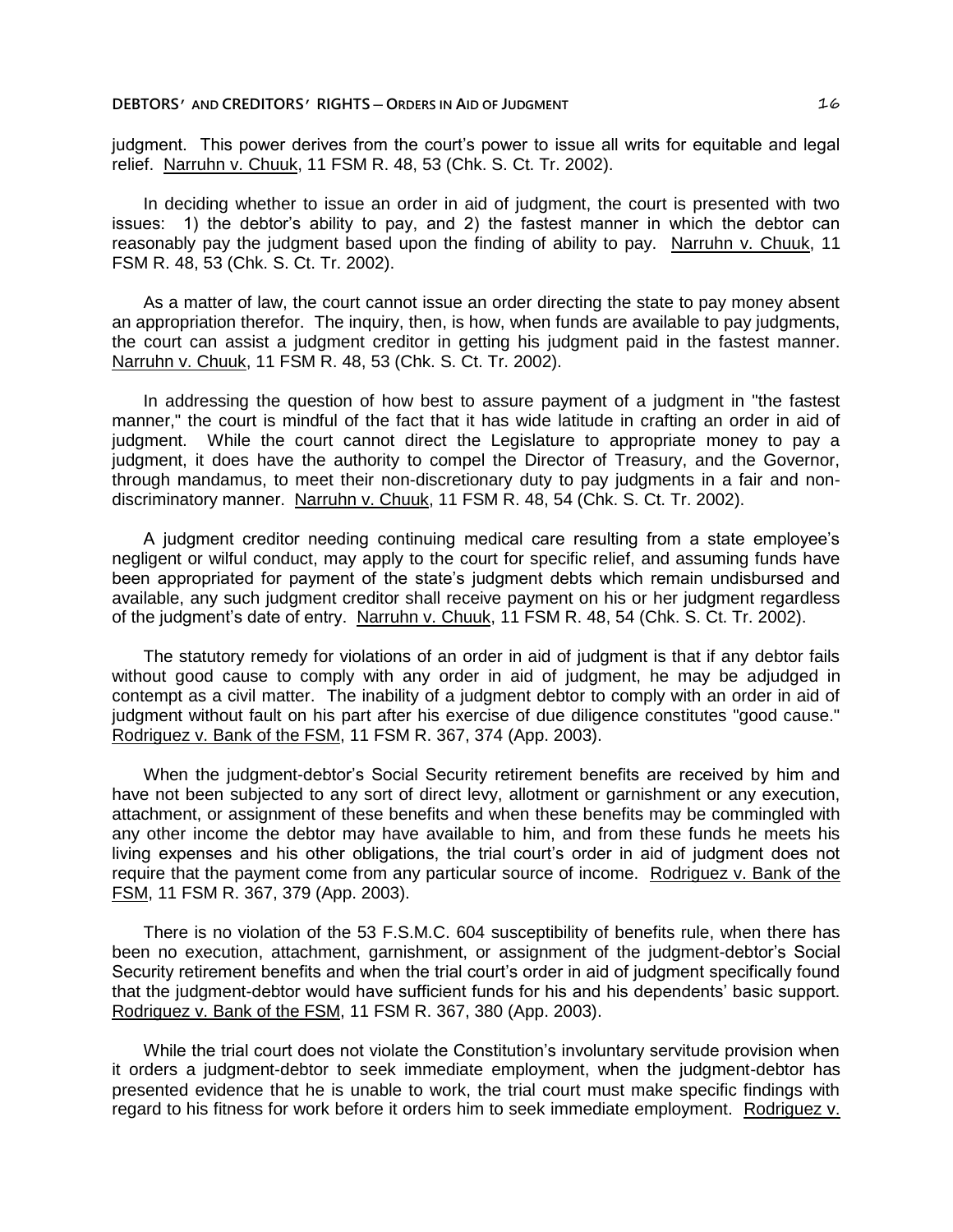# Bank of the FSM, 11 FSM R. 367, 386 (App. 2003).

A major purpose for granting consolidation of judgments is to establish the payment priority for the consolidated judgments and to implement an orderly payment plan involving one, instead of multiple, orders in aid of judgments. In re Engichy, 11 FSM R. 520, 527 (Chk. 2003).

A judgment-creditor's right to the issuance of a writ of execution is provided for by statute, as is the right to obtain an order in aid of judgment. In re Engichy, 11 FSM R. 520, 527 (Chk. 2003).

An FSM judgment-debtor can, if he so chooses, prevent the issuance of a writ of execution because any party, either the judgment-creditor or the judgment-debtor may apply for an order in aid of judgment and once a party has applied for an order in aid of judgment, the judgmentcreditor is statutorily barred from obtaining a writ of execution except as part of an order in aid of judgment or by special order of the court for cause shown. In re Engichy, 11 FSM R. 520, 528 (Chk. 2003).

A judgment-creditor who has obtained an order in aid of judgment should be accorded the same status as a judgment creditor who has obtained a writ of execution because both methods of enforcing a money judgment are provided for by statute and both methods show that the judgment creditor has taken the effort and exhibited diligence greater than that of a mere judgment-creditor. In re Engichy, 11 FSM R. 520, 528 (Chk. 2003).

Judgment-creditors with execution creditor status are to be paid on the basis of a first-intime, first-in-right rule according to the dates of the individual parties' writs. The pro rata payment basis is the rule for unsecured judgment-creditors who do not hold execution creditor status or a statutory lien priority. Because holders of orders in aid of judgment are accorded the status of execution creditors, those judgment-creditors will be paid in order according to the date of either their first writ of execution or their first order in aid of judgment. In re Engichy, 11 FSM R. 520, 528-29 (Chk. 2003).

While the Chuuk Financial Control Commission is precluded from paying any court ordered judgments unless specifically appropriated by law, it must, in a timely manner, develop in consultation with the Governor and Attorney General subsequent legislation for appropriation or other purposes for consideration by the Chuuk Legislature to address court judgments. That the Commission has disclaimed this responsibility imparted is in material part a basis for the court's ruling that ordering Chuuk to pay the judgment through taking the first step in that direction by proposing a payment plan is not a workable means of obtaining a satisfaction of the judgment, and the parlous state of Chuuk's finances is more reason, not less, why it should have been forthcoming with a plan for payment. Estate of Mori v. Chuuk, 11 FSM R. 535, 540 (Chk. 2003).

On motion for an order in aid of judgment, the court must determine both the question of the judgment debtor's ability to pay and the fastest manner in which payment can reasonably be made. Estate of Mori v. Chuuk, 11 FSM R. 535, 542 (Chk. 2003).

Courts have the power to issue all writs for equitable and legal relief, except the power of attachment, execution and garnishment of public property. This statutory prohibition has been held to prohibit the issuance of an order in aid of judgment against Chuuk. Ben v. Chuuk, 11 FSM R. 649, 651 (Chk. S. Ct. Tr. 2003).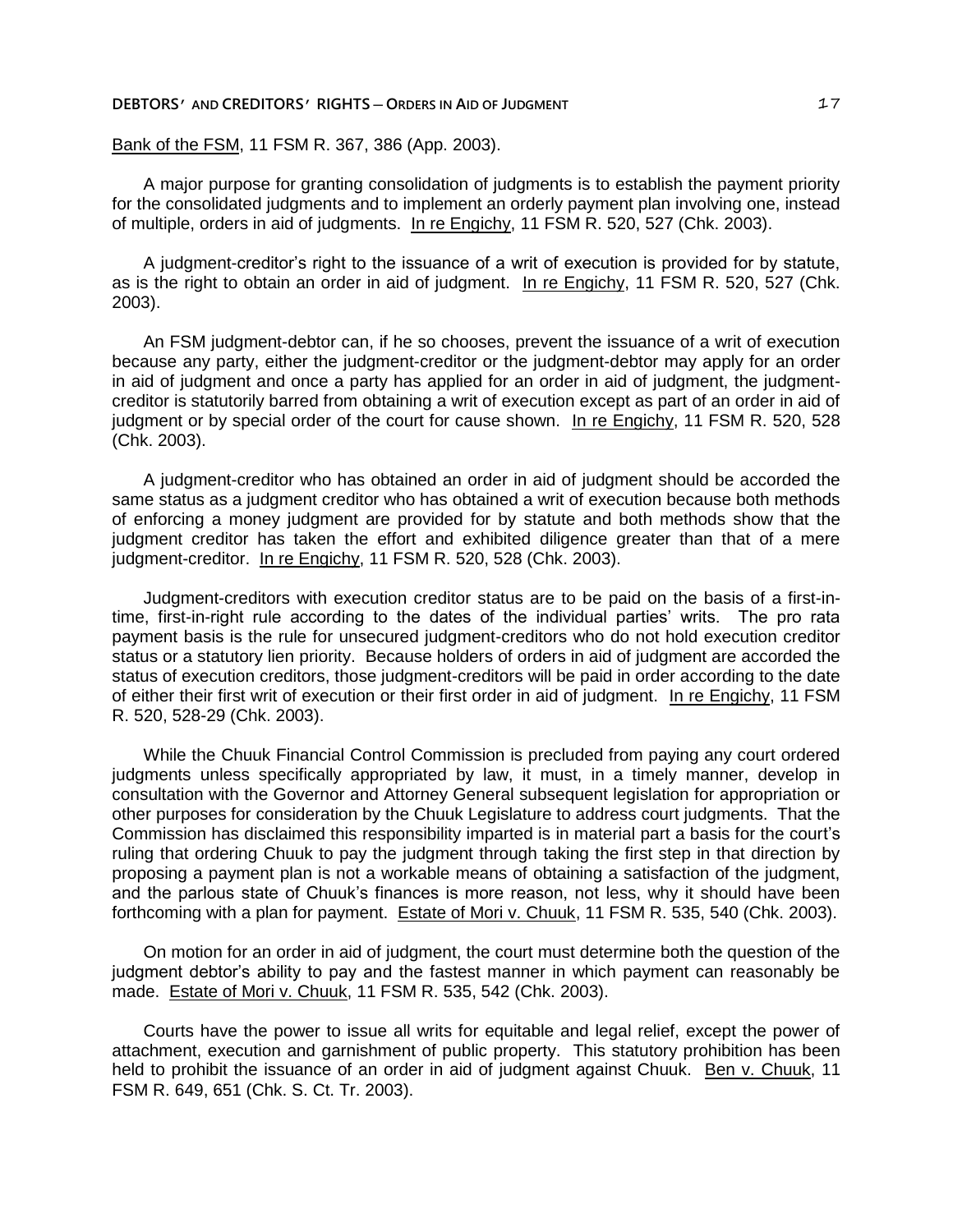A stipulated judgment, even after court approval, cannot confer jurisdiction on a court to issue an order in aid of judgment against Chuuk in direct contravention of a statute. Regardless of the stipulated judgment's language, the court simply cannot violate the statute and issue an order in aid of judgment against Chuuk. Ben v. Chuuk, 11 FSM R. 649, 651 (Chk. S. Ct. Tr. 2003).

When no appropriation has been made, general or otherwise, for the payment of judgments, even if the court were to issue an order in aid of judgment, and even if the state government were to identify funds from some other source for payment of the judgment, the Chuuk Financial Control Commission would be precluded from approving the payment pursuant to the order in aid of judgment since it is precluded from paying any court ordered judgements unless specifically appropriated by law. Ben v. Chuuk, 11 FSM R. 649, 652 (Chk. S. Ct. Tr. 2003).

Under a Chuuk State Supreme Court decision, if money was appropriated to pay court judgments, the oldest judgment must be paid in full before any payment could be made on the next oldest judgment. Ben v. Chuuk, 11 FSM R. 649, 652 (Chk. S. Ct. Tr. 2003).

An order in aid of judgment only requires future payment according to its terms, which invariably will not be immediate payment in full, and which may later be modified. In re Engichy, 12 FSM R. 58, 66 (Chk. 2003).

An order in aid of judgment, unlike a writ of execution, may only be obtained after application and notice to the other party and a hearing instead of the prompt issuance possible for a writ of execution. In re Engichy, 12 FSM R. 58, 66 (Chk. 2003).

A judgment-creditor (or its attorney) must evaluate which method (writ of execution or order in aid of judgment) is most likely to best satisfy its judgment unless the judgment-debtor has already foreclosed that choice by applying for an order in aid of judgment. In re Engichy, 12 FSM R. 58, 66-67 (Chk. 2003).

An order in aid of judgment generally deals not only with funds and assets currently in a judgment-debtor's possession but also with funds that are expected to come into the judgmentdebtor's possession in the future. In re Engichy, 12 FSM R. 58, 72 (Chk. 2003).

When the court has found the defendants in civil contempt, it may order them imprisoned until such time as they comply with the orders issued to date and/or pay an amount necessary to compensate the court and plaintiff for the wasted time and expense involved in having held and set over pretrial conferences that the defendants never timely rescheduled nor attended; but if, in the court's opinion, imprisonment is a less suitable punishment than a ruling that by its nature will move this litigation to its conclusion, and when the defendant's only asserted defense to having defaulted on the underlying promissory note was his unemployment and inability to pay and he is now employed, the court may order the defendants to settle the case and file a stipulated judgment or the court will strike defendants' answer and enter a default judgment against the defendants, grant a motion for order in aid of judgment, the plaintiff files one, hold a hearing thereon, make findings as to the defendants' ability to pay, and if warranted, order the defendants' wages garnished for such amount as the court deems appropriate in light of those findings. FSM Dev. Bank v. Ladore, 12 FSM R. 169, 171-72 (Pon. 2003).

When a person has entered the plaintiff's parcel on at least two occasions and harvested crops in violation of the court's decision that the plaintiff is the fee simple owner of the parcel, an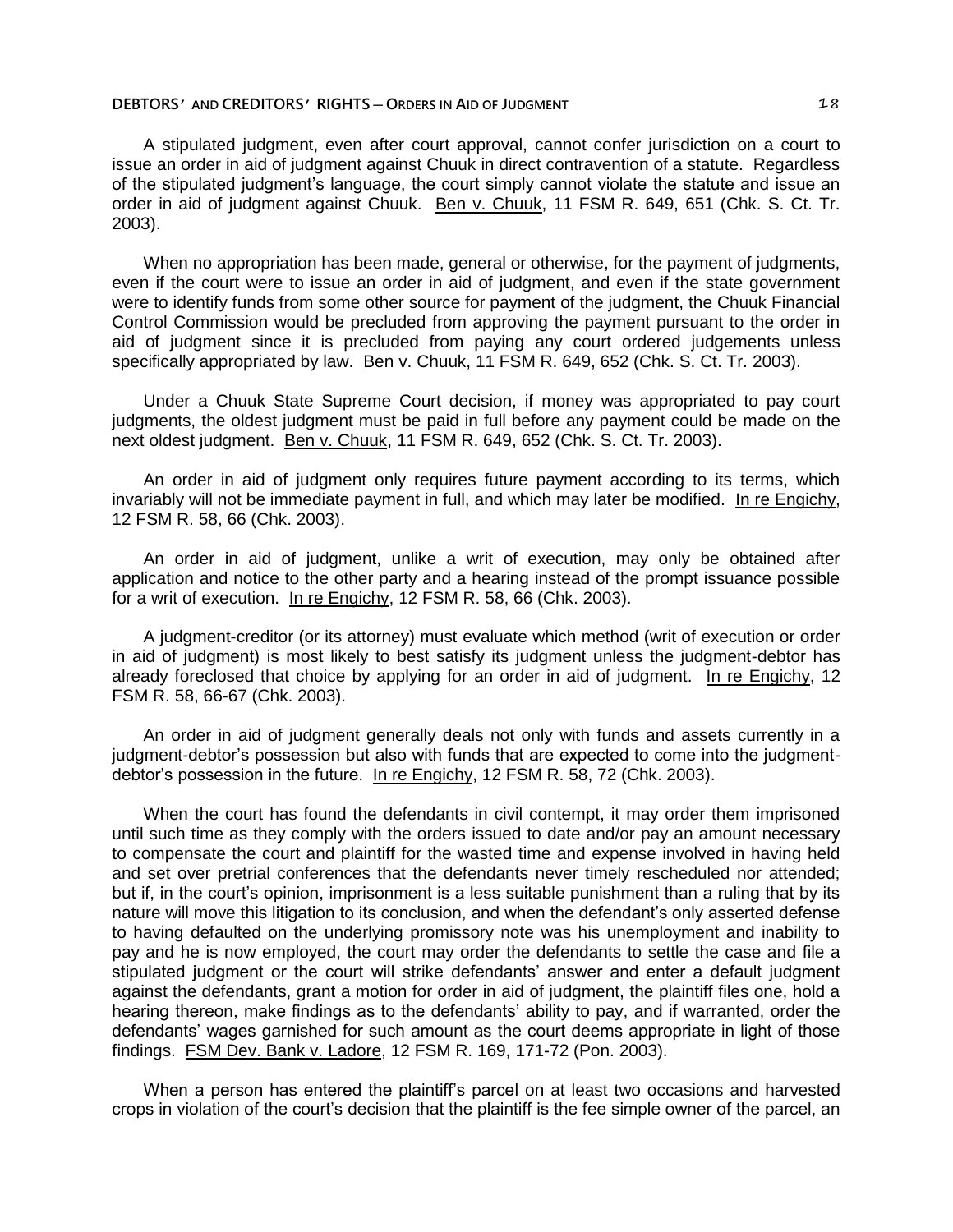injunction will issue against that person and the defendants which prohibits further trespass and taking of crops from the parcel, and the defendants will be given a reasonable time to remove a local hut that they have constructed on parcel. Edwin v. Heirs of Mongkeya, 12 FSM R. 220, 222 (Kos. S. Ct. Tr. 2003).

Failure to comply with an order in aid of judgment and an injunction can be grounds for a contempt proceeding. Edwin v. Heirs of Mongkeya, 12 FSM R. 220, 222 (Kos. S. Ct. Tr. 2003).

The trial court will not extend the right to a writ of garnishment against the state beyond that affirmed by the appellate division in Chuuk v. Davis and will therefore deny a judgmentcreditor's request to seize local revenues by the only means logical, a writ of garnishment directed to the FSM national government, when his damages are strictly economic in nature. The suggested alternative, a more drastic step of an order seizing and auctioning the state legislative officers' new vehicles will also be denied. Barrett v. Chuuk, 14 FSM R. 509, 511 (Chk. 2006).

The trial court can issue an order in aid of judgment requiring the state executive branch to submit, within thirty days of entry of this order, an appropriation request to the Legislature for funds to satisfy the judgment. Barrett v. Chuuk, 14 FSM R. 509, 511 (Chk. 2006).

Civil Rule 6(d) provides that all motions shall contain certification by the movant that a reasonable effort has been made to obtain the opposing party's agreement or acquiescence and that no such agreement has been forthcoming, but a motion for an order in aid of judgment, which is what the court must consider a motion for a writ of garnishment to be, is governed by statute, and that statute does not require that a movant first seek the opposing party's agreement or acquiescence before moving for an order in aid of judgment. The procedural rules are not meant to alter that statutory scheme. Tipingeni v. Chuuk, 14 FSM R. 539, 542 (Chk. 2007).

A judgment-creditor's motion that asks for a court order to assist it in obtaining, or to facilitate, the payment of a money judgment, is a motion for an order in aid of judgment regardless of what the movant has called it because a thing is what it is regardless of what someone chooses to call it. Chuuk v. Andrew, 15 FSM R. 39, 42 & n.1 (Chk. S. Ct. App. 2007).

The procedure for a judgment creditor to obtain an order in aid of judgment and the authority for a court to issue one, is contained in section 55 of Title 8 of the Trust Territory Code, which requires the court, after notice to the opposite party, to hold a hearing on the question of the debtor's ability to pay and to determine the fastest manner in which the debtor can reasonably pay a judgment based on the finding. Chuuk v. Andrew, 15 FSM R. 39, 42 (Chk. S. Ct. App. 2007).

When no hearing was held before the court issued its December 14, 2001 order in aid of judgment and no finding was made on the debtor's ability to pay in December 2001, the December 14, 2001 order was issued in violation of the State's right to due process and the order constitutes an abuse of the trial court's discretion. Chuuk v. Andrew, 15 FSM R. 39, 42 (Chk. S. Ct. App. 2007).

When the State has not made the appropriation act a part of the record, the appellate court is unable to determine whether the \$20,000 ordered payment to a judgment-creditor violated the terms of that statute or whether it was only contrary to the Executive branch's hoped-for distribution of the appropriated funds. Chuuk v. Andrew, 15 FSM R. 39, 42-43 (Chk. S. Ct. App.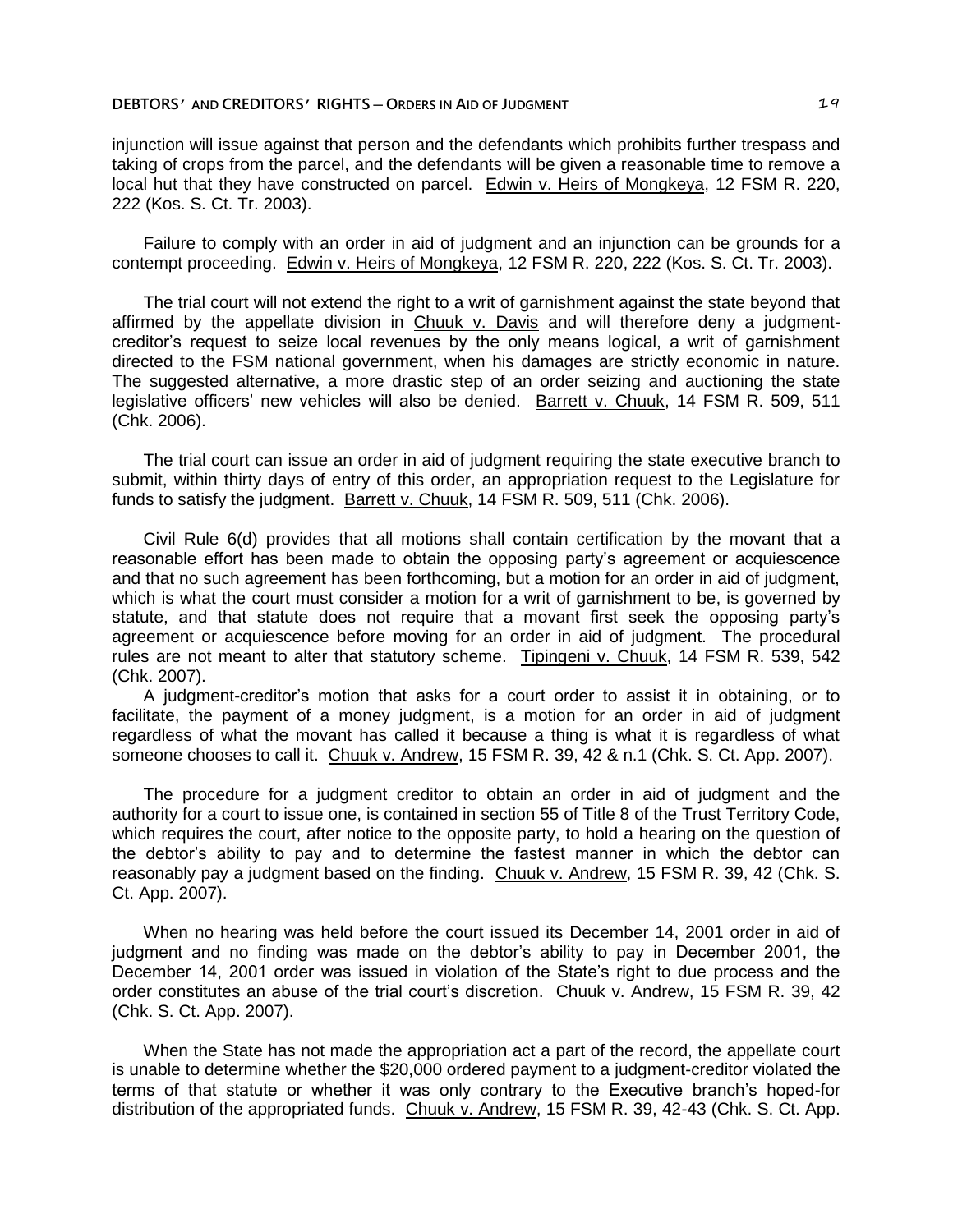2007).

The trial court must not issue any orders in aid of judgment against the State without affording the State notice and an opportunity to be heard and a finding that the State has the physical and legal ability to pay. Chuuk v. Andrew, 15 FSM R. 39, 43 (Chk. S. Ct. App. 2007).

Section 4 of the Chuuk Judiciary Act of 1990 denies courts the power of attachment, execution and garnishment of public property. Thus, a court may issue an order in aid of judgment addressed to a governmental body, but is barred from issuing any order in aid of judgment that acts as an attachment, execution and garnishment of public property. Albert v. O'Sonis, 15 FSM R. 226, 232 (Chk. S. Ct. App. 2007).

The procedure for a judgment creditor to obtain an order in aid of judgment and the authority for a court to issue one is contained in section 55 of Title 8 of the Trust Territory Code, which is still applicable law in Chuuk. Albert v. O'Sonis, 15 FSM R. 226, 233 (Chk. S. Ct. App. 2007).

The statute requires that an order in aid of judgment hearing can only be held after an application for an order in aid of judgment and notice of that application has been given to the opposing party. Since an application for an order in aid of judgment must be made an adequate time for notice before the motion hearing, it must be made in writing. The Civil Rules provide that adequate time for service of the notice is not later than 5 days before the time specified for the hearing. Therefore, in order to obtain an order in aid of judgment, a party must serve a written motion on the opposing party at least five days before the specified hearing date. Albert v. O'Sonis, 15 FSM R. 226, 233 (Chk. S. Ct. App. 2007).

The trial court cannot issue an order in aid of judgment without first making a finding about the debtor's ability to pay. In the case of a governmental debtor, this finding must include the debtor's legal ability to pay (*e.g.*, whether money has been appropriated that can legally be applied to that debt). Albert v. O'Sonis, 15 FSM R. 226, 233 (Chk. S. Ct. App. 2007).

Any order in aid of judgment may be modified by the court as justice may require, at any time, upon application of either party and notice to the other, or on the court's own motion. But a court cannot decide its own motion without first giving either party notice or an opportunity to be heard because that would violate a litigant's due process rights guaranteed by both the Chuuk and FSM Constitutions since notice and an opportunity to be heard is the essence of due process. Albert v. O'Sonis, 15 FSM R. 226, 234 (Chk. S. Ct. App. 2007).

A trial judge's calculated and repeated disregard of governing rules of orders in aid of judgment would also support the issuance of a writ of prohibition that the trial judge issue no further orders in aid of judgment without complying with the statute and without first ruling on the pending motion to stay. Albert v. O'Sonis, 15 FSM R. 226, 234 (Chk. S. Ct. App. 2007).

After obtaining a judgment, the judgment holder is entitled by statute to seek an order in aid of judgment to force payment and determine the best means to effectuate such payment. The purpose of an order in aid of judgment is to provide a means of discovery to inquire into the assets and ability of a judgment debtor to pay a judgment. Chuuk Public Utilities Corp. v. Billimon, 15 FSM R. 290, 293 (Chk. S. Ct. Tr. 2007).

Once a party has applied for an order in aid of judgment, the court must, after notice to the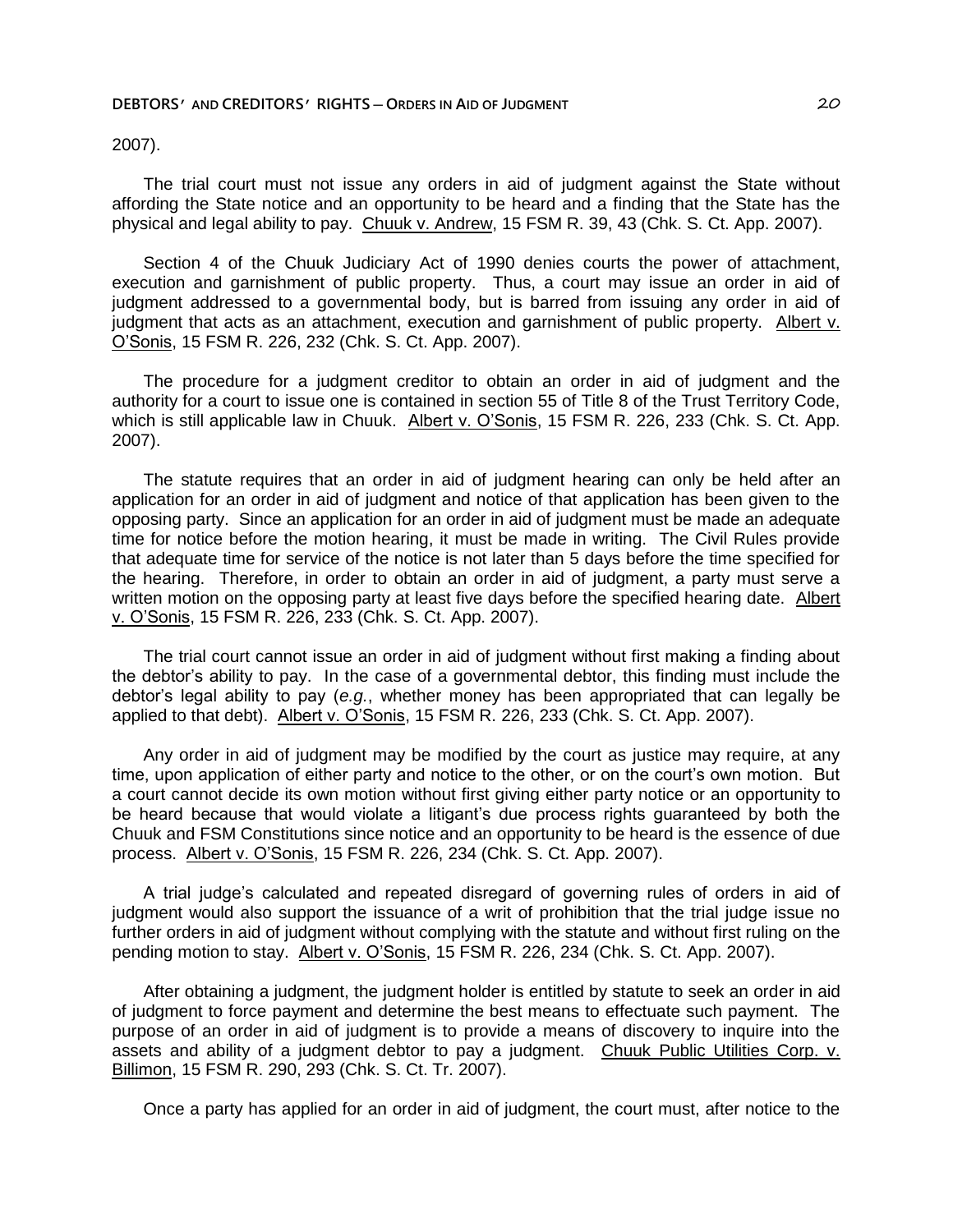opposite party, hold a hearing on the question of the debtor's ability to pay and determine the fastest manner in which the debtor can reasonably pay a judgment based on the finding. Chuuk Public Utilities Corp. v. Billimon, 15 FSM R. 290, 293 (Chk. S. Ct. Tr. 2007).

A plaintiff's motion for a temporary restraining order filed after judgment had already been entered against the defendant and after the plaintiff had already requested an order in aid of judgment will be denied since the plaintiff has an available remedy in its motion for an order in aid of judgment and since it seeks to restrain funds in the hands of a third party without a specific determination as to the defendant's right to any part of those funds. Chuuk Public Utilities Corp. v. Billimon, 15 FSM R. 290, 293 (Chk. S. Ct. Tr. 2007).

An order in aid of judgment is not appropriate when the prevailing party seeks an order evicting an alleged successor-in-interest and non-party because an order in aid of judgment is only appropriate when seeking satisfaction of a money judgment and the matter does not involve a money judgment. Salik v. U Corp., 15 FSM R. 534, 537 (Pon. 2008).

The process to enforce a judgment for the payment of money may be a writ of execution or an order in aid of judgment. Salik v. U Corp., 15 FSM R. 534, 537 (Pon. 2008).

Once either party has moved for an order in aid of judgment, the court, after notice to the opposite party, must hold a hearing on the question of the debtor's ability to pay and determine the fastest manner in which the debtor can reasonably pay a judgment based on its finding. FSM Dev. Bank v. Arthur, 15 FSM R. 625, 637 (Pon. 2008).

Payment by cash on hand is always the fastest way in which the debtor can reasonably pay a judgment. The next fastest way to pay is through the sale of highly liquid assets that can readily be reduced to cash. Unlike stock in closely-held corporations for which there is no readily identifiable market for their shares or easily ascertained value, stock, which is traded daily on major stock exchanges and the prices reported, is almost as liquid as cash. FSM Dev. Bank v. Arthur, 15 FSM R. 625, 638-39 (Pon. 2008).

The court can, as an act of grace to prevent undue hardship, permit withholding from payment to the judgment-creditor any sums that might be due in taxes because of the order in aid of judgment since the court may make provision for tax payments to non-parties in its court judgments when a judgment causes a party to incur tax liability. FSM Dev. Bank v. Arthur, 16 FSM R. 132, 137-38 (Pon. 2008).

The presence of the debtors' property in a Guam brokerage account does not affect the validity of an order in aid of judgment. While generally a court does not have jurisdiction over property in another jurisdiction because it cannot enforce its orders there, the court does have jurisdiction over the judgment-debtor's person. Thus, if the court were to order a debtor to sell property in another country and to pay or deposit the proceeds with some person or the court, and, if the judgment-debtor did not obey that order, the court could then impose sanctions on the debtor, such as, civil contempt of court to coerce the judgment-debtor's compliance or criminal contempt of court to punish the judgment-debtor's disobedience. FSM Dev. Bank v. Arthur, 16 FSM R. 132, 138 (Pon. 2008).

Process to enforce a judgment for the payment of money may be a writ of execution or an order in aid of judgment. Barrett v. Chuuk, 16 FSM R. 229, 234 (App. 2009).

By statute, contempt proceedings to enforce judgments and orders in aid of judgment are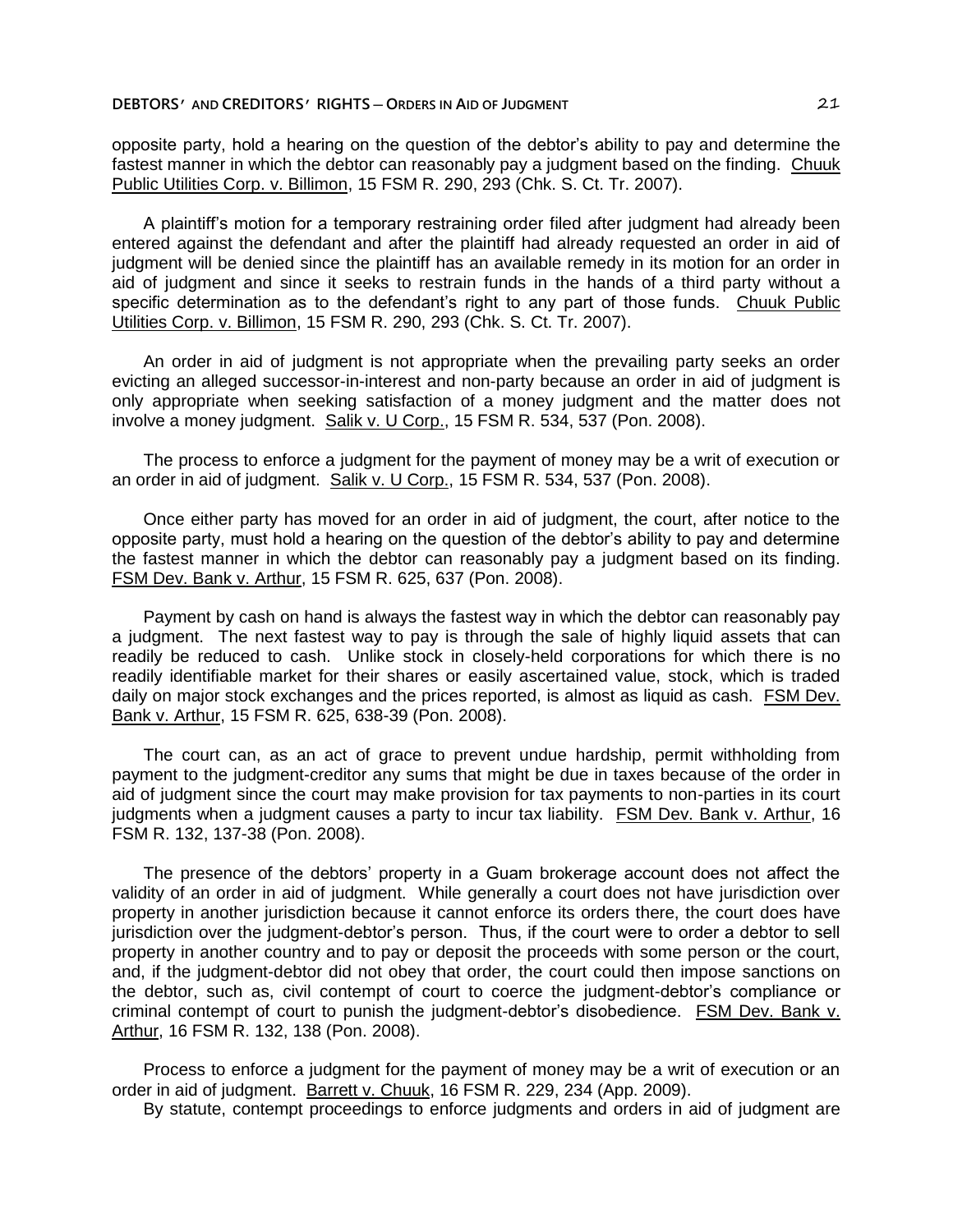meant to be civil matters. Further, by statute, orders in aid of judgment require hearings in which the court determines the judgment debtor's ability to pay. Since a judgment debtor is present at such hearings, no order in aid of judgment can logically issue without the court's determination of the debtor's ability to pay and the debtor's knowledge of the order in aid. FSM Social Sec. Admin. v. Weilbacher, 17 FSM R. 217, 226 (Kos. 2010).

In the context of failure to comply with an order in aid of judgment, there are four points in time when there may be a question of ability to pay: 1) when the order in aid was issued; 2) when the debtor misses a payment; 3) when the motion is submitted; and 4) when the hearing is held. Because the court assesses ability to pay when the order in aid is issued, the first point is irrelevant and because civil contempt is not used to punish past misconduct, ability to pay at the second point is similarly irrelevant, unless the moving party wishes to request criminal contempt proceedings, in which case the court may refer the matter to the appropriate government prosecutor. The remaining times are when the motion is submitted, and when the hearing is held. FSM Social Sec. Admin. v. Weilbacher, 17 FSM R. 217, 226 (Kos. 2010).

Traditionally, the movant has the burden to show that the debtor has the ability to comply with the court order; once this burden has been met, it is then the debtor's burden to show that he no longer has the ability to comply through no fault of his own despite due diligence. Thus, it is the moving party's burden not only to submit a proper motion for a show cause hearing, but also, at the hearing, to prove by a preponderance that the judgment debtor has the ability to pay. If the movant cannot provide evidentiary support, or certify his information and belief that such support is likely after a reasonable opportunity for further investigation or discovery, the court must deny the motion, but if the court does set a hearing and order parties to appear, and if at the hearing the moving party presents such evidence, only then will the burden shift to the debtor to show that he does not in fact have the ability to pay. FSM Social Sec. Admin.  $v_1$ Weilbacher, 17 FSM R. 217, 226-27 (Kos. 2010).

If a debtor cannot overcome the moving party's evidence that the debtor in fact had the ability to pay when the motion was submitted, the court will find him in contempt only if he still has the same ability to pay at the time of the hearing; and in either case the moving party may request a separate adjudication as to criminal contempt. If the debtor did not have the ability to pay when the motion was submitted, the court will not entertain any request for a separate adjudication as to criminal contempt and will find him in contempt only if he has regained the same ability to pay at the time of the hearing. If the debtor's ability to pay at the time of the hearing is diminished, the court will not find him in contempt, but may issue a modified order in aid. FSM Social Sec. Admin. v. Weilbacher, 17 FSM R. 217, 227 (Kos. 2010).

Under the FSM national law regarding enforcement of judgments, the exemption for necessities for trade or occupation is defined as tools, implements, utensils, two work animals, and equipment necessary to enable the person to carry on his usual occupation. By a plain reading of the statute's language, a rental house, and by extension, the land on which it stands, is not such a necessity. FSM Dev. Bank v. Jonah, 17 FSM R. 318, 323 (Kos. 2011).

Under FSM law, land or an interest in land owned solely by a judgment debtor in his own right may be ordered sold or transferred under an order in aid of judgment, provided the court deems that justice so requires and finds that the debtor will have sufficient land remaining after the sale to support himself and his dependents. FSM Dev. Bank v. Jonah, 17 FSM R. 318, 323-24 (Kos. 2011).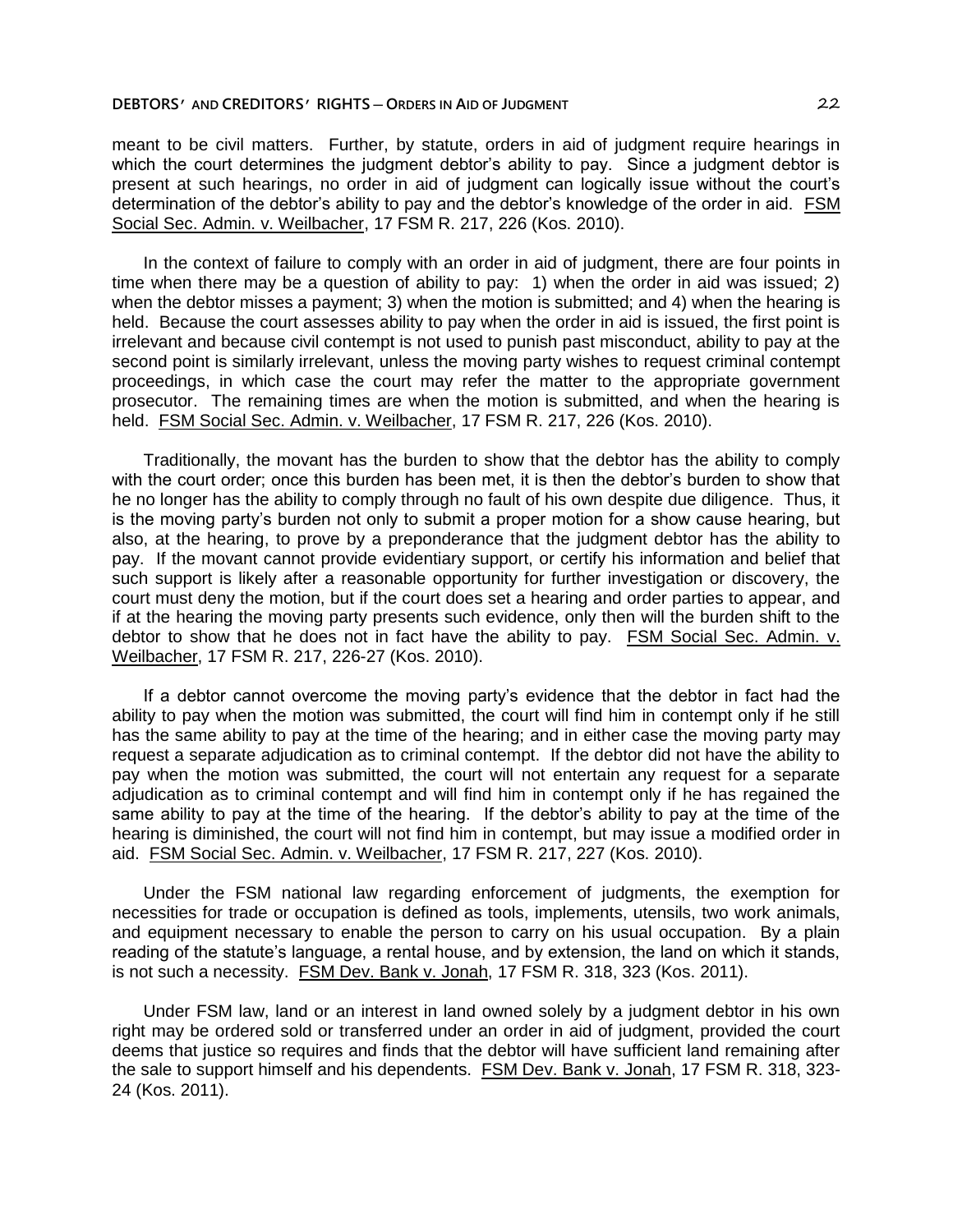When the judgment-creditor, by its offer to subdivide a parcel so as to ensure that the debtor's daughter and son-in-law can continue to live in the house on the parcel's back portion, has gone out of its way to accommodate not only the letter but the spirit of the law, the court concludes that a fee simple interest in land may be attached and executed under national law and that the creditor's proposal would leave the debtor with sufficient land to support her and her dependents. FSM Dev. Bank v. Jonah, 17 FSM R. 318, 324 (Kos. 2011).

When a creditor is seeking a judicial power of sale that would subdivide a parcel, Kos. S.C. § 11.404(1)'s subdivision language is inapplicable because it applies to private powers of sale. FSM Dev. Ban k v. Jonah, 17 FSM R. 318, 324 (Kos. 2011).

When seeking to enforce a judgment against the State of Chuuk, the full set of factors a trial court should consider are: 1) the nature of the judgment, such as whether the judgment is in tort or contract, whether the judgment is full or partial, and whether or not the judgment includes a civil rights component; 2) whether or not the debtor has acted in good or bad faith in its attempts to satisfy the judgment; 3) the length of time the judgment has gone unsatisfied; 4) the ability of the debtor to pay; and 5) the balance of interests. Such factors are best weighed by the trial court. Stephen v. Chuuk, 17 FSM R. 453, 461 (App. 2011).

Statutorily, a motion for an order in aid of judgment requires a hearing at which the trial court assesses the debtor's ability to pay the judgment. Stephen v. Chuuk, 17 FSM R. 453, 461 n.4 (App. 2011).

When a trial court has the power to fashion an alternative remedy, but a party neither files a request for such alternative nor urges it at a hearing for the remedy the party actually requested and when the trial court has not foreclosed the possibility of the alternative remedy, the trial court has not abused its discretion by not fashioning its own relief. Stephen v. Chuuk, 17 FSM R. 453, 462 (App. 2011).

Upon remand, and as part of the factors for considering orders in aid of judgment, the trial court should spell out the nature of the judgment, so as to provide clarity and avoid obfuscation of issues. Stephen v. Chuuk, 17 FSM R. 453, 462 (App. 2011).

When Chuuk's deficiencies in addressing its judgment debt stem not so much from bad faith as it does from general fiscal ineptitude and from the lack of a sense of urgency or of a judgment's importance, the court will not doubt that Chuuk has made good faith efforts to address its debt problems and to reduce its overall debt. Stephen v. Chuuk, 18 FSM R. 22, 25-26 (Chk. 2011).

The court will not make six and a half years after a civil rights judgment the magic date after which the iudgment-holder can begin to seek the judgment's collection through extraordinary measures. Stephen v. Chuuk, 18 FSM R. 22, 26 (Chk. 2011).

When Chuuk has a limited ability to make some payment on the judgment but does not have the ability to pay the judgment in full at one time; when, if the court were to garnish the funds held in Chuuk's current account with the FSM for the full amount, it is unlikely that the garnished funds would satisfy the judgment but it is certain that such a garnishment would seriously hinder Chuuk's ability to function since the Chuuk Legislature, having estimated the amount that would be available from this source, has appropriated such sums for various vital uses, the court characterized the judgment's size as unwieldy as there is a strong public interest in Chuuk having sufficient fiscal resources to maintain a minimum level of basic and essential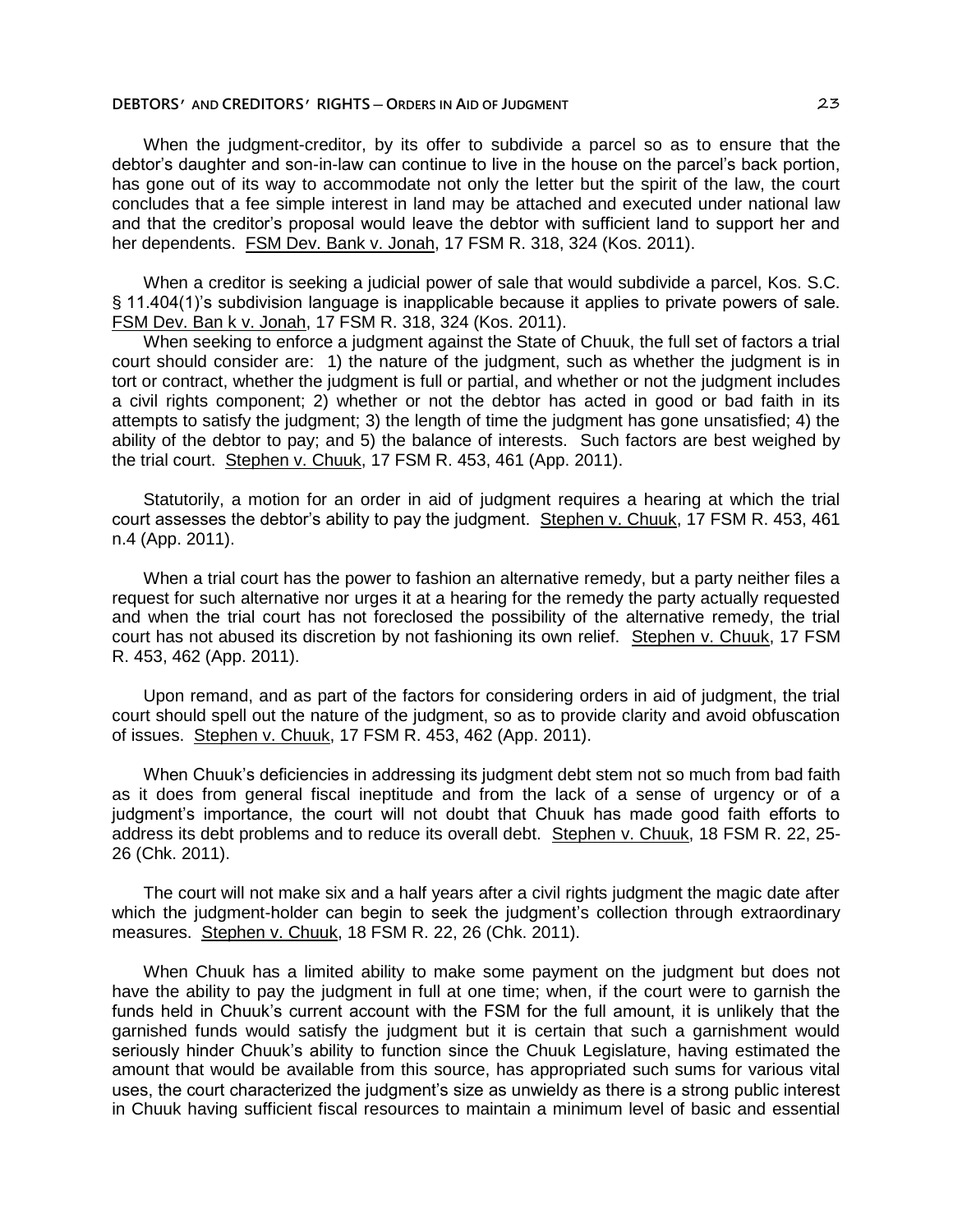public services such that the public's health, safety, and welfare are not jeopardized and it would be an onerous burden on Chuuk's governmental operations to evict Chuuk from part of its warehouse. Stephen v. Chuuk, 18 FSM R. 22, 26 (Chk. 2011).

Since the trial court can, on application, endeavor to find a workable way in which to eventually pay the judgment as quickly as reasonably possible and issue writs for less than the full judgment amount, the court will issue a writ of garnishment for compensation for the taking of the plaintiff's retained property during two years, and if no further payments are made on the judgment within the next six months, the plaintiff may then apply for another writ of garnishment. Stephen v. Chuuk, 18 FSM R. 22, 26 (Chk. 2011).

The parties are free to stipulate how any payment on a judgment should be applied – what part of the judgment it should be applied to  $-$  but that in the absence of such an agreement, the court would usually presume any payment to be a general payment on the judgment as a whole. Stephen v. Chuuk, 18 FSM R. 22, 27 (Chk. 2011).

Funds received from U.S. military retirement and U.S. Social Security benefits are not the type of property that qualify as exemptions under 6 F.S.M.C. 1414 because the U.S. statutes have no force and effect outside of U.S. territory. Bank of Hawaii v. Dison, 18 FSM R. 161, 164 (Pon. 2012).

A writ of execution levied on an account in the Bank of Guam, Pohnpei branch, was directed toward funds held in a local bank, authorized to conduct banking transactions under FSM law, and did not assign, garnish, attach, execute, or levy on U.S. Social Security or military retirement benefits, but executed on funds on deposit in the FSM. Bank of Hawaii v. Dison, 18 FSM R. 161, 164 (Pon. 2012).

Since the statutory exemptions on judicial enforcement of judgments pertaining to U.S. Social Security and U.S. military retirement benefits are provided for by U.S. statutes and the judicial enforcement of FSM judgments is governed by FSM statutes, a judgment-debtor whose income is U.S. Social Security and U.S. military retirement benefits and who has the ability to pay will be ordered to make monthly payments toward the satisfaction of the judgment. Bank of Hawaii v. Dison, 18 FSM R. 161, 164 (Pon. 2012).

Interests in land are not subject to a writ of execution, but any interest in land owned solely by a judgment debtor, in his own right, may be ordered sold or transferred under an order in aid of judgment if the court making the order deems that justice so requires and finds as a fact that after the sale or transfer, the debtor will have sufficient land remaining to support himself and those persons directly dependent on him according to recognized local custom and FSM law. Saimon v. Wainit, 18 FSM R. 211, 214 (Chk. 2012).

Since homes and lands are not personal property, a writ of execution cannot be used to force their sale or rental to satisfy a judgment. A judgment-creditor must proceed through an order in aid of judgment to reach such assets. An evidentiary hearing under 6 F.S.M.C. 1410(1) is a necessary step of that process. Saimon v. Wainit, 18 FSM R. 211, 214 (Chk. 2012).

If a judgment creditor seeks to attach and sell any land personally owned by a judgment debtor in his own right, the judgment creditor must seek an order in aid of judgment and at the 6 F.S.M.C. 1410(1) order in aid of judgment hearing must produce sufficient evidence that the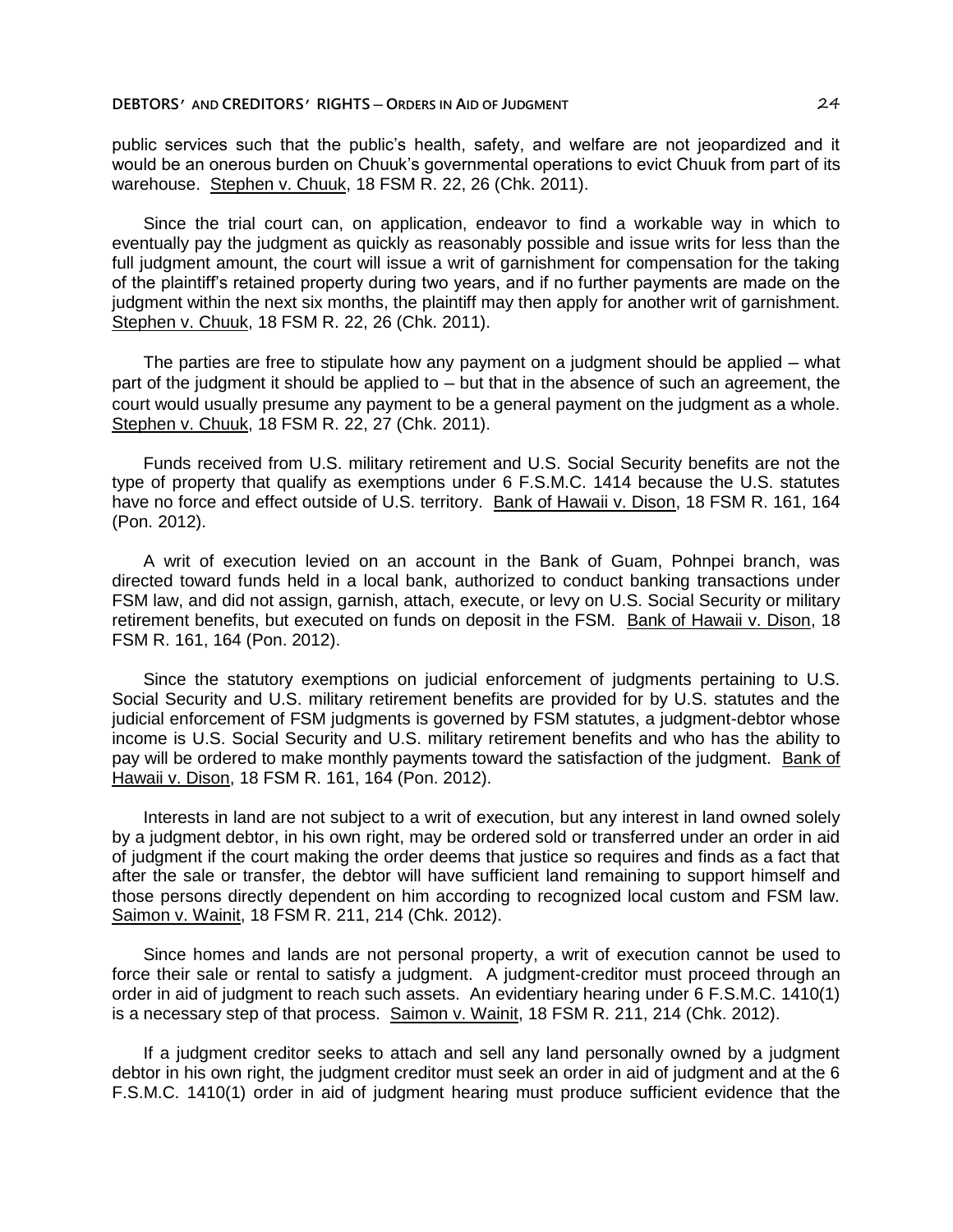court can deem that justice so requires and can find as a fact that after the sale, the judgment debtor will have sufficient land remaining to support himself and any those persons directly dependent on him. Saimon v. Wainit, 18 FSM R. 211, 215 (Chk. 2012).

The trial court did not err in denying the defendants' motion to raise the minimum bid price when the motion was filed after the sale was held and the defendants were appealing the sale price but not the sale itself and the sale was conducted 56 days after the amended order in aid of judgment setting a minimum sale price was entered. Helgenberger v. FSM Dev. Bank, 18 FSM R. 498, 500-01 (App. 2013).

Since the trial court retains jurisdiction to enforce a judgment even though it has been appealed, a judgment holder may, in the absence of a stay, seek to enforce its judgment, and a hearing to enforce or modify existing orders in aid of the existing judgment will proceed as scheduled because Congress has, by statute, has authorized judgment holders to use these methods to enforce valid money judgments. FSM Dev. Bank v. Ehsa, 19 FSM R. 128, 130 (Pon. 2013).

The procedure for issuing an order in aid of judgment is governed by statute. The court, after notice to the opposite party, must hold a hearing on the question of the debtor's ability to pay and determine the fastest manner in which the debtor can reasonably pay a judgment based on the finding. Alexander v. Pohnpei, 19 FSM R. 133, 135 (Pon. 2013).

The trial court cannot issue an order in aid of judgment without first making a finding about the debtor's ability to pay, which, in the case of a governmental debtor, must include the debtor's legal ability to pay, that is, whether money has been appropriated that can legally be applied to that debt. Alexander v. Pohnpei, 19 FSM R. 133, 135 (Pon. 2013).

In the usual case, the payment of a money judgment against a state must abide a legislative appropriation since due respect must be given to the constitutional separation of powers. Alexander v. Pohnpei, 19 FSM R. 133, 135-36 (Pon. 2013).

The usual first step for an order in aid of judgment against a state when there are no appropriated funds available for that purpose is to order the state executive to submit an appropriation bill, and since legislative appropriation can be a time-consuming process, the state must be given a reasonable time and opportunity to complete the process and be given further opportunity to meet its obligation in some other manner before a plaintiff can resort to a writ of garnishment. Alexander v. Pohnpei, 19 FSM R. 133, 136 (Pon. 2013).

Since the payment of judgments is not a representation expense in the course of the Pohnpei Governor's official public relations, the court cannot issue an order in aid of judgment to use those funds to pay a judgment. Alexander v. Pohnpei, 19 FSM R. 133, 136 (Pon. 2013).

A request to order the Pohnpei Governor to reprogram funds or to use his representation funds to pay a judgment will be denied. The judgment holder must await the outcome of the legislative process. Alexander v. Pohnpei, 19 FSM R. 133, 136 (Pon. 2013).

The FSM social security non-assignment of benefits statute, 53 F.S.M.C. 604, does not bar legal process such as orders in aid of judgment from reaching FSM social security benefits. Dison v. Bank of Hawaii, 19 FSM R. 157, 161 (App. 2013).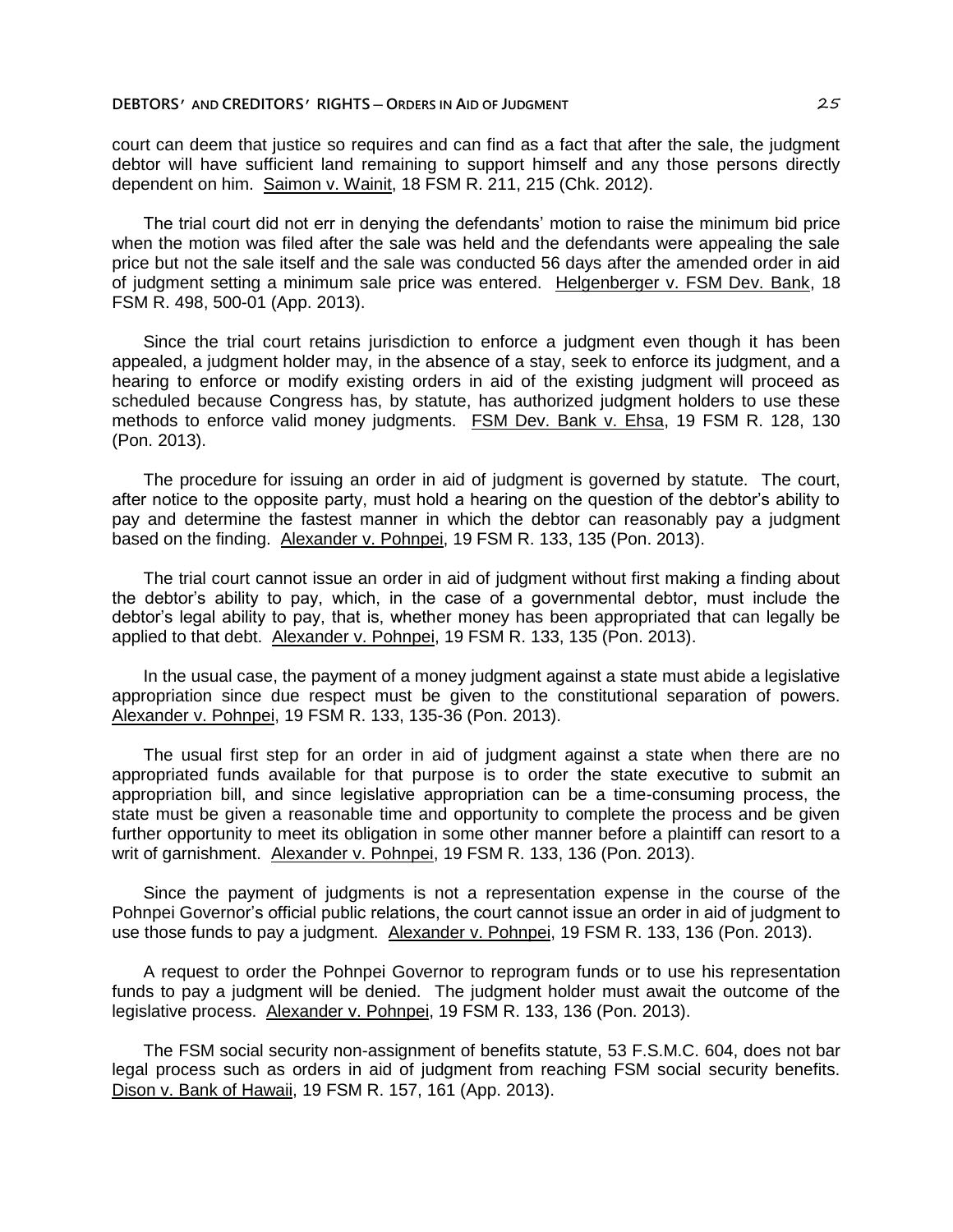Congress enacted an exemption statute, 6 F.S.M.C. 1415, and courts cannot broaden statutes beyond their original meaning. Nor do courts have the power to amend a statute. Dison v. Bank of Hawaii, 19 FSM R. 157, 161 (App. 2013).

There is no true conflict between the U.S. statues exempting U.S. military retirement benefits and U.S. social security benefits and the FSM exempt property statute because the U.S. statutes provide exemptions from judgments rendered and enforced in the U.S., and the FSM statute provides what property is exempt from judgments rendered and enforced in the FSM. Dison v. Bank of Hawaii, 19 FSM R. 157, 162 (App. 2013).

A trial court did not abuse its discretion in applying only FSM, and not U.S., statutory law in determining whether property is exempt from legal process in the FSM. Dison v. Bank of Hawaii, 19 FSM R. 157, 162 (App. 2013).

A \$300 payment on a 1998 judgment could not have reduced the principal by \$300, and considering the age of the judgment and how little has been paid, it likely did not reduce the principal at all. Therefore the part of the trial court order in aid of judgment reducing the judgment principal by \$300 is reversed. George v. Sigrah, 19 FSM R. 210, 219-20 (App. 2013).

The purpose of an order-in-aid-of-judgment hearing is for the trial court to examine the question of the judgment debtor's ability to pay and determine the fastest way in which the judgment debtor can reasonably satisfy the judgment. A writ of execution (or garnishment or attachment) can issue as part of an order in aid of judgment. George v. Sigrah, 19 FSM R. 210, 220 (App. 2013).

When the \$50 monthly payments barely cover the monthly interest plus some of the accrued interest, if some of the rental payments to the judgment debtor can be garnished while complying with Kosrae Code § 6.2409(1) that allows debtors to retain property and income to provide reasonable living requirements, the trial court must do so unless there is an even faster way to satisfy the judgment. This is for the trial court to determine at a hearing where the parties present the necessary evidence for a determination. George v. Sigrah, 19 FSM R. 210, 220 (App. 2013).

A judgment creditor has discovery tools available to him under Kosrae Civil Procedure Rule 69(a) under which a judgment creditor may obtain discovery from any person, including the judgment debtor. George v. Sigrah, 19 FSM R. 210, 220 n.6 (App. 2013).

Often at an order-in-aid-of-judgment hearing, the judgment debtor, having been subpoenaed as a witness by the judgment creditor, will be called to testify, about his or her finances, assets, income, and ability to pay. Based on this evidence and other evidence the judgment creditor has introduced through other witness testimony or documentary exhibits, as well as any evidence similarly introduced by the judgment debtor, the trial judge makes his findings about the fastest way in which the judgment debtor can reasonably satisfy the judgment and fashions his order in aid of judgment accordingly. Argument of counsel is not evidence on which the court can base its factual findings. George v. Sigrah, 19 FSM R. 210, 220-21 (App. 2013).

When the order-in-aid-of-judgment hearing is on the judgment creditor's motion, his counsel should have the opportunity to present his evidence and his witnesses first and the judgment debtor's counsel should present his side next with the judgment editor's counsel having any last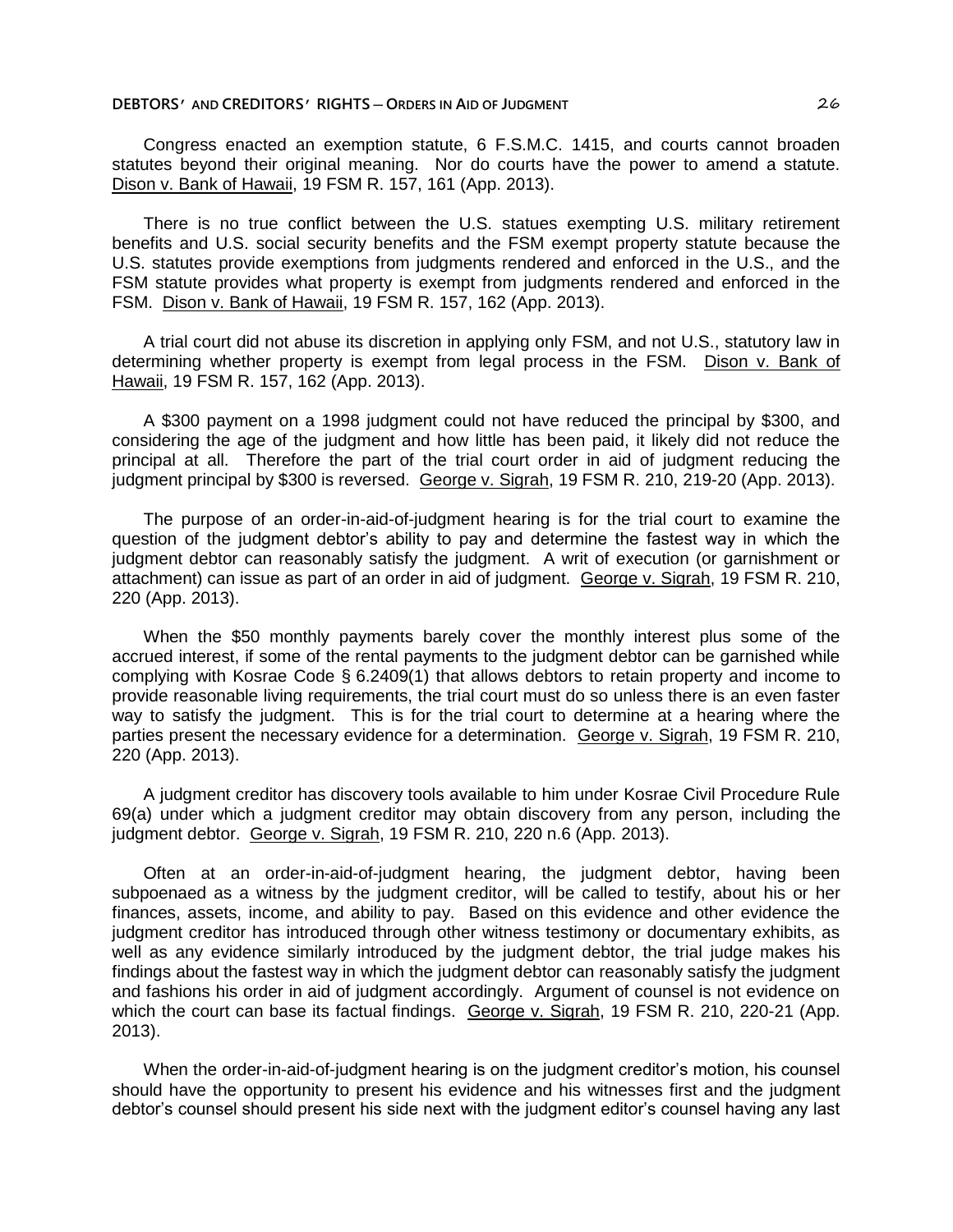words. Any future order-in-aid-of-judgment hearing should follow this procedure. George v. Sigrah, 19 FSM R. 210, 221 (App. 2013).

When the previous sale of the RS Plaza Building still left a substantial outstanding balance, 6 F.S.M.C. 1409 allows for a successive request for an order in aid of judgment because the judgment has not been satisfied in full. FSM Dev. Bank v. Christopher Corp., 20 FSM R. 98, 104 (Chk. 2015).

A writ of garnishment directing rent payments to the judgment creditor from the debtor corporation's commercial tenant, constitutes a proper exercise of the court's authority under the order-in-aid-judgment statute. FSM Dev. Bank v. Christopher Corp., 20 FSM R. 98, 104 (Chk. 2015).

When a meritorious defense has not been portrayed, the defendants' requests to set aside or vacate the default judgment, order(s) in aid of judgment, and writ of garnishment will be denied. FSM Dev. Bank v. Christopher Corp., 20 FSM R. 98, 104 (Chk. 2015).

A writ of ne exeat would require the defendant to surrender her passport and prevent her from leaving the FSM until she complies with all court orders and pays tax arrearages in full. FSM Social Sec. Admin. v. Reyes, 20 FSM R. 128, 130 (Pon. 2015).

The writ ne exeat republica is an obscure writ that is ancient, and infrequently used, and is an extraordinary writ which should issue only in exceptional cases. FSM Social Sec. Admin. v. Reyes, 20 FSM R. 128, 130 (Pon. 2015).

In the absence of a stay obtained in accordance with Rule 62(d), the pendency of an appeal does not prevent the judgment-creditor from acting to enforce the judgment. FSM Dev. Bank v. Setik, 20 FSM R. 315, 318 (Pon. 2016).

Notwithstanding a notice of appeal's general effect, the trial court retains jurisdiction to determine matters collateral or incidental to the judgment and may act in aid of the appeal. Because the mere filing of a notice of appeal does not affect the judgment's validity, the trial court retains jurisdiction to enforce the judgment. FSM Dev. Bank v. Setik, 20 FSM R. 315, 318 (Pon. 2016).

Post-judgment discovery from any person is expressly available. The judgment creditor or a successor in interest when that interest appears of record, may, in aid of the judgment or execution, obtain discovery from any person, including the judgment debtor. The judgment creditor is allowed discovery to find out about assets on which execution can issue or about assets that have been fraudulently transferred or are otherwise beyond the reach of execution. FSM Dev. Bank v. Carl, 20 FSM R. 329, 333 (Pon. 2016).

The Chuuk State Supreme Court cannot issue an order directing the payment of money by Chuuk State absent an appropriation therefor. Kama v. Chuuk, 20 FSM R. 522, 530 (Chk. S. Ct. App. 2016).

If a judgment creditor wants Chuuk to furnish money to pay his judgment now, he must seek an appropriation from the Chuuk Legislature that includes it or that can be used to pay it. Kama v. Chuuk, 20 FSM R. 522, 530-31 (Chk. S. Ct. App. 2016).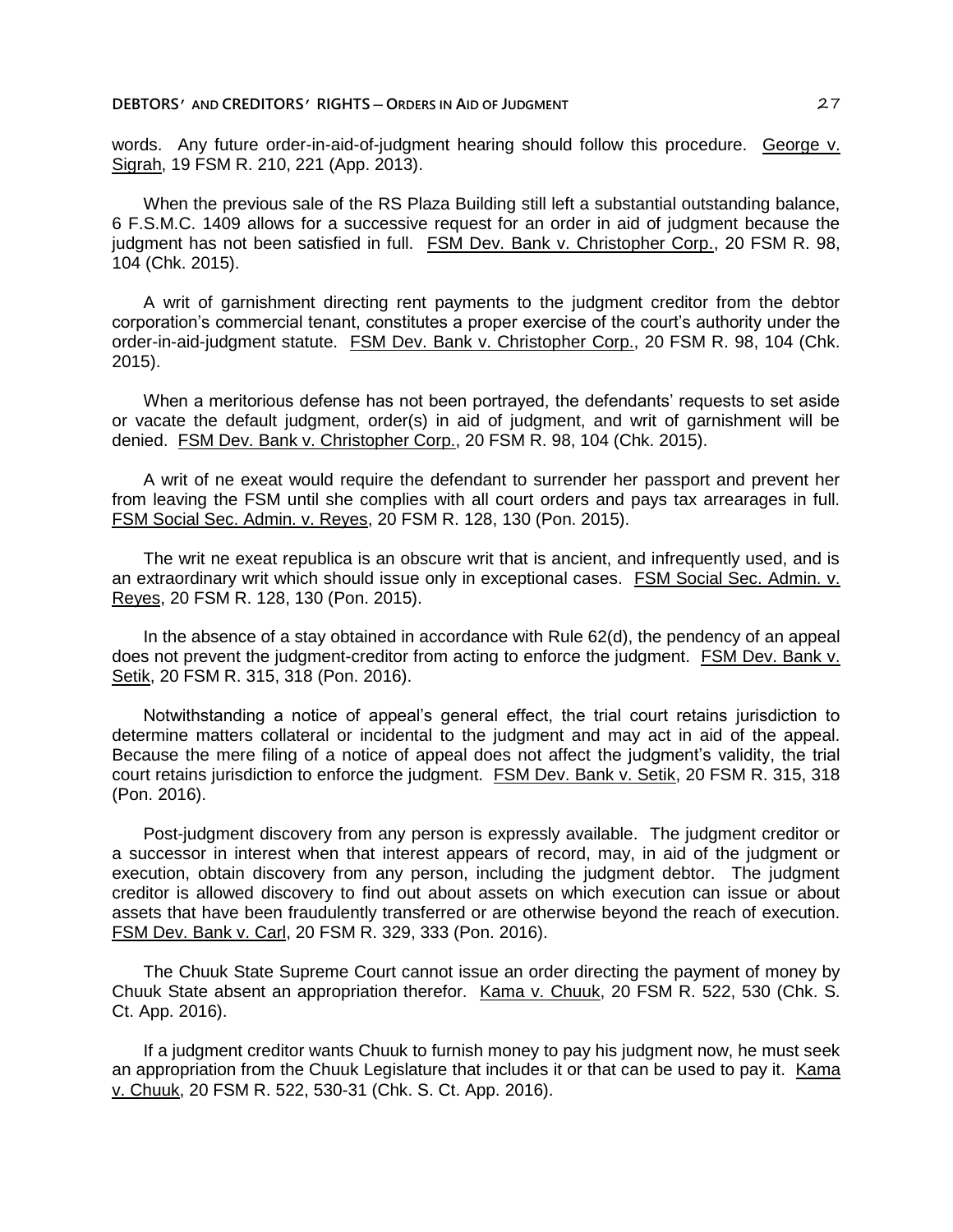Since the principle that funds appropriated for other purposes cannot be redirected to pay judgments is inherent in the separation-of-powers scheme in the Chuuk Constitution, the Chuuk State Supreme Court cannot levy any writs on Chuuk state funds because those writs would be levied on money that the Chuuk Legislature has already appropriated for another purpose. Kama v. Chuuk, 20 FSM R. 522, 531 (Chk. S. Ct. App. 2016).

Chuuk State Law No. 190-08, § 4 does not bar the issuance of an order in aid of judgment addressed to the state, but does bar the issuance of any order in aid of judgment that acts as an attachment, execution, or garnishment of public property. The general rule is that statutes (and case law) barring the issuance of such writs against public property are a constitutionally valid expression of the separation of powers doctrine recognizing the legislative branch's power to appropriate funds and the judicial branch's lack of power to appropriate funds. Kama v. Chuuk, 20 FSM R. 522, 531 (Chk. S. Ct. App. 2016).

For a money judgment against the state to be paid there must be an appropriation by the Legislature and the courts have no power to compel an appropriation. Kama v. Chuuk, 20 FSM R. 522, 532 (Chk. S. Ct. App. 2016).

Under Rule 69, the judgment creditor, in aid of the judgment or execution, may obtain discovery from any person, including the judgment debtor. Rule 69 was intended to establish an effective and efficient means of securing the execution of judgments. As part of the process, it provides for securing information relating to the judgment-debtor's assets. FSM Dev. Bank v. Carl, 20 FSM R. 592, 594-95 (Pon. 2016).

As required by 6 F.S.M.C. 1409, the court will schedule a hearing on the motions for an order to show cause for the failure to comply with an order in aid of judgment and for an order in aid of judgment. FSM Dev. Bank v. Carl, 20 FSM R. 592, 595 (Pon. 2016).

When the land whose title transfer is sought was owned only by one defendant, that defendant is the only defendant with standing to oppose the title transfer. FSM Dev. Bank v. Ehsa, 20 FSM R. 608, 611 n.1 (Pon. 2016).

Since an order in aid of judgment may provide for the sale of the judgment debtor's particular assets and the payment of that sale's net proceeds to the judgment creditor, a judgment creditor does not have to first acquire title to a particular asset before it is sold for the creditor's benefit. FSM Dev. Bank v. Ehsa, 20 FSM R. 608, 612 (Pon. 2016).

Since a statute provides for the sale of a judgment debtor's particular non-exempt assets with the net proceeds to be paid to the judgment creditor and since such an order may be made only after a hearing on a motion for an order in aid of judgment, when such a hearing was held and the judgment debtor appeared at that hearing and agreed to the land's sale, the court may issue an order in aid of judgment that contained an order of sale for that parcel. FSM Dev. Bank v. Ehsa, 20 FSM R. 608, 613 (Pon. 2016).

When no stay pending appeal had been granted, the trial court had the jurisdiction to not only deny the defendants' Rule 60(b) motion for relief from judgment, but it also had the jurisdiction to enforce the money judgment by mortgage foreclosure. Setik v. FSM Dev. Bank, 21 FSM R. 505, 518 (App. 2018).

The trial court's issuance of an order transferring title six days after the bank filed its motion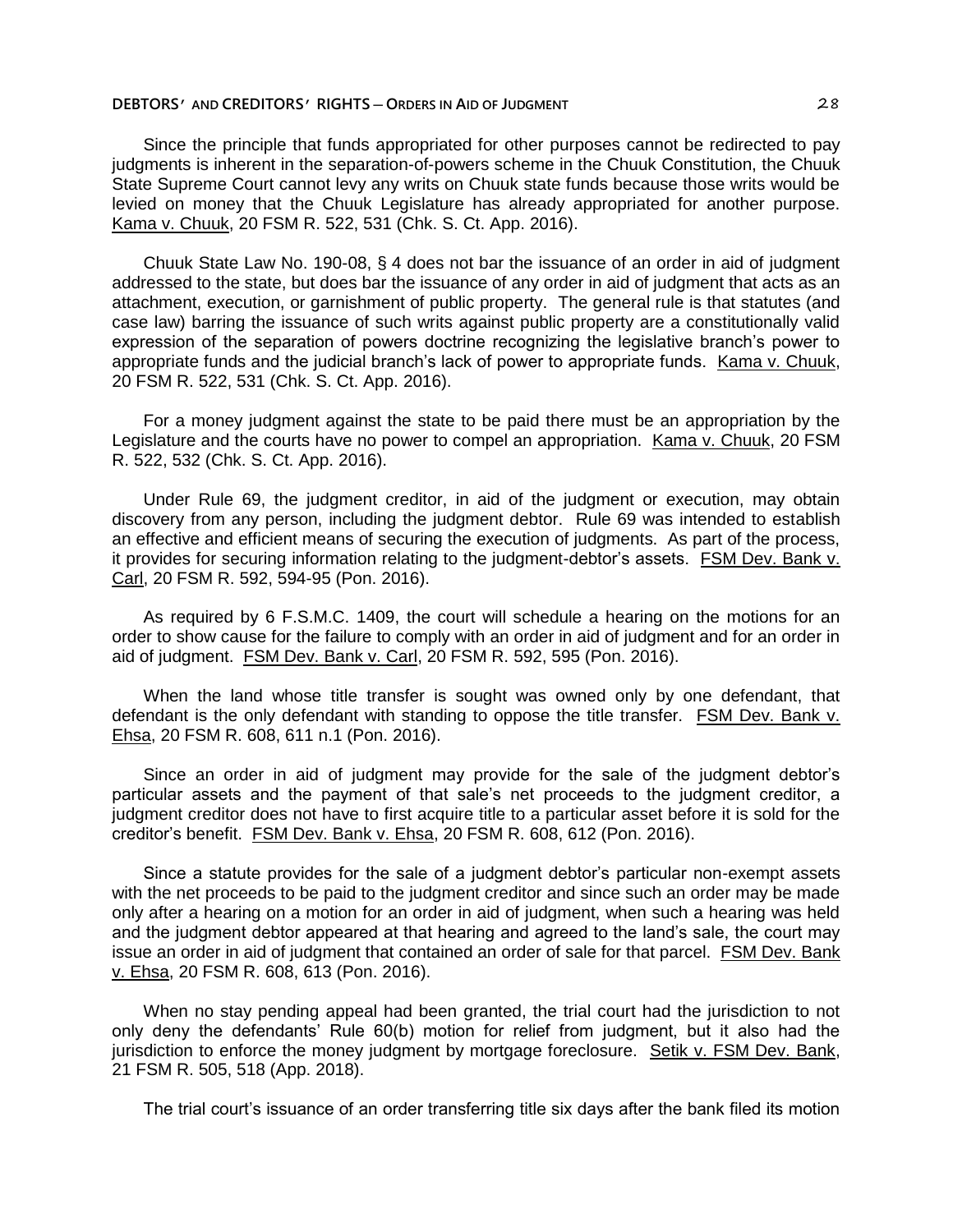and notice of payment was not reversible error when an earlier order in aid of judgment required that a court order transferring title to the parcel had to be issued no later than ten days after notice is given of delivery of a cashier's check in the full amount and when the appellants do not contend that there were any procedural defects in the sale on which they could base a challenge to its outcome. Setik v. FSM Dev. Bank, 21 FSM R. 505, 520 (App. 2018).

In hearings for an order in aid of judgment, the judgment debtor, having been subpoenaed as a witness by the judgment creditor, will testify about his or her finances, assets, income, and his ability to pay, and based on this evidence and other evidence the judgment creditor has introduced through other witness testimony or documentary exhibits, as well as any evidence similarly introduced by the judgment debtor, the trial judge will make findings about the fastest way in which the judgment debtor can reasonably satisfy the judgment and will fashion an order in aid of judgment accordingly. Bank of the FSM v. Ohwa Christian High Sch., 21 FSM R. 645, 648 (Pon. 2018).

When a plaintiff seeks an order in aid of judgment, the court must inquire into the defendant's ability to pay, and when the information the plaintiff seeks pertains to the defendant's income, finances, and could reasonably uncover assets not previously disclosed, the court will deny the defendant's motion to quash the plaintiff's subpoena and subpoena duces tecum. Bank of the FSM v. Ohwa Christian High Sch., 21 FSM R. 645, 648 (Pon. 2018).

When a subpoena duces tecum seeks documents that are reasonable and unoppressive and can address the defendant's ability to reasonably satisfy the judgment, the defendant has not provided good cause for the court to issue a protective order. Bank of the FSM v. Ohwa Christian High Sch., 21 FSM R. 645, 648 (Pon. 2018).

The court is reluctant to order the sale of land in a collection case until other methods of satisfying the money judgment have been tried and are unsuccessful because of the central importance of land in Micronesian culture, and this seems to be the general practice, even by creditors, although no law specifically mandates it. FSM Dev. Bank v. Salomon, 22 FSM R. 468, 481 (Pon. 2020).

The court is subject to the statutory command that the court, in aid of a money judgment, must determine the fastest manner in which the debtor can reasonably pay a judgment. FSM Dev. Bank v. Salomon, 22 FSM R. 468, 481 n.7 (Pon. 2020).

Since the court must make a reasonable effort to take every step reasonable and necessary to avoid unnecessarily reducing the availability of article XIII, section 1 health care services, the court will note that the FSM Development Bank is legally entitled to an order of sale for the mortgaged medical equipment and to an order enforcing the borrowers' assignments of income and exclusive possession of the medical clinic premises, but the court will not issue such orders contemporaneously with the judgment. The court will hesitate to issue such orders until all reasonable means of satisfying the judgment by other methods have been explored and exhausted, and will thus give special consideration to health care services and assure that their availability is not unreasonably or unnecessarily diminished by any action it takes. FSM Dev. Bank v. Salomon, 22 FSM R. 468, 481-82 (Pon. 2020).

The court is required by law to hold a hearing on an application for an order in aid of judgment if either party requests one. FSM Dev. Bank v. Talley, 22 FSM R. 587, 595 (Kos. 2020).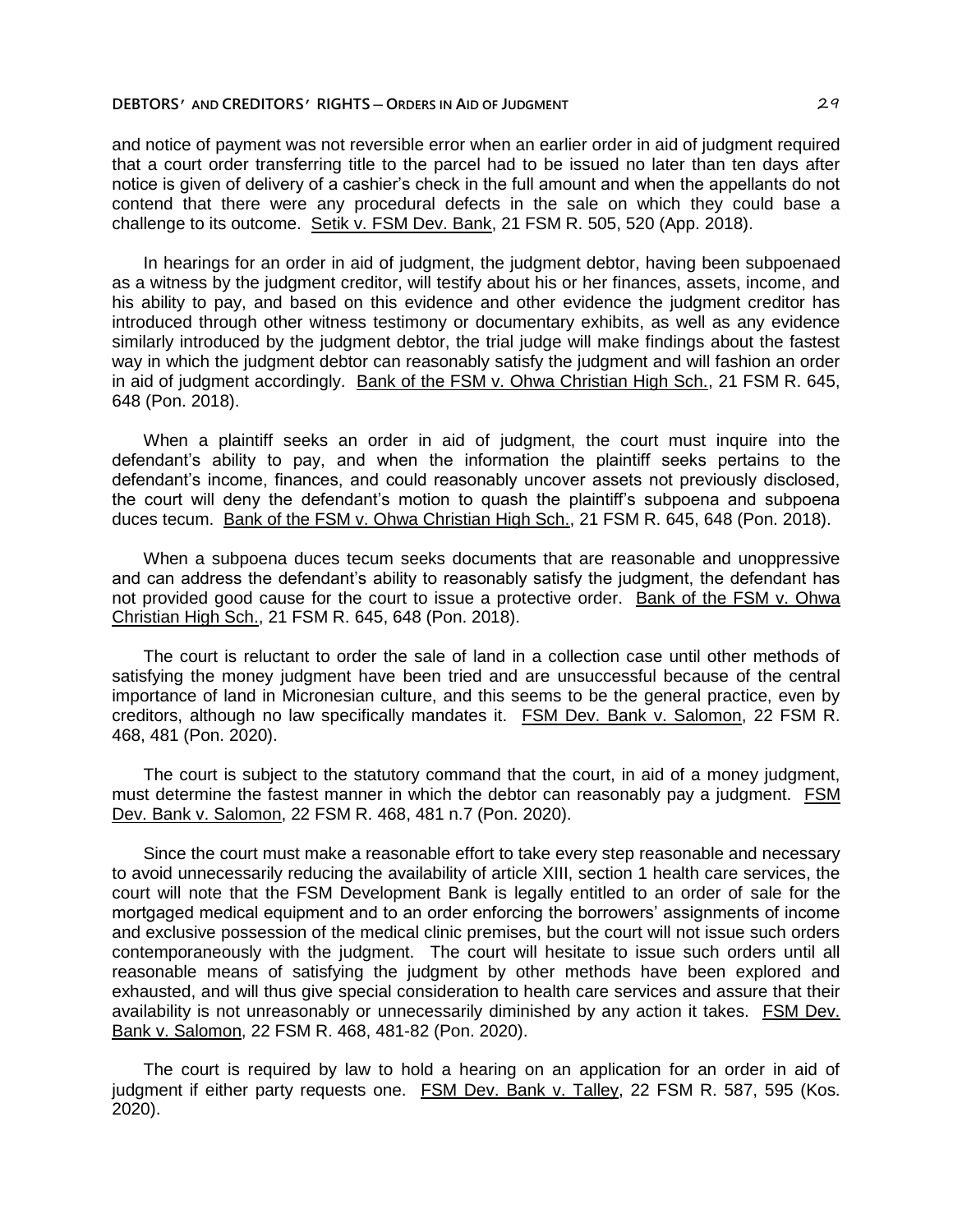Collection proceedings against a judgment debtor will not be stayed because the debtor has filed a notice of appeal and has also filed an independent action for relief from the judgment. The usual method to stay the collection of a money judgment is for the defendant to give a supersedeas bond, and when the judgment debtor did not obtain, and did not offer to obtain, a supersedeas bond, and has not stated any basis upon which the court could exercise its discretion to stay the money judgment against him in absence of a bond, he is not entitled to a stay under FSM Civil Rule 62(d). FSM Dev. Bank v. Talley, 22 FSM R. 608, 610 (Kos. 2020).

In the absence of a stay, the court has the ability, and the inclination, to protect a judgmentdebtor during an appeal by requiring that all sums the judgment-debtor is ordered to pay, be paid into the court's registry where the money would be held awaiting the outcome of the judgment debtor's appeal, with the money delivered to whichever party the appellate court deems proper. FSM Dev. Bank v. Talley, 22 FSM R. 608, 610-11 (Kos. 2020).

A motion for an order in aid of judgment may be heard by video-conferencing. FSM Dev. Bank v. Talley, 22 FSM R. 608, 611 (Kos. 2020).

The statute authorizing issuance of an order in aid of judgment, 6 F.S.M.C. 1409, presents two issues: the debtor's ability to pay, and the most expeditious way that payment can be accomplished. Because the court must consider the debtor's ability to pay, an order which takes this factor properly into consideration will not result, in and of itself, in the debtor's financial undoing. FSM Dev. Bank v. Talley, 22 FSM R. 608, 612 (Kos. 2020).

The court is unable to determine a judgment debtor's ability to pay and the fastest way for the debtor to pay when, although the judgment creditor establishes that the debtor had substantial income, there is no evidence of the debtor's legitimate financial obligations, such as the amount needed to support dependents. The court cannot determine if that amount it should order the debtor to pay is greater than or less than the biweekly sum the creditor asked for. When the court cannot establish with any certainty an appropriate amount, the court has no choice but to deny the motion for an order in aid of judgment, without prejudice to any future order in aid of judgment. FSM Dev. Bank v. Talley, 22 FSM R. 608, 612 (Kos. 2020).

#### ─ Secured Transactions

Because courts generally were concerned that third parties, especially other potential creditors, might rely to their detriment on assets which are in the possession of the borrower but, unknown to the other parties, are subject to a secret lien, there exists in the law a strong general policy against non-possessory and secret liens. Bank of Guam v. Island Hardware, Inc., 2 FSM R. 281, 279 (Pon. 1986).

The common law of the United States today concerning secured transactions is the Uniform Commercial Code (UCC), a comprehensive statute covering commercial transactions. Absence in the Federated States of Micronesia of any filing requirement to notify others of a security interest, and of a designated place for filing, which provisions are at the heart of the UCC statutory scheme, virtually precludes any judicial attempt to draw heavily on UCC principles in fashioning an approach to secured transactions. Bank of Guam v. Island Hardware, Inc., 2 FSM R. 281, 287 (Pon. 1986).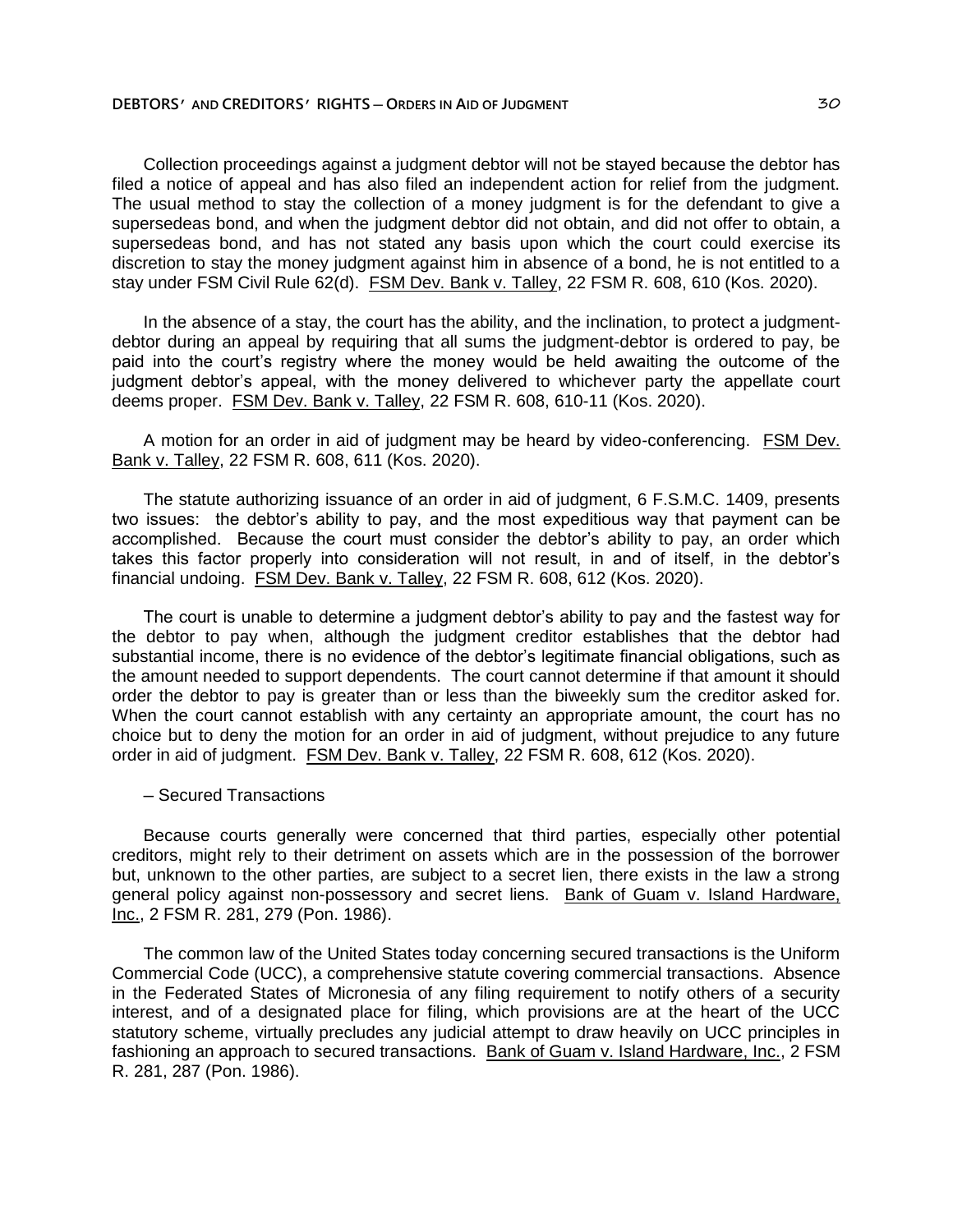In considering the law concerning secured transactions, the FSM Supreme Court must look for guidance of the pre-UCC common law and may only declare the existence of such security interests as have been found by other courts to exist in the absence of statutes. Bank of Guam v. Island Hardware, Inc., 2 FSM R. 281, 288 (Pon. 1986).

When a party agrees to create a security interest to secure his debt but then refuses to do what is necessary to vest the other party with statutory or common law lien rights in the property, courts can find that the other party has an equitable lien in property even if statutory or common law lien requirements have not been made. Bank of Guam v. Island Hardware, Inc., 2 FSM R. 281, 290 (Pon. 1986).

Non-possessory equitable liens will not be found to exist against another who had neither actual notice nor reason to know of the existence of the security claim. Bank of Guam v. Island Hardware, Inc., 2 FSM R. 281, 290 (Pon. 1986).

In absence of an authorized statute, a claim of a chattel mortgage will not be upheld as an equitable lien against third parties who had neither actual notice nor reason to know of the existence of the security claim unless there has been some method of notice so that other interested persons could have a reasonable opportunity to become aware of the security interest. In re Island Hardware, 3 FSM R. 332, 340 (Pon. 1988).

A "general security agreement," without more does not establish a lien under common law or pursuant to any statute in the Federated States of Micronesia. In re Island Hardware, 3 FSM R. 332, 342 (Pon. 1988).

Unless a statute or common law principle expressly says otherwise, disclosure is a prerequisite for making a lien effective against other creditors. In re Island Hardware, 3 FSM R. 332, 342 (Pon. 1988).

Secured transactions within the Federated States of Micronesia remain subject to the policies applied elsewhere prior to the adoption of the Uniform Commercial Code. In re Island Hardware, 3 FSM R. 332, 342 (Pon. 1988).

In the absence of a statute authorizing the recording of security interests, security agreements should be authenticated by a controller, accountant, bookkeeper, or other employee with firsthand, personal knowledge of the secured party's books and records. Bank of Hawaii v. Kolonia Consumer Coop. Ass'n, 7 FSM R. 659, 663 (Pon. 1996).

A secured interest will not be given priority status when there is no recording statute, thus making it a secret lien, and where there is no transfer of dominion to the lender, and the lender appears to claim a floating interest. Bank of Hawaii v. Kolonia Consumer Coop. Ass'n, 7 FSM R. 659, 664 (Pon. 1996).

It has long been recognized in the FSM, that secret liens are not enforceable against third parties. Banks in the past have attempted to assert a priority right for unpaid loan balances where the loan was used to purchase chattel property. The court has denied them and refused to uphold the asserted liens against third parties. This is controlling law in the FSM. UNK Wholesale, Inc. v. Robinson, 11 FSM R. 361, 365 (Chk. 2003).

If a judgment-creditor were to attempt to execute against a piece of land for which there was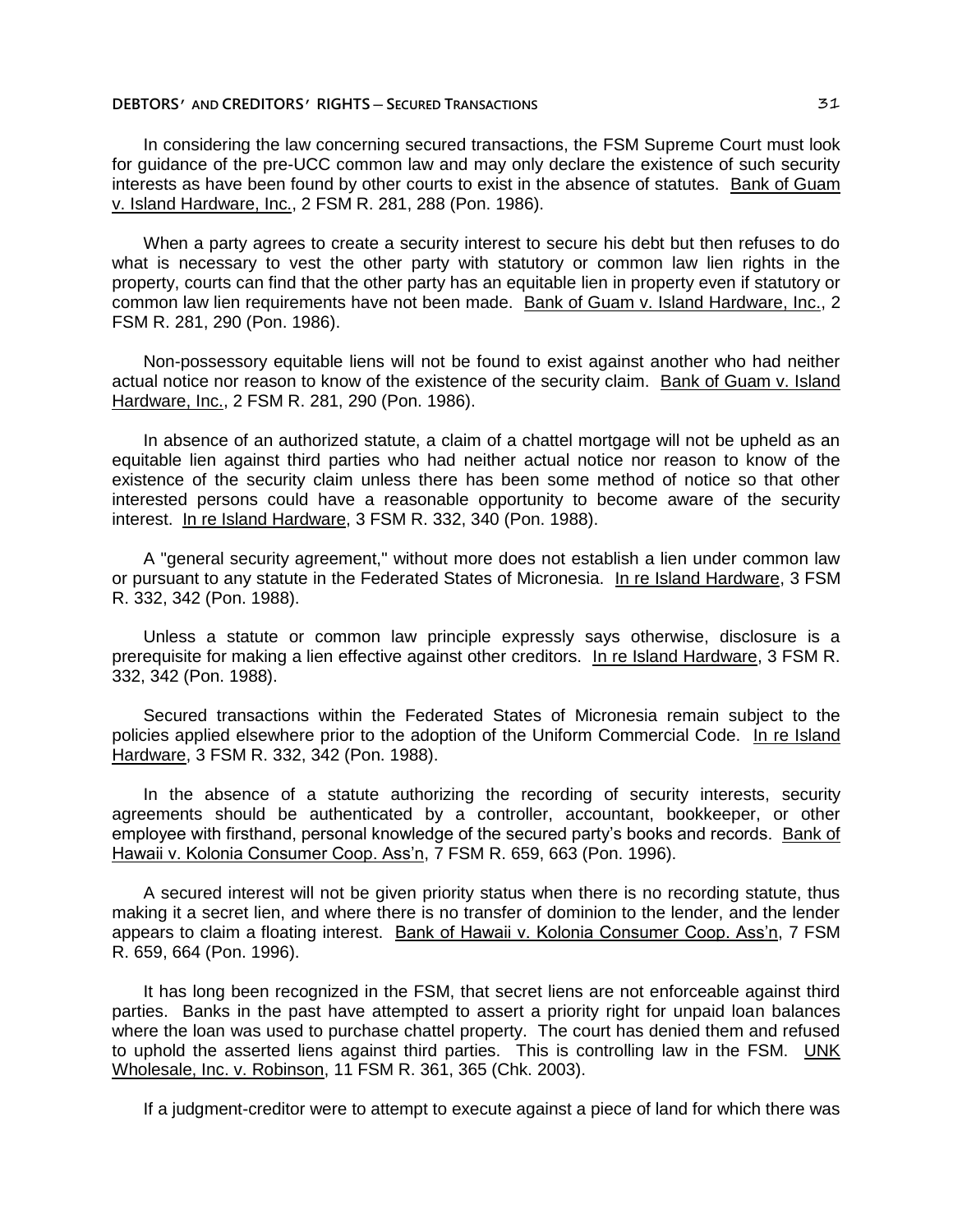a certificate of title and that certificate showed an outstanding mortgage on the land, or if there was no certificate of title for the land but a mortgage had been duly and properly recorded at the Land Commission so that anyone searching the records there should necessarily find it, then that would be a security interest that was not a secret lien and therefore valid against third parties. UNK Wholesale, Inc. v. Robinson, 11 FSM R. 361, 365 (Chk. 2003).

Because there are no statutory schemes in the FSM to record liens and mortgages on chattel property and provide notice thereof because no Micronesian legislature has established any, except that for vessels, chattel mortgages are therefore secret liens which cannot be enforced against third parties who had neither notice nor reason to know of the security interest claim. UNK Wholesale, Inc. v. Robinson, 11 FSM R. 361, 365 (Chk. 2003).

When the FSM Supreme Court's concern in inquiring into a Guam bankruptcy case was not to determine whether the principles of comity should be applied, but rather whether any order the court might issue would subject a party to liability for contempt in the other court because the party was required by two courts to obey contradictory orders and when that concern has been assuaged, the court will take no position on whether, and under what circumstances, it might recognize U.S. bankruptcy law or proceedings and whether or when comity would apply in such a case. UNK Wholesale, Inc. v. Robinson, 11 FSM R. 361, 366 (Chk. 2003).

Generally, a secured interest will not be given priority status when there is no recording statute, thus making it a secret lien. In re Engichy, 11 FSM R. 520, 530 (Chk. 2003).

A promissory note and a security agreement are enforceable contractual agreements between the parties. Goyo Corp. v. Christian, 12 FSM R. 140, 146 (Pon. 2003).

Whenever a bank lends money, it always assumes a risk that the borrower will not repay it. The bank tries to manage or lessen its risk by requiring certain information about the borrower and the money's intended use and by evaluating that information before any money is lent. Even if satisfied that the borrower is creditworthy, a bank may also lessen its risk by attaching certain conditions to the loan and by acquiring a security interest in the borrower's collateral. Bank of the FSM v. Truk Trading Co., 16 FSM R. 281, 286 (Chk. 2009).

If a security interest has been perfected under Title 33, chapter 10 of the FSM Code, the secured party will, by virtue of a judgment, be entitled to foreclose as a post-judgment remedy. Bank of the FSM v. Truk Trading Co., 16 FSM R. 281, 288 (Chk. 2009).

If a security interest has been perfected, the secured party will, by virtue of a judgment, be entitled to foreclose. This is a post-judgment remedy and the secured party may also have other post-judgment remedies available to it. FSM Dev. Bank v. Chuuk Fresh Tuna, Inc., 16 FSM R. 335, 339 (Chk. 2009).

A pre-judgment possession hearing should be an expedited proceeding because the statute provides that a secured party is entitled to an expedited hearing upon application for a prejudgment order granting the secured party possession of the collateral. FSM Dev. Bank v. Tropical Waters Kosrae, Inc., 18 FSM R. 569, 571 (Kos. 2013).

A motion to dismiss that was a matter of first impression, had to be carefully considered and denied before the court could proceed with a pre-judgment possession hearing. FSM Dev. Bank v. Tropical Waters Kosrae, Inc., 18 FSM R. 569, 571 (Kos. 2013).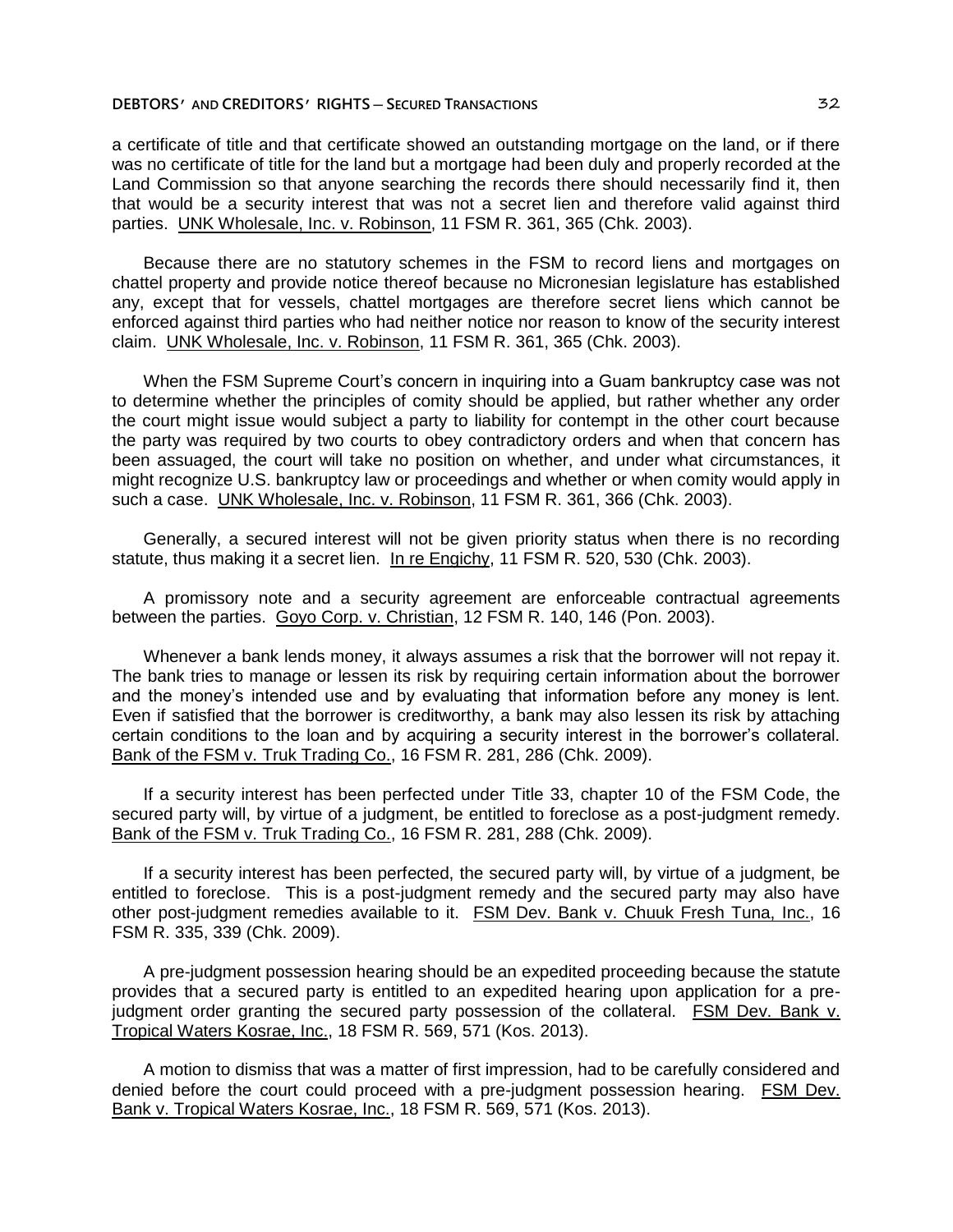The court will deny an attorney's motion to withdraw for financial reasons when substitute counsel certainly cannot be found in time for the pre-judgment possession hearing or the depositions and the pre-judgment possession cannot and will not be delayed because it is statutorily an expedited proceeding. FSM Dev. Bank v. Tropical Waters Kosrae, Inc., 18 FSM R. 569, 571-72 (Kos. 2013).

Since a secured party under a prior transaction may file a notice of the property interest created by the prior transaction within sixty days of the Secured Transactions Act's effective date in the same manner as provided for a notice of a security interest and since the Act became effective on October 2, 2006, a November 29, 2006 filing of a notice of security interest in a prior transaction created a perfected security interest. FSM Dev. Bank v. Tropical Waters Kosrae, Inc., 18 FSM R. 590, 594-95 (Kos. 2013).

The Secured Transactions Act is an existing, applicable FSM statute that covers the prejudgment seizure of property by a secured party. FSM Dev. Bank v. Tropical Waters Kosrae, Inc., 18 FSM R. 590, 595 (Kos. 2013).

When the secured party's application contains a statement under oath verifying the existence of the attached security agreement and identifies two events of the debtor's default; when it has perfected its security interest by properly filing it with the FSM Secured Transactions Filing Office; and when the debtor has defaulted on the loan payments, the secured party has, under 33 F.S.M.C. 1052, a right to take lawful possession of the collateral. FSM Dev. Bank v. Tropical Waters Kosrae, Inc., 18 FSM R. 590, 596 (Kos. 2013).

A mortgagee under the provisions of a chattel mortgage covering all the personal property of the insolvent may, on default, be entitled to take possession of the property and sell it to satisfy his claim. FSM Dev. Bank v. Tropical Waters Kosrae, Inc., 18 FSM R. 590, 596 (Kos. 2013).

When an FSM secured transactions statute mirrors and appears to have been drawn from a U.S. statute, U.S. caselaw construing the U.S. statute may be consulted for guidance in construing the FSM statute. FSM Dev. Bank v. Tropical Waters Kosrae, Inc., 18 FSM R. 590, 596 & n.6 (Kos. 2013).

Since the Secured Transactions Act does not apply to the transfer of an interest in real property except as provided with respect to fixtures, crops, timber to be cut, or minerals to be extracted, a lender cannot have perfected a security interest in a factory building unless it had obtained a mortgage on the factory building (and presumably the land underneath it or an easement) and recorded that mortgage. The lender is therefore not entitled to pre-judgment possession of the factory building since it does not have a perfected security interest in it under the Act. FSM Dev. Bank v. Tropical Waters Kosrae, Inc., 18 FSM R. 590, 597 (Kos. 2013).

Fixtures are goods that are fixed to real property, or are intended to become fixed to real property in a manner that causes a property right to arise in the goods under the prevailing law. Goods are all things that are movable when a security interest attaches and the term includes fixtures. Readily removable factory machines, office machines, and domestic appliances are not fixtures. FSM Dev. Bank v. Tropical Waters Kosrae, Inc., 18 FSM R. 590, 598 (Kos. 2013).

When a security agreement covers fixtures, the secured party may, if it chooses, proceed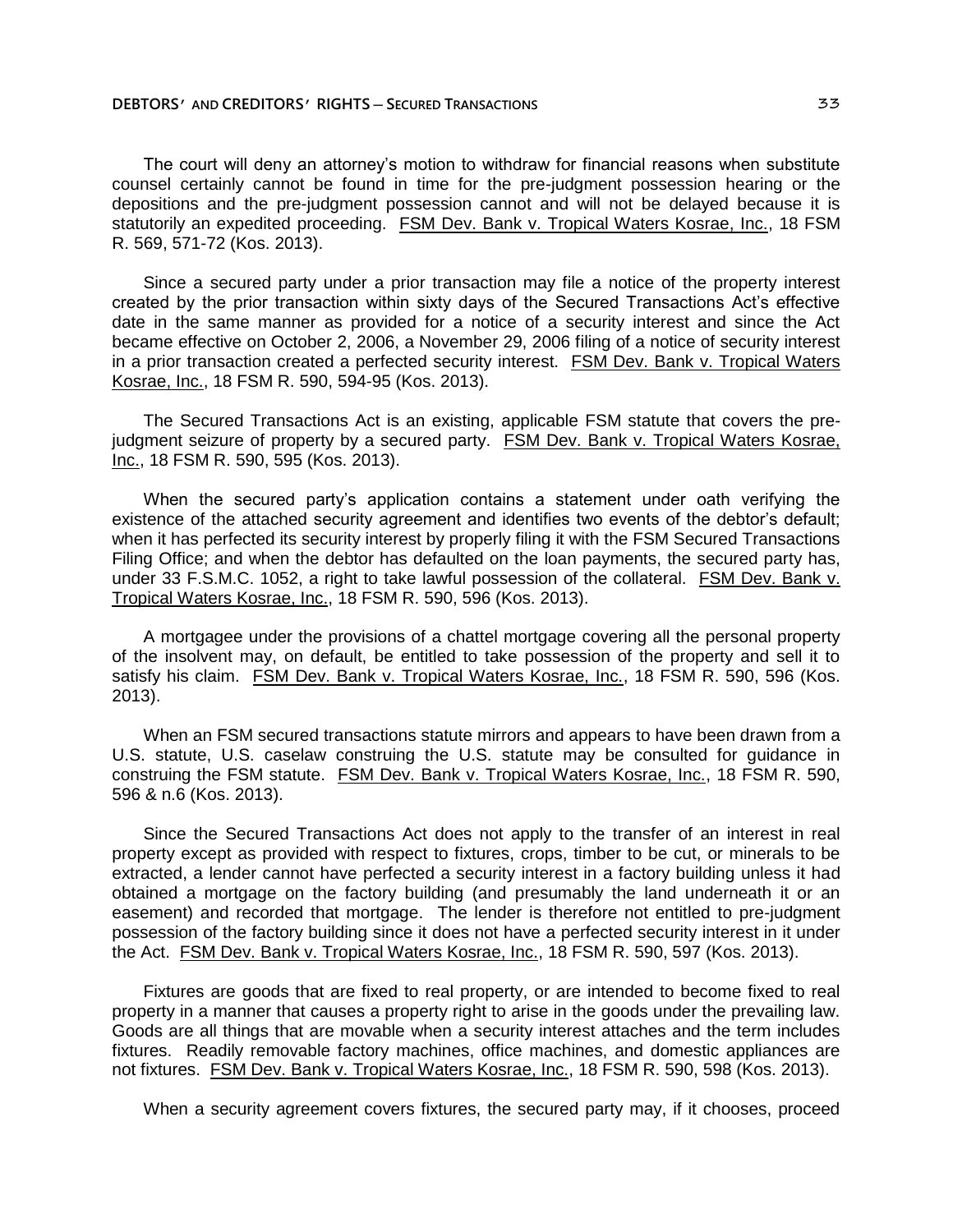under the Secured Transactions Act and obtain a 33 F.S.M.C. 1053(3) order for pre-judgment possession of the fixtures. FSM Dev. Bank v. Tropical Waters Kosrae, Inc., 18 FSM R. 590, 598 (Kos. 2013).

A general description of the collateral is sufficient. FSM Dev. Bank v. Tropical Waters Kosrae, Inc., 18 FSM R. 590, 598 (Kos. 2013).

When, except for the factory building, the vehicles, and the inventory, the rest of the listed items on the filing would fit the general description as water bottling machines and equipment needed to produce bottled water and thus be collateral subject to the bank's security interest even if the attachment to the agreement was an illegitimate expansion of the bank's security interests, the bank is therefore entitled, after the debtor has defaulted, to immediate possession of those chattels in which it has a perfected security interest. FSM Dev. Bank v. Tropical Waters Kosrae, Inc., 18 FSM R. 590, 598 (Kos. 2013).

An assignment executed between a bank and a borrower that provides that, in the event of a default, the bank is the sole and exclusive party entitled to possession of the subject property/premises and to operate the subject business and to receive all income therefrom is a right to possession and operation that, although a security interest, is not a security interest that can be, or was, perfected under Title 33, chapter 10, because it involves real property  $-$  the factory building — and the incorporeal right to operate the business from that building. On its face, this is an executory contract for which there was an offer, acceptance, definite terms, and consideration. FSM Dev. Bank v. Tropical Waters Kosrae, Inc., 18 FSM R. 590, 598 (Kos. 2013).

While 33 F.S.M.C. 1053 gives a secured party the right to pre-judgment possession of collateral – chattels – in which the secured party has perfected a security interest, it does not authorize the court to issue a pre-judgment order enforcing specific performance of a contract designed to give a lender further security in the event of a default or to issue an order granting the lender pre-judgment possession of property in which it does not have a perfected security interest and in which it could not perfect a security interest. FSM Dev. Bank v. Tropical Waters Kosrae, Inc., 18 FSM R. 590, 598 (Kos. 2013).

The right to a debtor's income is an intangible property right in which a lender could have perfected a security interest. FSM Dev. Bank v. Tropical Waters Kosrae, Inc., 18 FSM R. 590, 599 (Kos. 2013).

The Secured Transactions Act generally recognizes an obligor's liability for any deficiency. FSM Dev. Bank v. Tropical Waters Kosrae, Inc., 18 FSM R. 590, 599 (Kos. 2013).

Besides pre-judgment possession of the collateral, under the Secured Transactions Act, the creditor also has the remedies of writ of attachment and release and modification and may seek a foreclosure action against a debtor's secured or unsecured property whether or not it has taken possession of the collateral. FSM Dev. Bank v. Tropical Waters Kosrae, Inc., 18 FSM R. 590, 599 (Kos. 2013).

In order for a secured party's seizure of collateral to be a waiver of the secured party's right to a deficiency judgment, that waiver ordinarily would have to be expressly provided for in the mortgage documents or in a statute. FSM Dev. Bank v. Tropical Waters Kosrae, Inc., 18 FSM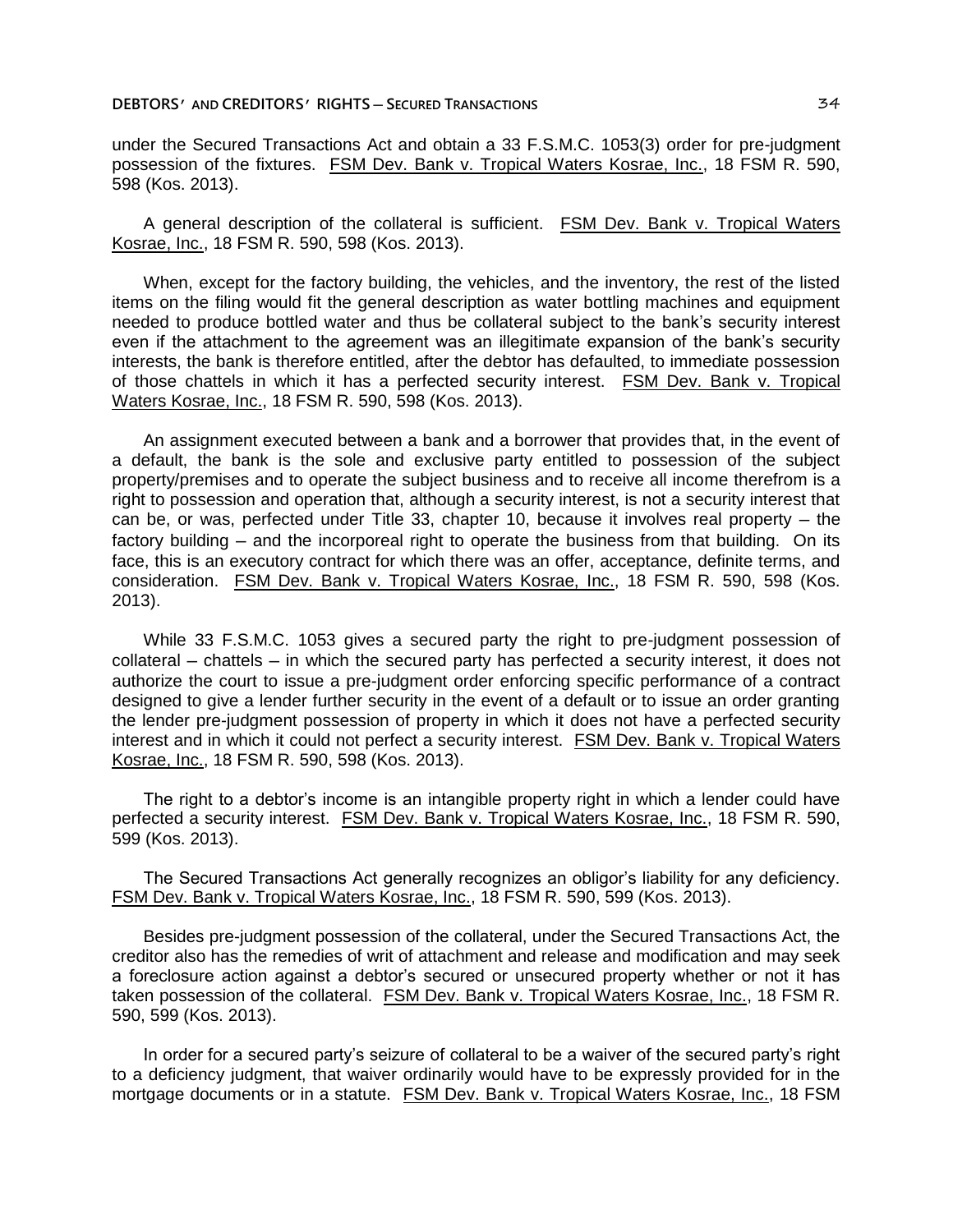R. 590, 599 (Kos. 2013).

A secured party's possession of the debtor's collateral will not constitute a waiver by the secured party of its right to proceed and obtain a judgment for any deficiency. FSM Dev. Bank v. Tropical Waters Kosrae, Inc., 18 FSM R. 590, 599 (Kos. 2013).

When, although the factory building is real property to which the secured party does not have a right to pre-judgment possession, the secured party must be afforded access to the building so that it may take possession of the chattels to which it does have a right of prejudgment possession. FSM Dev. Bank v. Tropical Waters Kosrae, Inc., 18 FSM R. 590, 599 (Kos. 2013).

A claim by the Marshall Islands Social Security Administration against a debtor in the FSM is not a secured debt – a claim in which the creditor has a security interest in collateral. It is an unsecured claim. In re Mix, 18 FSM R. 600, 603 (Pon. 2013).

When the defaulting borrowers had executed a chattel mortgage to help secure a loan, and when the bank registered and thereby perfected its security interests in the chattels, the bank is entitled to a judgment on its claim to foreclose its chattel mortgage.

When the borrowers' assignment of income and of exclusive possession was used to secure their indebtedness to the bank and the assignments allowed the borrowers to retain their income and possession of the business premises so long as the loan it secured did not go into default, the bank is entitled to a judgment on its claim to enforce the assignments once the borrowers have defaulted. FSM Dev. Bank v. Salomon, 22 FSM R. 468, 478 (Pon. 2020).

When the borrowers' assignment of income and of exclusive possession was used to secure their indebtedness to the bank and the assignments allowed the borrowers to retain their income and possession of the business premises so long as the loan it secured did not go into default, the bank is entitled to a judgment on its claim to enforce the assignments once the borrowers have defaulted. FSM Dev. Bank v. Salomon, 22 FSM R. 468, 478 (Pon. 2020).

When the FSM Development Bank has a statutory right to reduce its claim to judgment and to foreclose its perfected security interest in the borrowers' medical equipment and also has the contractual right to do the same, the Constitution's Professional Services Clause does not make that contract illegal. FSM Dev. Bank v. Salomon, 22 FSM R. 468, 481 (Pon. 2020).

Since the court must make a reasonable effort to take every step reasonable and necessary to avoid unnecessarily reducing the availability of article XIII, section 1 health care services, the court will note that the FSM Development Bank is legally entitled to an order of sale for the mortgaged medical equipment and to an order enforcing the borrowers' assignments of income and exclusive possession of the medical clinic premises, but the court will not issue such orders contemporaneously with the judgment. The court will hesitate to issue such orders until all reasonable means of satisfying the judgment by other methods have been explored and exhausted, and will thus give special consideration to health care services and assure that their availability is not unreasonably or unnecessarily diminished by any action it takes. FSM Dev. Bank v. Salomon, 22 FSM R. 468, 481-82 (Pon. 2020).

─ Setoff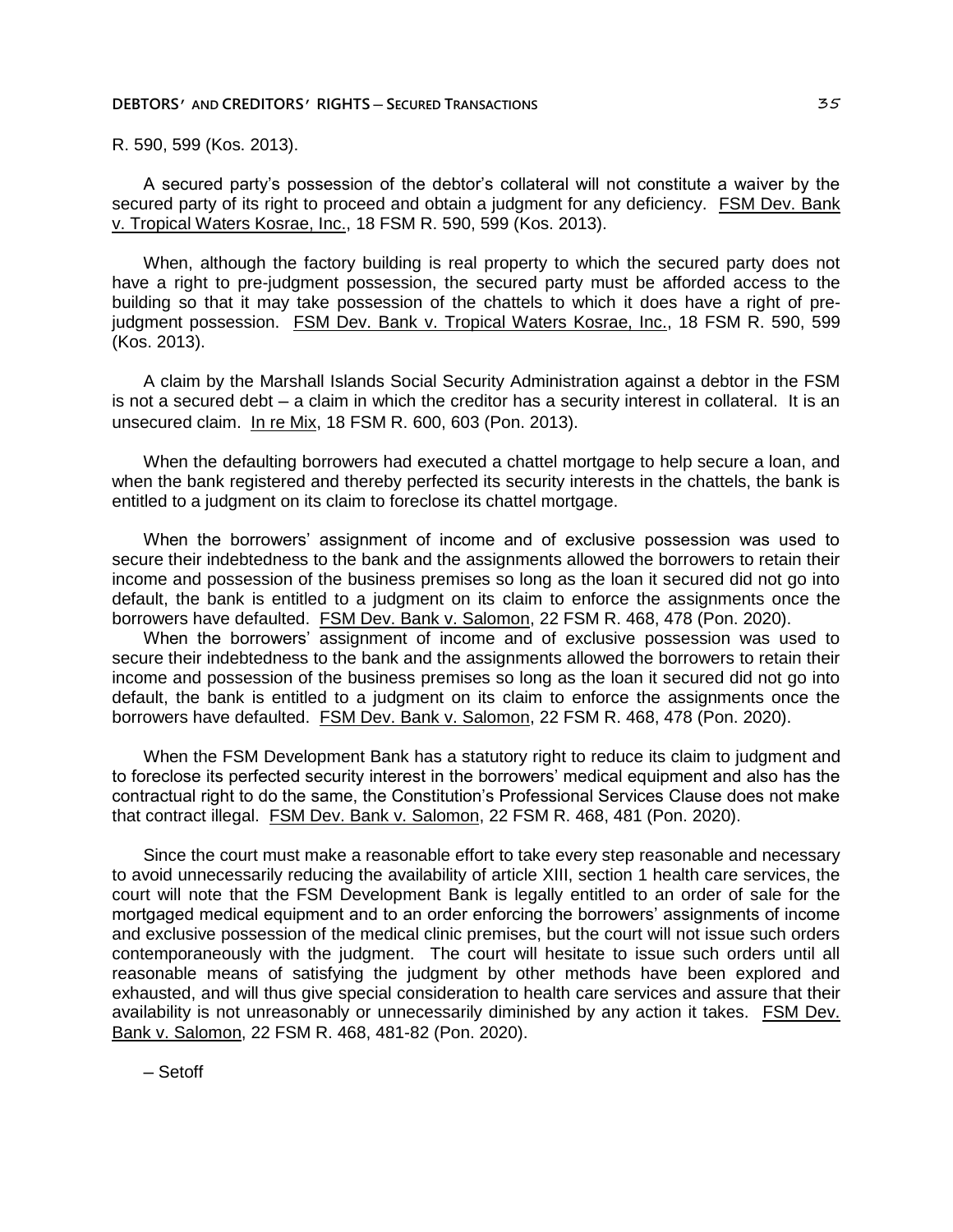# **DEBTORS**<sup>*'*</sup> **AND CREDITORS**<sup>*'*</sup> **RIGHTS** — **SETOFF** 36

The general rule is that where a creditor has failed to both procure credit insurance paid for by the debtor and to notify the debtor of his failure to procure the insurance requested, prior to loss, the debtor may plead such failure as a defense or setoff. FSM Dev. Bank v. Bruton, 7 FSM R. 246, 250 (Chk. 1995).

Equity does not dictate that a setoff for the amount of a defendant's stock subscription be allowed against a contribution claim when the person claiming the setoff received by far the greatest benefit from the failed corporation while it was operating. Senda v. Semes, 8 FSM R. 484, 507 (Pon. 1998).

A statute that requires the creditor to give written notice to the debtor of the creditor's intention to foreclose prior to foreclosing on the property, is inapplicable to setoffs because foreclosures and setoffs are very different things. Bank of the FSM v. Asugar, 10 FSM R. 340, 342 (Chk. 2001).

A setoff is a debtor's right to reduce the amount of a debt by any sum the creditor owes the debtor, or the counterbalancing sum owed by the creditor. Bank of the FSM v. Asugar, 10 FSM R. 340, 342 (Chk. 2001).

Banks generally have a common law right to a setoff against depositors. Bank of the FSM v. Asugar, 10 FSM R. 340, 342 (Chk. 2001).

When a bank has a contractual right to setoff because the promissory note contains a provision granting the bank a right to setoff and in that provision, the borrowers authorize the bank's use of setoff, and the borrowers are on notice that if payments are not made that the bank may exercise a setoff against the borrower's bank deposits. And when the note provides that the bank may forgo or delay enforcing any of its rights or remedies without losing them, the bank was within its rights to setoff sums in the borrowers' bank accounts against the monthly payments as each became due and remained unpaid instead of declaring the loan in default and accelerating payment of the entire amount. Bank of the FSM v. Asugar, 10 FSM R. 340, 342 (Chk. 2001).

A setoff is a debtor's right to reduce the amount of a debt by any sum the creditor owes the debtor, or the counterbalancing sum owed by the creditor. Phillip v. Marianas Ins. Co., 12 FSM R. 464, 469 (Pon. 2004).

A promissory note will not bear any interest past the date it is setoff against an opposing claim. Phillip v. Marianas Ins. Co., 12 FSM R. 464, 470 (Pon. 2004).